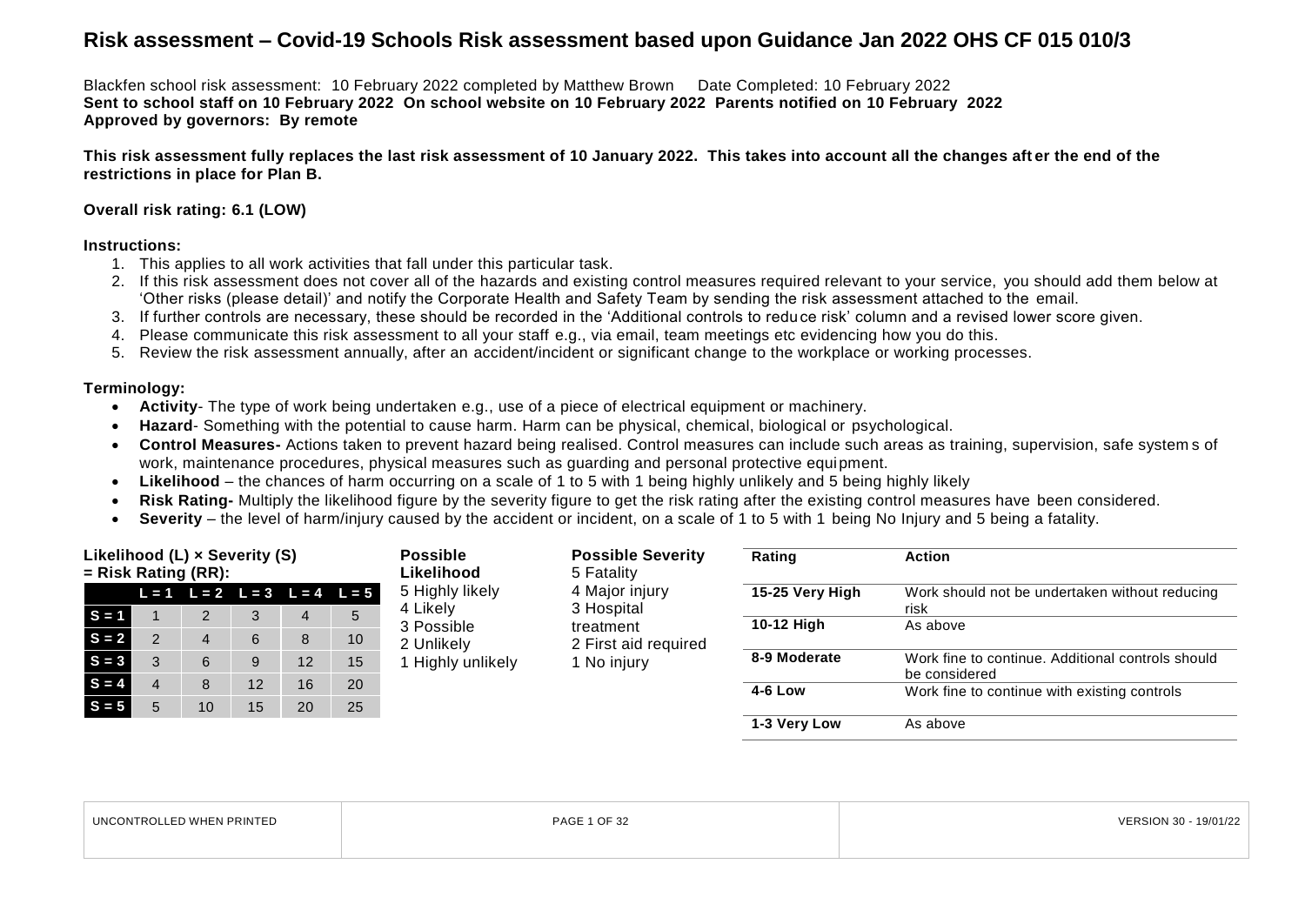| <b>Activity</b>                                                                                                                                                                                                                                                                                            | <b>Nature of hazard</b><br>and potential<br>injuries | <b>Persons</b><br>at risk | <b>Existing control measures</b>                                                                                                                                                                                                                                                                                                                                                                                                                                                                                                                                                                                                                                                                                                                                   |                | <b>Current risk</b><br>rating |                 | <b>Additional</b><br>controls to<br>reduce risk                                                                                                                                                                                                                                                                                                                                                                                                                                              | rating | <b>Revised risk</b> |                 |
|------------------------------------------------------------------------------------------------------------------------------------------------------------------------------------------------------------------------------------------------------------------------------------------------------------|------------------------------------------------------|---------------------------|--------------------------------------------------------------------------------------------------------------------------------------------------------------------------------------------------------------------------------------------------------------------------------------------------------------------------------------------------------------------------------------------------------------------------------------------------------------------------------------------------------------------------------------------------------------------------------------------------------------------------------------------------------------------------------------------------------------------------------------------------------------------|----------------|-------------------------------|-----------------|----------------------------------------------------------------------------------------------------------------------------------------------------------------------------------------------------------------------------------------------------------------------------------------------------------------------------------------------------------------------------------------------------------------------------------------------------------------------------------------------|--------|---------------------|-----------------|
|                                                                                                                                                                                                                                                                                                            |                                                      |                           |                                                                                                                                                                                                                                                                                                                                                                                                                                                                                                                                                                                                                                                                                                                                                                    |                | S                             | $\overline{RR}$ |                                                                                                                                                                                                                                                                                                                                                                                                                                                                                              | L      | S                   | $\overline{RR}$ |
| Local<br>factors that<br>may require<br>additional<br>controls that<br>may not be<br>covered in<br>the following<br>sections.<br><b>Examples</b><br>of potential<br>factors:<br>High local<br>infection<br>rate within<br>workplace.<br>Task has the<br>potential for<br>a higher risk<br>of<br>contagion. | Increased risk of<br>Covid-19<br>transmission        | All site<br>users         | A sensible and proportionate approach should be taken<br>when assessing further controls. With advice and<br>guidance from Government updates, local Director of<br>Public Health, the Education Team, Senior<br>Management and the H&S Team.<br>Although the use of a face covering is not legally<br>required on the Council's premises, from 27 January<br>2022; Public Health guidance will remain in place,<br>suggesting individuals should continue to wear a face<br>covering in crowded and enclosed spaces, where you<br>may come into contact with people you do not normally<br>meet.<br>Enhanced cleaning programs in place.<br>Hand sanitising agents and antibacterial wipes<br>available.<br>Regular communications issued via email and intranet. | $\overline{2}$ | 4                             | 8               | Ensure<br>suitable<br>controls are in<br>place for any<br>new hazards<br>or increased<br>risks.<br>Suggested<br>options to<br>consider:<br>Introduction of<br>local rules/<br>restrictions,<br>changes in<br>working<br>practices,<br>physical<br>barriers/<br>segregation or<br>introduction of<br>mandatory<br>PPE.<br>Any<br>introduction of<br>local rules/<br>controls is<br>temporary and<br>must be<br>subject to<br>routine review<br>and removed<br>at the earliest<br>opportunity. |        |                     |                 |

UNCONTROLLED WHEN PRINTED PAGE 2 OF 32 VERSION 30 - 19/01/22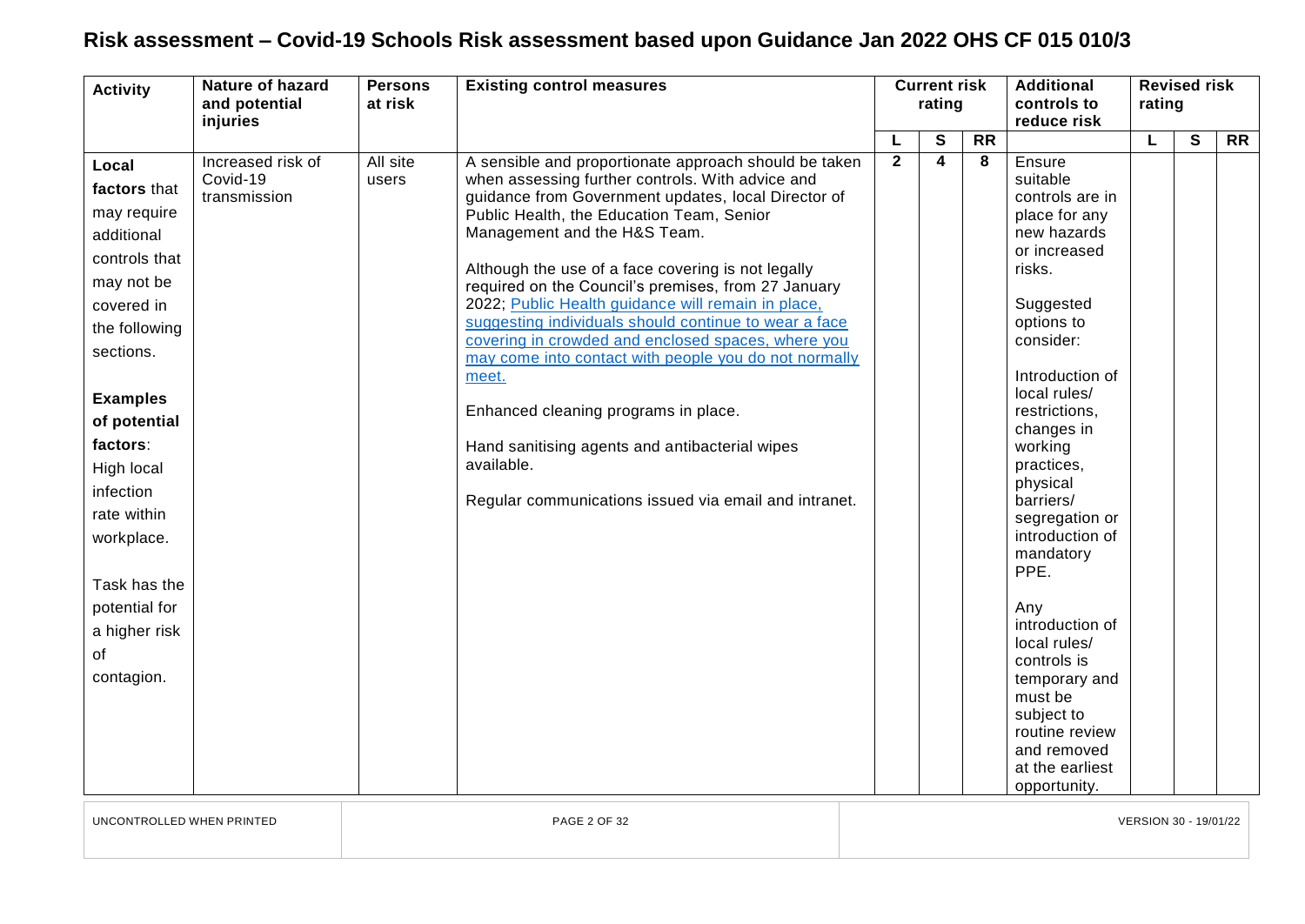| <b>Activity</b>                                                                                                                                         | <b>Nature of hazard</b><br>and potential<br>injuries                                                      | <b>Persons</b><br>at risk | <b>Existing control measures</b>                                                                                                                                                                                                                                                                                                                                                                                                                                                                                                                                                                                                                                                                                                                                                                                                                                                                                                                                                                                                                                                                                                                                                                                                                                                                                        |    | <b>Current risk</b><br>rating |                |           | <b>Additional</b><br>controls to<br>reduce risk | <b>Revised risk</b><br>rating |   |           |  |
|---------------------------------------------------------------------------------------------------------------------------------------------------------|-----------------------------------------------------------------------------------------------------------|---------------------------|-------------------------------------------------------------------------------------------------------------------------------------------------------------------------------------------------------------------------------------------------------------------------------------------------------------------------------------------------------------------------------------------------------------------------------------------------------------------------------------------------------------------------------------------------------------------------------------------------------------------------------------------------------------------------------------------------------------------------------------------------------------------------------------------------------------------------------------------------------------------------------------------------------------------------------------------------------------------------------------------------------------------------------------------------------------------------------------------------------------------------------------------------------------------------------------------------------------------------------------------------------------------------------------------------------------------------|----|-------------------------------|----------------|-----------|-------------------------------------------------|-------------------------------|---|-----------|--|
|                                                                                                                                                         |                                                                                                           |                           |                                                                                                                                                                                                                                                                                                                                                                                                                                                                                                                                                                                                                                                                                                                                                                                                                                                                                                                                                                                                                                                                                                                                                                                                                                                                                                                         | L  |                               | S              | <b>RR</b> |                                                 | L                             | S | <b>RR</b> |  |
| General:<br><b>Risk</b><br>assessment<br>and<br>consultation<br>with staff<br>and the<br>provision of<br>wellbeing<br>support to<br>staff and<br>pupils | Staff and pupil<br>concerns not taken<br>into account.<br>Concerned about<br>return to work and<br>school | Staff and<br>pupils       | This advice on www.gov.uk for education settings is a<br>summary of the key control measures required: The<br>Operational guidance dated January 2022 should be<br>read in conjunction with this risk assessment and the<br>DfE has created a bespoke page on gov.uk which lists<br>all current schools guidance.<br>Where this guidance refers to schools, that does not<br>include maintained nursery schools or pre-reception<br>classes. Separate guidance is available for: early years<br>and childcare settings (January 2022 Update) and<br>further education colleges and providers (Jan 2022<br>Update). Additional operational guidance is also<br>available for <b>SEND</b> and specialist settings: additional<br>COVID-19 operational guidance (Jan 2022 Update).<br>This risk assessment is for dissemination within schools<br>by the school's own internal consultation and training<br>methods. Control measures must be adopted where<br>reasonably practicable to do so. It is a legal<br>requirement that schools update their risk assessments<br>to ensure all current government restrictions are<br>adhered to and consult and share findings with staff.<br>The school must be prepared to review their risk<br>assessments quickly should Public Health or the<br>government advise changes. | -1 |                               | 3              | 3         |                                                 |                               |   |           |  |
| <b>Risk</b><br>assessment<br>and<br>consultation<br>with staff<br>and the<br>provision of<br>wellbeing<br>support to<br>staff and<br>pupils             | Risk of Covid-19<br>transmission                                                                          | Staff and<br>pupils       | To minimise risk, all elements of the system of control<br>measures detailed below must be put in place. School<br>Leaders must ensure systems are implemented, staff<br>and pupil behaviour supervised and that control<br>measures are followed and any breaches recorded.<br>'Near miss' incidents and positive cases among staff<br>must be recorded on an accident/incident form and<br>communicated on My View to Corporate Health and<br>Safety' so that control measures are continually<br>reviewed. See health and safety advice for schools.                                                                                                                                                                                                                                                                                                                                                                                                                                                                                                                                                                                                                                                                                                                                                                 |    |                               | $\overline{4}$ | 4         |                                                 |                               |   |           |  |
| UNCONTROLLED WHEN PRINTED                                                                                                                               |                                                                                                           |                           | <b>PAGE 3 OF 32</b>                                                                                                                                                                                                                                                                                                                                                                                                                                                                                                                                                                                                                                                                                                                                                                                                                                                                                                                                                                                                                                                                                                                                                                                                                                                                                                     |    |                               |                |           |                                                 | VERSION 30 - 19/01/22         |   |           |  |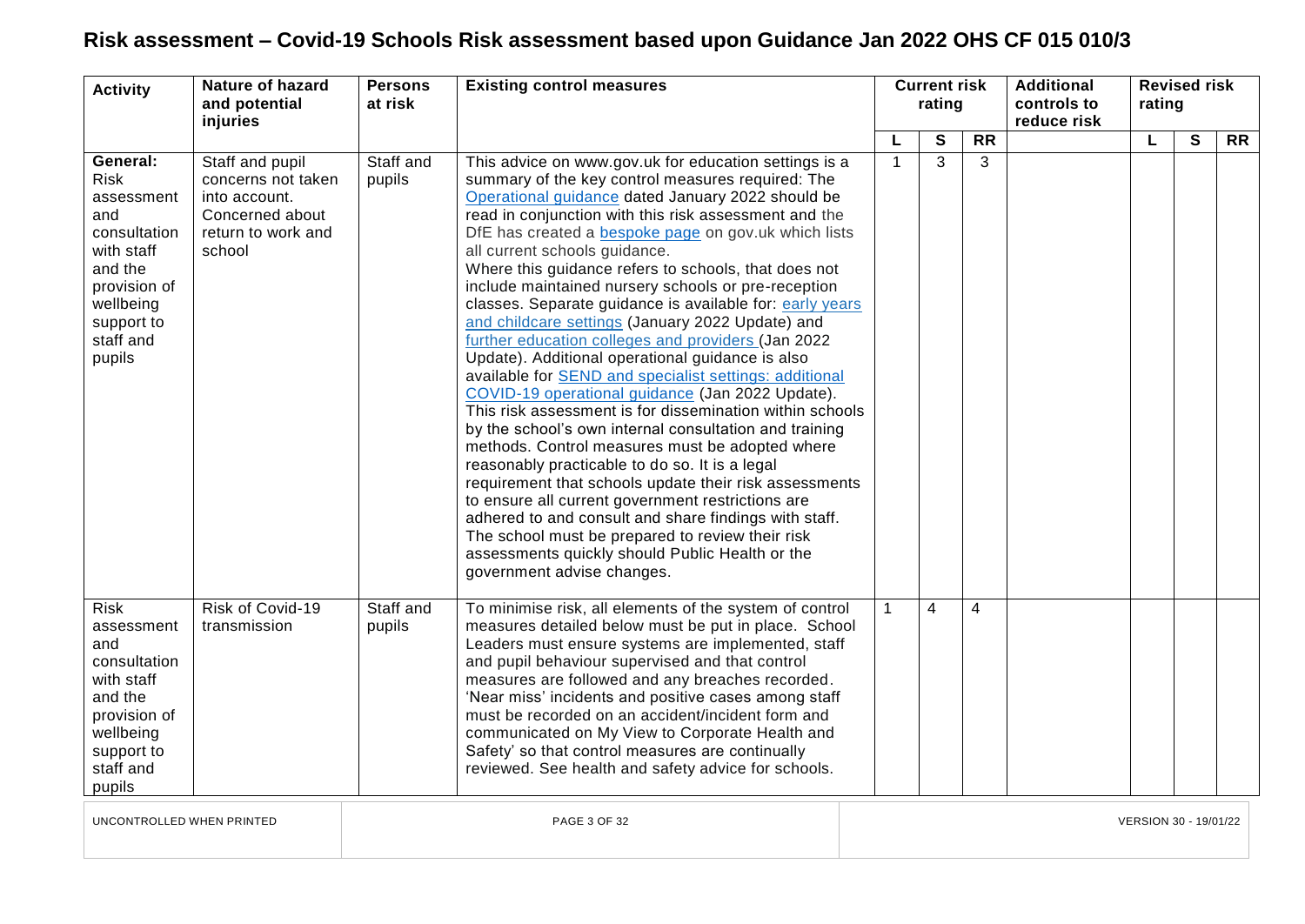| <b>Activity</b>                                                                                                                             | <b>Nature of hazard</b><br>and potential<br>injuries | <b>Persons</b><br>at risk | <b>Existing control measures</b>                                                                                                                                                                                                                                                                                                                                                                                                                                                                                                                                                                                                                                                                                                                                                                                                                                                                                                                                                                                                                                                                                                                                                                                                                                                                                                                                                                                                                                                                                                                                                                                                                                                                                                                                                                                   |             | <b>Current risk</b><br>rating |                 |  |   |              |           | <b>Additional</b><br>controls to<br>reduce risk | <b>Revised risk</b><br>rating |  |  |
|---------------------------------------------------------------------------------------------------------------------------------------------|------------------------------------------------------|---------------------------|--------------------------------------------------------------------------------------------------------------------------------------------------------------------------------------------------------------------------------------------------------------------------------------------------------------------------------------------------------------------------------------------------------------------------------------------------------------------------------------------------------------------------------------------------------------------------------------------------------------------------------------------------------------------------------------------------------------------------------------------------------------------------------------------------------------------------------------------------------------------------------------------------------------------------------------------------------------------------------------------------------------------------------------------------------------------------------------------------------------------------------------------------------------------------------------------------------------------------------------------------------------------------------------------------------------------------------------------------------------------------------------------------------------------------------------------------------------------------------------------------------------------------------------------------------------------------------------------------------------------------------------------------------------------------------------------------------------------------------------------------------------------------------------------------------------------|-------------|-------------------------------|-----------------|--|---|--------------|-----------|-------------------------------------------------|-------------------------------|--|--|
|                                                                                                                                             |                                                      |                           |                                                                                                                                                                                                                                                                                                                                                                                                                                                                                                                                                                                                                                                                                                                                                                                                                                                                                                                                                                                                                                                                                                                                                                                                                                                                                                                                                                                                                                                                                                                                                                                                                                                                                                                                                                                                                    |             | S                             | $\overline{RR}$ |  | L | $\mathbf{s}$ | <b>RR</b> |                                                 |                               |  |  |
| <b>Risk</b><br>assessment<br>and<br>consultation<br>with staff<br>and the<br>provision of<br>wellbeing<br>support to<br>staff and<br>pupils | Risk of Covid-19<br>transmission                     | Staff and<br>pupils       | It is best practice to share the risk assessment also with<br>parents and the HSE requires that for schools who<br>employ more than 50 people, that it is published on the<br>external website. Where a suitable and sufficient risk<br>assessment is in place, LBB Insurance will cover Covid-<br>19 related incidents for Community Schools.<br>Schools and trusts should work closely with parents<br>and carers (future references to parents should be read<br>as including carers), staff and unions when agreeing<br>the best approaches for their circumstances. But those<br>considerations must ensure that best practice, guidance<br>and statutory compliance is followed.<br>A General Covid-19 risk assessment CF 015 010 is in<br>place for LBB staff and communicated within each<br>school's own cascade system. Staff are informed of<br>safety measures and consulted for any concerns.<br>LBB consults with the Unions weekly as well as in<br>meetings with the Local Consultative Group (LCG) to<br>ensure a corporate approach to risk controls, which<br>includes maintained schools. Other schools should<br>ensure that any appropriate steps have been<br>undertaken consistent with procedures for their own<br>school.<br>Staff have access to a 24-hour Carefirst Employee<br>Assistance Program (EAP) counselling and advice<br>service where schools have subscribed.<br>School Heads encourage active communication<br>between staff on concerns and ensure staff read all<br>communications and this includes senior leaders and<br>governing bodies.<br>Senior leaders implement working practices promoting<br>a good work-life balance. Staff surveys encouraged<br>locally at each school on aspects of working during<br>Covid-19. LBB Senior management 'Restore Group' in | $\mathbf 1$ | $\overline{4}$                | 4               |  |   |              |           |                                                 |                               |  |  |

UNCONTROLLED WHEN PRINTED PAGE 4 OF 32 VERSION 30 - 19/01/22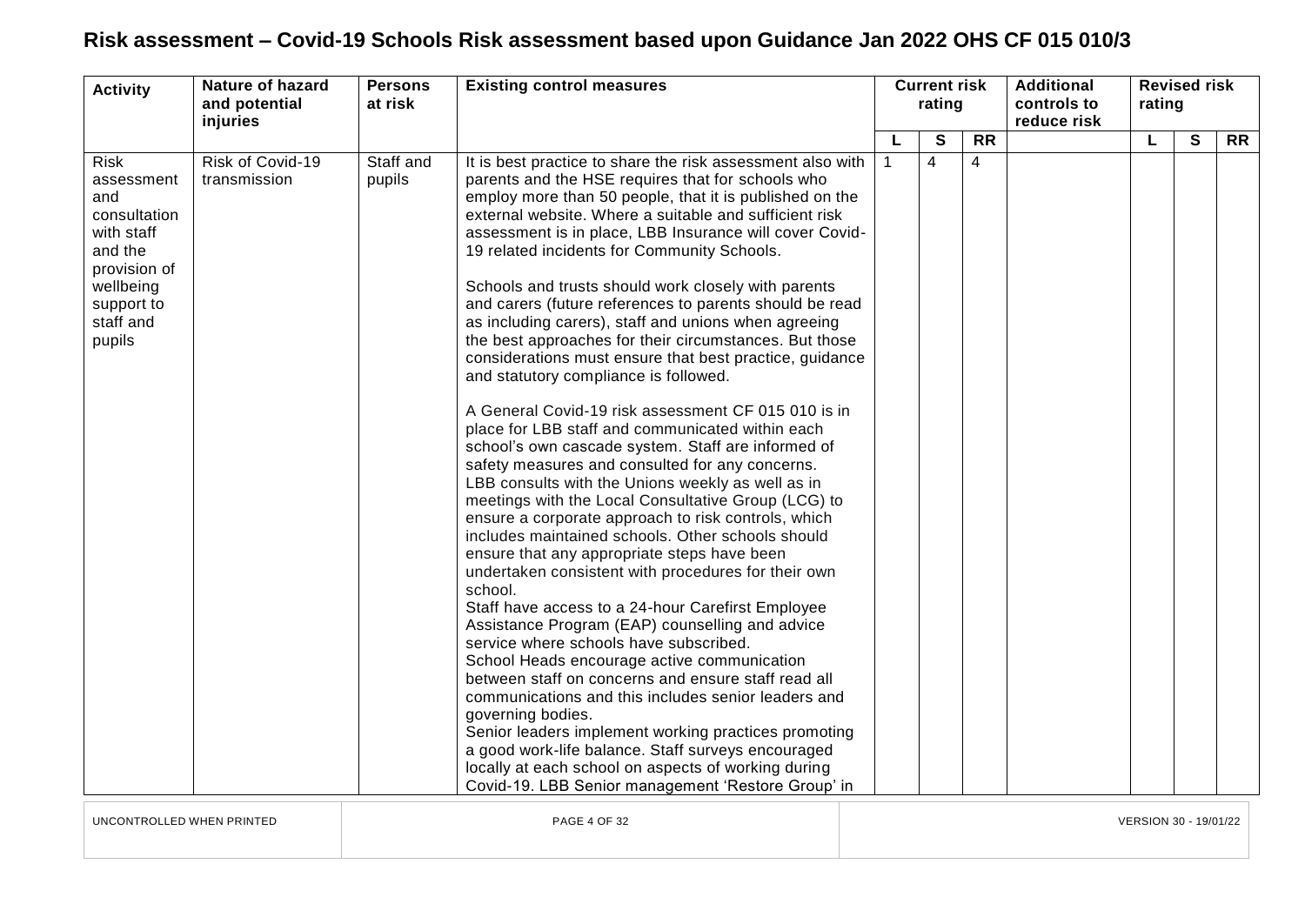| <b>Activity</b>                                                                                                                             | <b>Nature of hazard</b><br>and potential<br>injuries                                    | <b>Persons</b><br>at risk | <b>Existing control measures</b>                                                                                                                                                                                                                                                                                                                                                                                                                                                                                                                                                                                                                                                                                                                                                                                                                                                                                                                                                                                                                                                                                                                                                                                                                                                                                                                                     | <b>Current risk</b><br>rating |   |                 | <b>Additional</b><br>controls to<br>reduce risk | <b>Revised risk</b><br>rating |   |           |  |
|---------------------------------------------------------------------------------------------------------------------------------------------|-----------------------------------------------------------------------------------------|---------------------------|----------------------------------------------------------------------------------------------------------------------------------------------------------------------------------------------------------------------------------------------------------------------------------------------------------------------------------------------------------------------------------------------------------------------------------------------------------------------------------------------------------------------------------------------------------------------------------------------------------------------------------------------------------------------------------------------------------------------------------------------------------------------------------------------------------------------------------------------------------------------------------------------------------------------------------------------------------------------------------------------------------------------------------------------------------------------------------------------------------------------------------------------------------------------------------------------------------------------------------------------------------------------------------------------------------------------------------------------------------------------|-------------------------------|---|-----------------|-------------------------------------------------|-------------------------------|---|-----------|--|
|                                                                                                                                             |                                                                                         |                           |                                                                                                                                                                                                                                                                                                                                                                                                                                                                                                                                                                                                                                                                                                                                                                                                                                                                                                                                                                                                                                                                                                                                                                                                                                                                                                                                                                      |                               | S | $\overline{RR}$ |                                                 | L                             | S | <b>RR</b> |  |
|                                                                                                                                             |                                                                                         |                           | place for high level corporate decision-making during<br>pandemic.                                                                                                                                                                                                                                                                                                                                                                                                                                                                                                                                                                                                                                                                                                                                                                                                                                                                                                                                                                                                                                                                                                                                                                                                                                                                                                   |                               |   |                 |                                                 |                               |   |           |  |
| <b>Risk</b><br>assessment<br>and<br>consultation<br>with staff<br>and the<br>provision of<br>wellbeing<br>support to<br>staff and<br>pupils | Risk of Covid-19<br>transmission<br>through concerns<br>not being taken into<br>account | Staff and<br>pupils       | School Governing Bodies must be involved in<br>overseeing this risk assessment and its implementation<br>at local level.<br>Some pupils may be experiencing a variety of emotions<br>in response to the COVID-19 pandemic, such as<br>anxiety, stress or low mood. Staff can support pupils<br>using this advice: promoting and supporting mental<br>health and wellbeing in schools.<br>Safeguarding: Where remote learning is occurring due<br>to self-isolation or school bubble closures, the school<br>should encourage parents to have regular<br>conversations with their child about risks online such as<br>sexual imagery, grooming, cyberbullying, suicide<br>content and radicalisation and how to speak to<br>someone if they have concerns. Schools encourage<br>parents to set age filter controls on online content.<br>Microsoft advises all software updates are carried out<br>on home computers to avoid hackers and viruses after<br>a recent incident.<br><b>Guidance for schools:</b><br>The following control measures must all be met, which<br>are incorporated throughout the risk assessment below:<br>1) Ensure good hygiene for everyone<br>2) Maintain appropriate cleaning regimes<br>3) Keep indoor spaces well ventilated<br>4) Follow Public Health advice on testing, self-isolation<br>and managing confirmed cases of Covid-19 | 1                             | 4 | $\overline{4}$  |                                                 |                               |   |           |  |

| UNCONTROLLED WHEN PRINTED |
|---------------------------|
|---------------------------|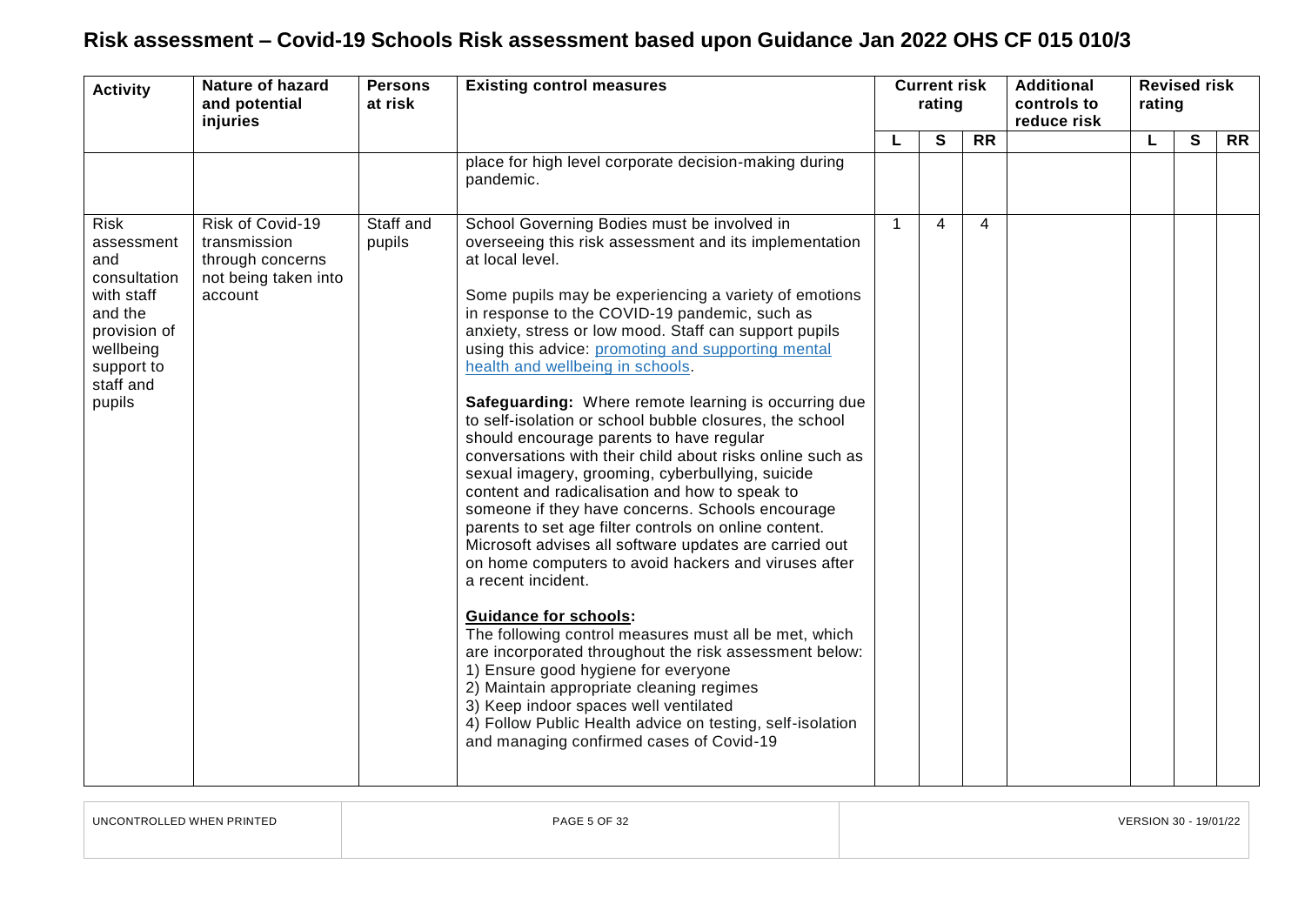| <b>Activity</b>    | <b>Nature of hazard</b><br>and potential<br>injuries | <b>Persons</b><br>at risk    | <b>Existing control measures</b>                                                                                                                                                                                                                                                                                                                                                                                                                                                                                                                                                                                                                                                                                                                                                                                                                                                                                                                                                                                                                                                                                                                                                                                                                                                    |   | <b>Current risk</b><br>rating |                 | <b>Additional</b><br>controls to<br>reduce risk | rating | <b>Revised risk</b> |           |
|--------------------|------------------------------------------------------|------------------------------|-------------------------------------------------------------------------------------------------------------------------------------------------------------------------------------------------------------------------------------------------------------------------------------------------------------------------------------------------------------------------------------------------------------------------------------------------------------------------------------------------------------------------------------------------------------------------------------------------------------------------------------------------------------------------------------------------------------------------------------------------------------------------------------------------------------------------------------------------------------------------------------------------------------------------------------------------------------------------------------------------------------------------------------------------------------------------------------------------------------------------------------------------------------------------------------------------------------------------------------------------------------------------------------|---|-------------------------------|-----------------|-------------------------------------------------|--------|---------------------|-----------|
|                    |                                                      |                              |                                                                                                                                                                                                                                                                                                                                                                                                                                                                                                                                                                                                                                                                                                                                                                                                                                                                                                                                                                                                                                                                                                                                                                                                                                                                                     |   | $\mathbf s$                   | $\overline{RR}$ |                                                 | L      | S                   | <b>RR</b> |
| General<br>working | Risk of Covid-19<br>transmission                     | Staff,<br>Pupils &<br>Public | The government is no longer asking people to work<br>from home. People should now talk to their employers<br>to agree arrangements to return to the workplace.<br>Employees, visitors, pupils and contractors should                                                                                                                                                                                                                                                                                                                                                                                                                                                                                                                                                                                                                                                                                                                                                                                                                                                                                                                                                                                                                                                                | 1 | 4                             | 4               |                                                 |        |                     |           |
| Face<br>Coverings  | PPE to prevent risk<br>of transmission               | Staff,<br>Pupils &<br>Public | follow the controls and advice in this risk assessment.<br>19 January 2022 updated guidance on the use of face<br>coverings in education settings<br>Face coverings:<br>From 20 January: Face coverings are no longer<br>advised for students, staff and visitors in classrooms<br>and teaching environments.<br>From 27 January: Face coverings are no longer<br>advised for students, staff and visitors in communal<br>areas. From 27 January, staff and students should<br>follow wider advice on face coverings outside of their<br>setting, including on transport to and from their setting.<br>In circumstances where face coverings are<br>recommended<br>A director of public health might advise you that face<br>coverings should temporarily be worn in communal<br>areas or classrooms (by students, staff and visitors,<br>unless exempt). You should make sure your<br>contingency plans cover this possibility. (See the<br>stepping measures up and down section).<br>It is therefore recommended that all settings have a small<br>contingency stock of face coverings available if an<br>individual has forgotten or damaged their own.<br>To support this, the Department of Health and Social Care<br>(DHSC) has begun delivering face coverings to settings. | 1 | 4                             | 4               |                                                 |        |                     |           |

| UNCONTROLLED WHEN PRINTED | PAGE 6 OF 32 | <b>VEDCION</b><br>9/01/22 |
|---------------------------|--------------|---------------------------|
|                           |              |                           |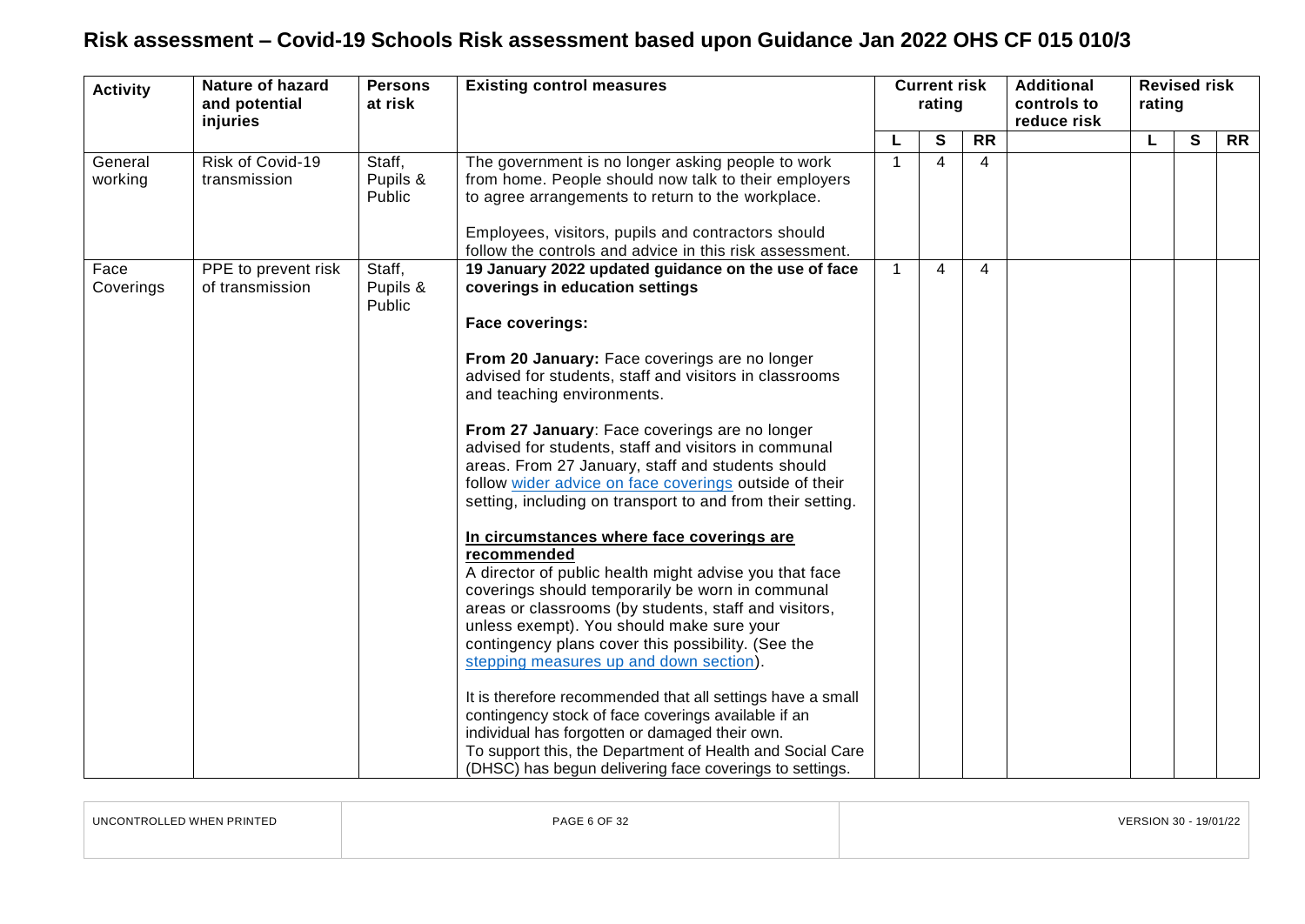| <b>Activity</b>                                                               | <b>Nature of hazard</b><br>and potential<br>injuries | <b>Persons</b><br>at risk | <b>Existing control measures</b>                                                                                                                                                                                                                                                                                                                                                                                                                                                                                                                                                                                                                                                                                                                                                                                                                                                                                                                                                                                                                                                                                                                                                                                                                                                                                                                         | <b>Current risk</b><br>rating |                |                 | <b>Additional</b><br>controls to<br>reduce risk | <b>Revised risk</b><br>rating |              |           |
|-------------------------------------------------------------------------------|------------------------------------------------------|---------------------------|----------------------------------------------------------------------------------------------------------------------------------------------------------------------------------------------------------------------------------------------------------------------------------------------------------------------------------------------------------------------------------------------------------------------------------------------------------------------------------------------------------------------------------------------------------------------------------------------------------------------------------------------------------------------------------------------------------------------------------------------------------------------------------------------------------------------------------------------------------------------------------------------------------------------------------------------------------------------------------------------------------------------------------------------------------------------------------------------------------------------------------------------------------------------------------------------------------------------------------------------------------------------------------------------------------------------------------------------------------|-------------------------------|----------------|-----------------|-------------------------------------------------|-------------------------------|--------------|-----------|
|                                                                               |                                                      |                           |                                                                                                                                                                                                                                                                                                                                                                                                                                                                                                                                                                                                                                                                                                                                                                                                                                                                                                                                                                                                                                                                                                                                                                                                                                                                                                                                                          |                               | $\mathbf{s}$   | $\overline{RR}$ |                                                 | L                             | $\mathbf{s}$ | <b>RR</b> |
|                                                                               |                                                      |                           | Most secondary schools should have received their<br>delivery by the end of last term. Deliveries for the<br>remaining secondary schools, early years settings,<br>primary schools and further education settings will resume<br>from Friday 7 January. These face coverings are being<br>provided by DHSC at no cost to your setting.<br>For any queries or complaints relating to deliveries or<br>missing items, please contact the DHSC PPE helpline,<br>provided by UNIPART, on 0800 876 6802, identifying<br>yourself as an education setting. Lines are open 7am to<br>7pm, 7 days a week. Alternatively, you can email<br>dfeppequeries@unipart.com and your query will be<br>handled by the helpline team.<br>It is expected and recommended that face coverings<br>are worn when travelling on public or dedicated school<br>transport.<br>Transparent face coverings, which may assist<br>communication with someone who relies on lip reading,<br>or facial expression to communicate, can also be worn.<br>Face visors or shields can be worn by those exempt<br>from wearing a face covering but they are not an<br>equivalent alternative in terms of source control of virus<br>transmission. They should only be used after carrying<br>out a risk assessment for the specific situation and<br>should always be cleaned appropriately. |                               |                |                 |                                                 |                               |              |           |
| Social<br>distancing.<br>and persons<br>clinically<br>extremely<br>vulnerable | Risk of Covid-19<br>transmission                     | Staff and<br>pupils       | All Clinically Extremely Vulnerable children can attend<br>their setting unless advised not to by a medical<br>professional. Further information is at supporting pupils<br>at school with medical conditions.<br>Social distancing measures for school staff have now<br>ended however Clinically Extremely Vulnerable staff are<br>advised to seek their GP or medical professional's                                                                                                                                                                                                                                                                                                                                                                                                                                                                                                                                                                                                                                                                                                                                                                                                                                                                                                                                                                  | 2                             | $\overline{4}$ | 8               |                                                 |                               |              |           |
| UNCONTROLLED WHEN PRINTED                                                     |                                                      |                           | PAGE 7 OF 32                                                                                                                                                                                                                                                                                                                                                                                                                                                                                                                                                                                                                                                                                                                                                                                                                                                                                                                                                                                                                                                                                                                                                                                                                                                                                                                                             |                               |                |                 |                                                 | VERSION 30 - 19/01/22         |              |           |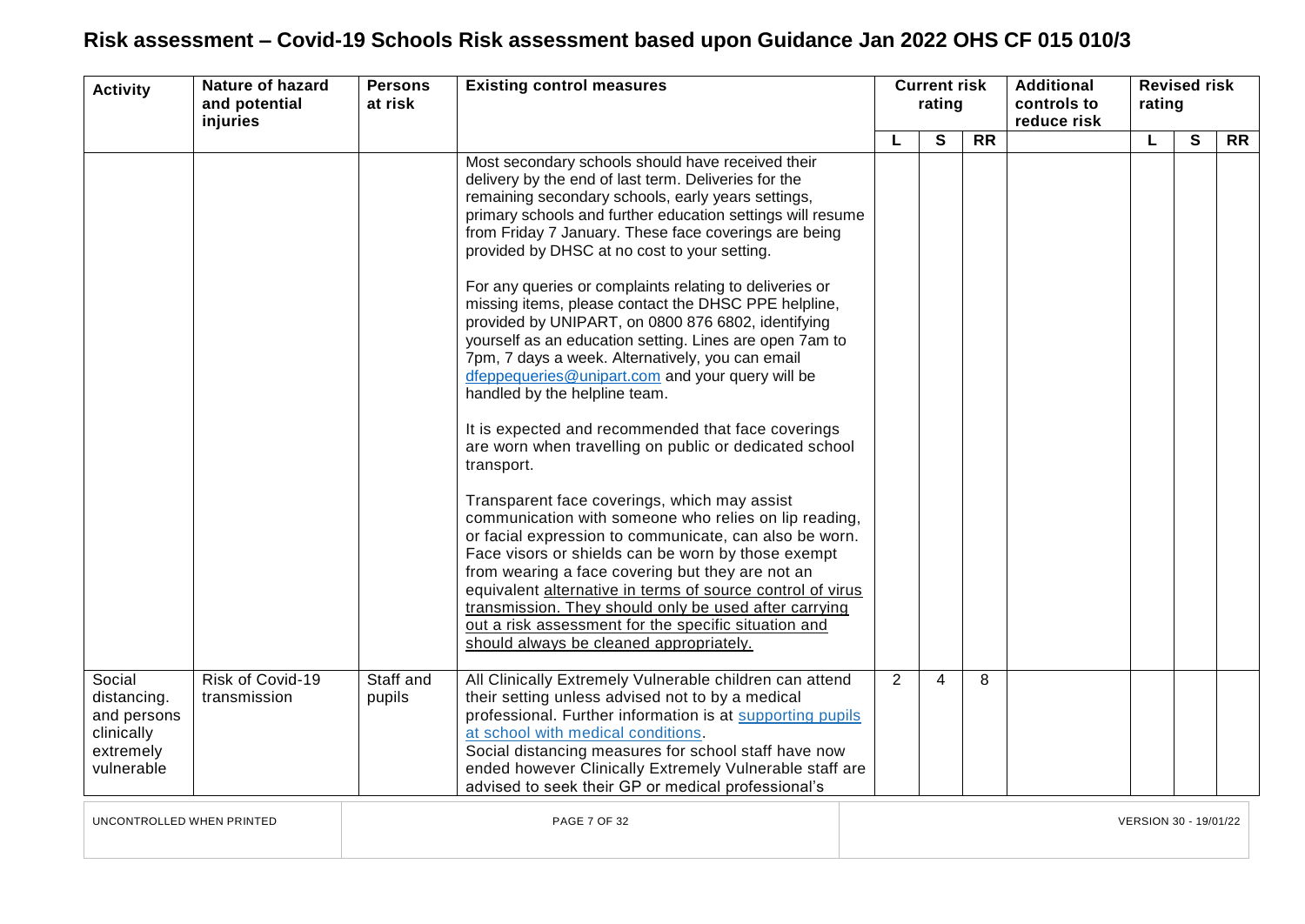| <b>Activity</b>                                             | <b>Nature of hazard</b><br><b>Persons</b><br><b>Existing control measures</b><br>at risk<br>and potential<br>injuries |                     | <b>Current risk</b><br>rating                                                                                                                                                                                                                                                                                                                                                                                                                                                                                                                                                                                                                                                                                                                                                                                                                                                                                                                                                                                                                                                                                                                                                                                                                                                                                                                                                                                                              |   |                | <b>Additional</b><br>controls to<br>reduce risk | <b>Revised risk</b><br>rating |  |   |                 |
|-------------------------------------------------------------|-----------------------------------------------------------------------------------------------------------------------|---------------------|--------------------------------------------------------------------------------------------------------------------------------------------------------------------------------------------------------------------------------------------------------------------------------------------------------------------------------------------------------------------------------------------------------------------------------------------------------------------------------------------------------------------------------------------------------------------------------------------------------------------------------------------------------------------------------------------------------------------------------------------------------------------------------------------------------------------------------------------------------------------------------------------------------------------------------------------------------------------------------------------------------------------------------------------------------------------------------------------------------------------------------------------------------------------------------------------------------------------------------------------------------------------------------------------------------------------------------------------------------------------------------------------------------------------------------------------|---|----------------|-------------------------------------------------|-------------------------------|--|---|-----------------|
|                                                             |                                                                                                                       |                     |                                                                                                                                                                                                                                                                                                                                                                                                                                                                                                                                                                                                                                                                                                                                                                                                                                                                                                                                                                                                                                                                                                                                                                                                                                                                                                                                                                                                                                            | L | $\mathbf{s}$   | $\overline{RR}$                                 |                               |  | S | $\overline{RR}$ |
|                                                             |                                                                                                                       |                     | advice on whether their condition should still be<br>shielded. The HSE advice on protecting vulnerable<br>workers, must be followed.                                                                                                                                                                                                                                                                                                                                                                                                                                                                                                                                                                                                                                                                                                                                                                                                                                                                                                                                                                                                                                                                                                                                                                                                                                                                                                       |   |                |                                                 |                               |  |   |                 |
| Mixing and<br>'bubbles'<br>and<br>detecting<br>transmission | Risk of Covid-19<br>transmission                                                                                      | Staff and<br>pupils | It is no longer necessary to keep children in consistent<br>groups (bubbles) and assemblies can resume, as well<br>as mixing of groups at mealtimes.<br>For transmission, outbreak management plans in place<br>ready to reintroduce bubbles if required and a review<br>made of hygiene, improving ventilation without<br>impacting thermal comfort, and other controls including<br>encouraging testing and using outdoor space where<br>possible. Schools can seek advice from the Dfe<br>Helpline (0800 046 8687, option 1).<br><b>Public Health guidance - Thresholds for detecting</b><br>transmission in the setting are described as:<br>• 5 cases of students or staff who are likely to have<br>mixed closely test positive in a 10 day period OR<br>10% of students or staff who are likely to have<br>mixed closely test positive within a 10 day period<br>(either by PCR testing or LFD testing with a follow-<br>up PCR)<br><b>OR</b><br>$\bullet$<br>Dates should be calculated based on illness onset,<br>or test date if asymptomatic. OR<br>Evidence of severe illness e.g. students or staff<br>members admitted to hospital or a death as a result<br>of a COVID 19 infection (PCR or LFD test with<br>follow up PCR).<br>• For special schools, residential settings with 20 or<br>fewer students and staff - 2 students and staff who<br>are likely to have mixed closely, test positive within<br>a 10 day period. | 2 | $\overline{4}$ | 8                                               |                               |  |   |                 |

| UNCONTROLLED WHEN PRINTED | PAGE 8 OF 32 | VERSION 30 - 19/01/22 |
|---------------------------|--------------|-----------------------|
|                           |              |                       |

 $\Box$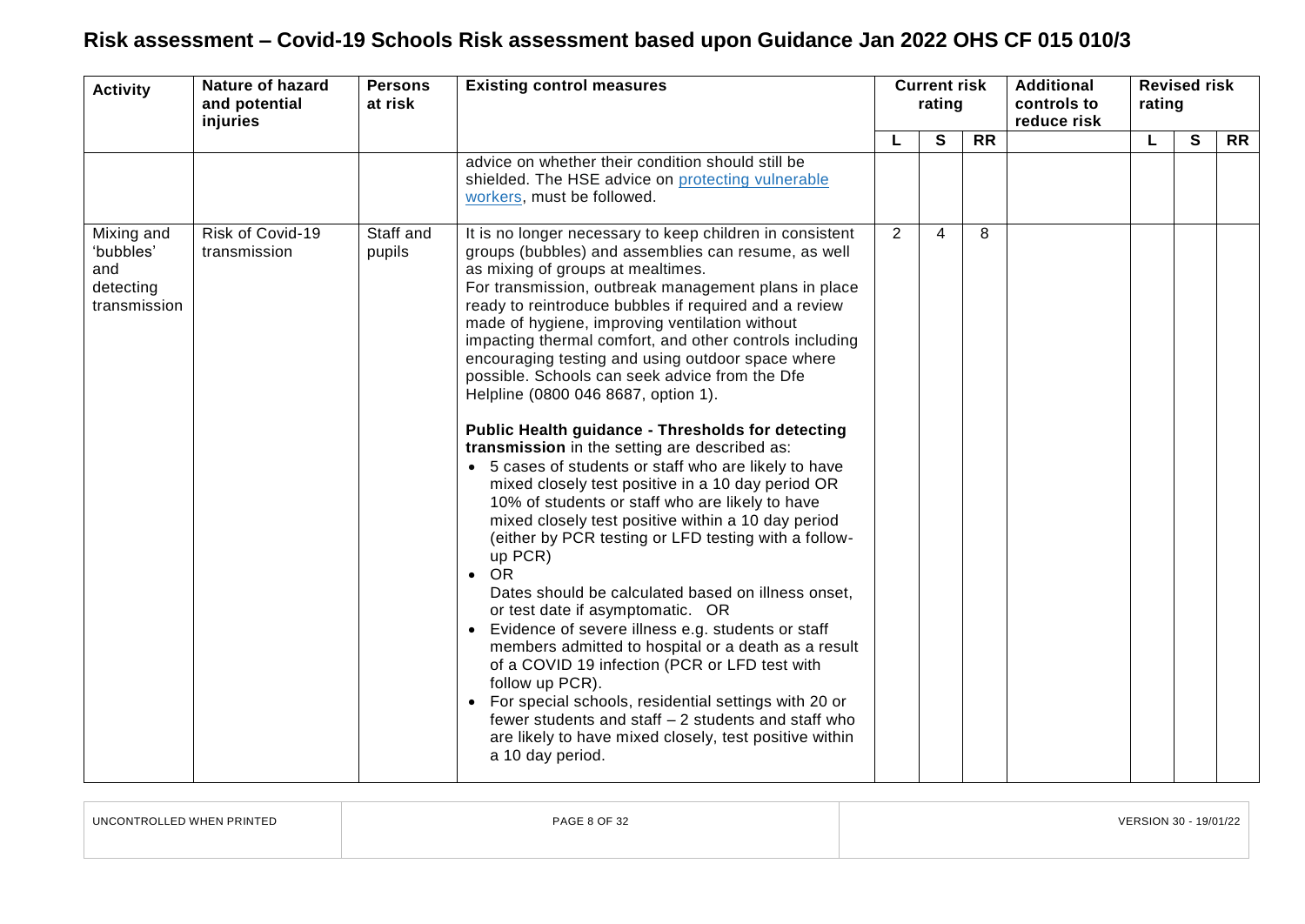| <b>Activity</b>                                     | <b>Nature of hazard</b><br>and potential<br>injuries | <b>Persons</b><br>at risk | <b>Existing control measures</b>                                                                                                                                                                                                                                                                                                                                                                                                                                                                                                                                                                                                                                                                                                                                                                                          |   | <b>Current risk</b><br>rating |                 | <b>Additional</b><br>controls to<br>reduce risk | rating                | <b>Revised risk</b> |           |
|-----------------------------------------------------|------------------------------------------------------|---------------------------|---------------------------------------------------------------------------------------------------------------------------------------------------------------------------------------------------------------------------------------------------------------------------------------------------------------------------------------------------------------------------------------------------------------------------------------------------------------------------------------------------------------------------------------------------------------------------------------------------------------------------------------------------------------------------------------------------------------------------------------------------------------------------------------------------------------------------|---|-------------------------------|-----------------|-------------------------------------------------|-----------------------|---------------------|-----------|
|                                                     |                                                      |                           |                                                                                                                                                                                                                                                                                                                                                                                                                                                                                                                                                                                                                                                                                                                                                                                                                           | L | S                             | $\overline{RR}$ |                                                 | L                     | S                   | <b>RR</b> |
|                                                     |                                                      |                           | The most important changes in Outbreak Control<br>Plan (OCP) are:<br>• Self-isolation - Identified close contacts of a positive<br>case, including household contacts, no longer need<br>to self-isolate, if they meet Gov.uk guidance and the<br>conditions of this risk assessment<br>Identification of close contacts - NHS Test and<br>$\bullet$<br>Trace will work with the positive case and/or their<br>parent to identify close contacts.<br>Schools will need to identify workplace (staff)<br>$\bullet$<br>contacts and provide details to the Self-Isolation<br>Service Hub on 020 3743 6715.<br>Schools should seek public health advice if a<br>student or staff member is admitted to hospital with<br>COVID-19. They should do this by emailing the PH<br>response cell at c19phresponsecell@bexley.gov.uk |   |                               |                 |                                                 |                       |                     |           |
| Tracing<br>contacts and<br>actions for<br>isolation | Risk of Covid-19<br>transmission                     | Staff and<br>pupils       | <b>Tracing close contacts and isolation: Close</b><br>contacts in schools are now identified by NHS Test<br>and Trace and education settings will no longer be<br>expected to undertake contact tracing.                                                                                                                                                                                                                                                                                                                                                                                                                                                                                                                                                                                                                  | 2 | 4                             | 8               |                                                 |                       |                     |           |
|                                                     |                                                      |                           | As with positive cases in any other setting, NHS Test<br>and Trace will work with the positive case and/or their<br>parent to identify close contacts. Contacts from a<br>school setting will only be traced by NHS Test and<br>Trace where the positive case or their parent<br>specifically identifies the individual as being a close<br>contact. This is likely to be a small number of<br>individuals who would be most at risk of contracting<br>COVID-19 due to the nature of the close contact. You<br>may be contacted in exceptional cases to help with<br>identifying close contacts, as currently happens in<br>managing other infectious diseases. From 14<br>December 2021, adults who are fully vaccinated and all<br>children and young people aged between 5 and 18                                      |   |                               |                 |                                                 |                       |                     |           |
| UNCONTROLLED WHEN PRINTED                           |                                                      |                           | <b>PAGE 9 OF 32</b>                                                                                                                                                                                                                                                                                                                                                                                                                                                                                                                                                                                                                                                                                                                                                                                                       |   |                               |                 |                                                 | VERSION 30 - 19/01/22 |                     |           |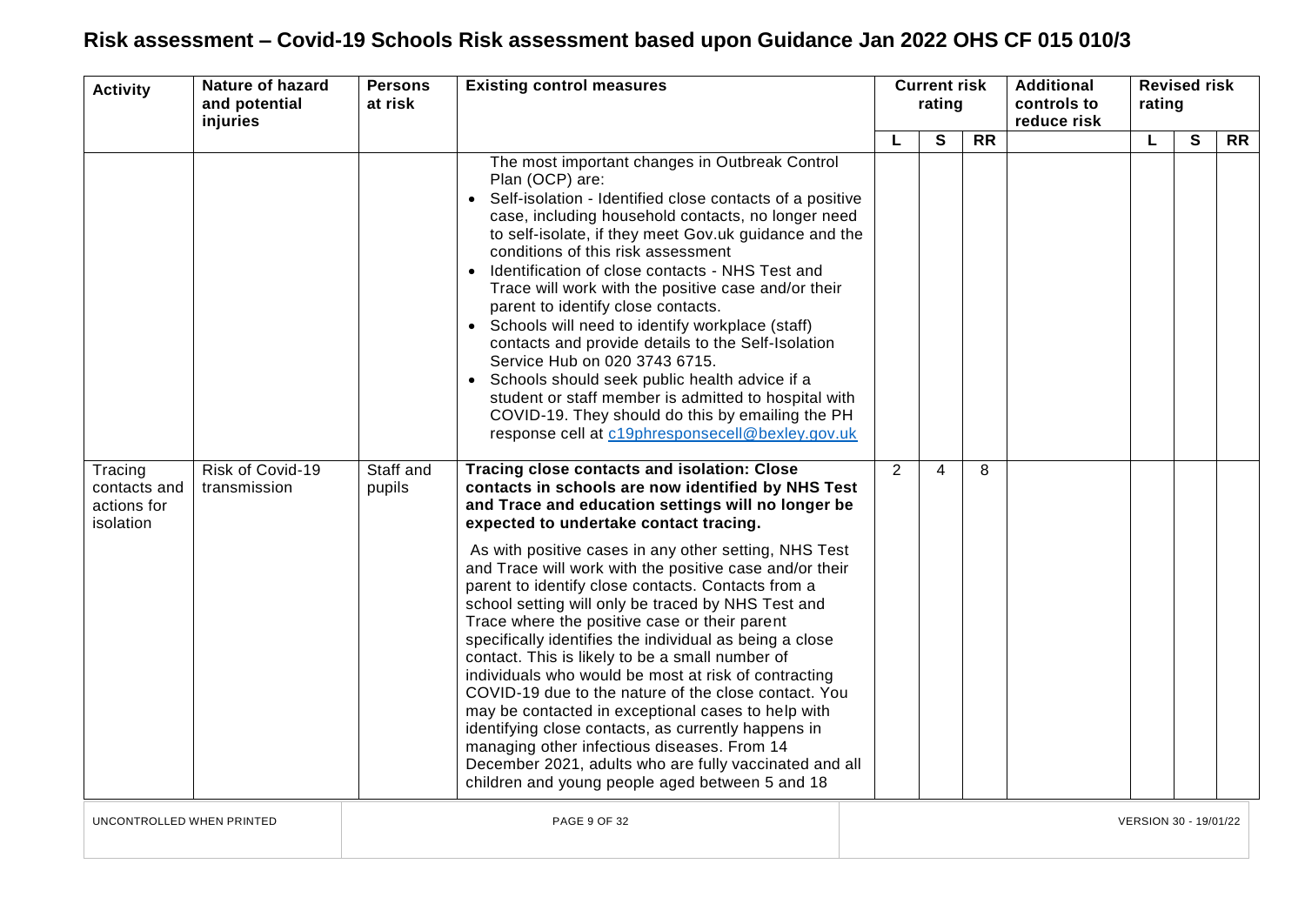| <b>Activity</b> | <b>Nature of hazard</b><br>and potential<br>injuries | <b>Persons</b><br>at risk | <b>Existing control measures</b>                                                                                                                                                                                                                                                                       |  | <b>Current risk</b><br>rating |           |  |   |   |           |  |  | <b>Additional</b><br>controls to<br>reduce risk | <b>Revised risk</b><br>rating |  |  |  |  |
|-----------------|------------------------------------------------------|---------------------------|--------------------------------------------------------------------------------------------------------------------------------------------------------------------------------------------------------------------------------------------------------------------------------------------------------|--|-------------------------------|-----------|--|---|---|-----------|--|--|-------------------------------------------------|-------------------------------|--|--|--|--|
|                 |                                                      |                           |                                                                                                                                                                                                                                                                                                        |  | S                             | <b>RR</b> |  | L | S | <b>RR</b> |  |  |                                                 |                               |  |  |  |  |
|                 |                                                      |                           | years and 6 months identified as a contact of someone<br>with COVID-19 are strongly advised to take a LFD test<br>every day for 7 days and continue to attend their setting<br>as normal, unless they have a positive test result. Daily<br>testing of close contacts applies to all contacts who are: |  |                               |           |  |   |   |           |  |  |                                                 |                               |  |  |  |  |
|                 |                                                      |                           | . Fully vaccinated adults - people who have had 2<br>doses of an approved vaccine                                                                                                                                                                                                                      |  |                               |           |  |   |   |           |  |  |                                                 |                               |  |  |  |  |
|                 |                                                      |                           | • All children and young people aged 5 to 18 years and<br>6 months, regardless of their vaccination status                                                                                                                                                                                             |  |                               |           |  |   |   |           |  |  |                                                 |                               |  |  |  |  |
|                 |                                                      |                           | • People who are not able to get vaccinated for medical<br>reasons                                                                                                                                                                                                                                     |  |                               |           |  |   |   |           |  |  |                                                 |                               |  |  |  |  |
|                 |                                                      |                           | • People taking part, or have taken part, in an approved<br>clinical trial for a COVID-19 vaccine                                                                                                                                                                                                      |  |                               |           |  |   |   |           |  |  |                                                 |                               |  |  |  |  |
|                 |                                                      |                           | Children under 5 years are exempt from self-isolation<br>and do not need to take part in daily testing of close<br>contacts.                                                                                                                                                                           |  |                               |           |  |   |   |           |  |  |                                                 |                               |  |  |  |  |
|                 |                                                      |                           | Stay at home guidance for households with<br>possible confirmed coronavirus (COVID-19)<br>infection.                                                                                                                                                                                                   |  |                               |           |  |   |   |           |  |  |                                                 |                               |  |  |  |  |
|                 |                                                      |                           | What has changed<br>The self-isolation advice for people with coronavirus<br>(COVID-19) has changed. It is now possible to end self-<br>isolation after 5 days, following 2 negative LFD tests taken<br>24 hours apart.                                                                                |  |                               |           |  |   |   |           |  |  |                                                 |                               |  |  |  |  |
|                 |                                                      |                           | See Isolation Periods section for guidance and<br>further details.                                                                                                                                                                                                                                     |  |                               |           |  |   |   |           |  |  |                                                 |                               |  |  |  |  |

| UNCONTROLLED WHEN PRINTED | PAGE 10 OF 32 | VERSION 30 - 19/01/22 |
|---------------------------|---------------|-----------------------|
|                           |               |                       |

 $\overline{1}$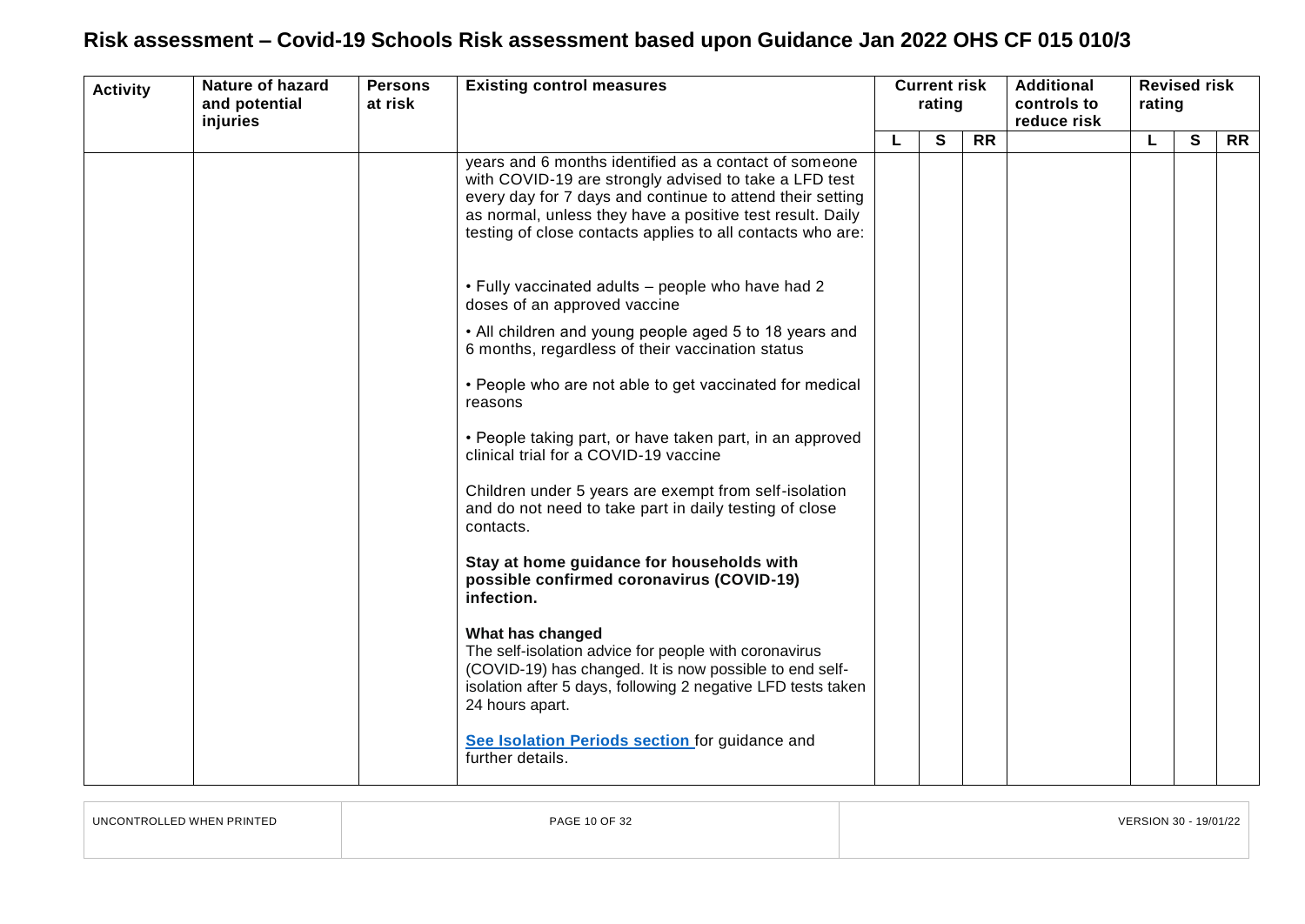| <b>Activity</b> | Nature of hazard<br>and potential<br>injuries | <b>Persons</b><br>at risk | <b>Existing control measures</b>                                                                                                                                                                                                                                                                                                                                                                                                                                                                                                                                                                                                  | <b>Current risk</b><br>rating |   |           |  |   |   |           |  |  |  |  | <b>Additional</b><br>controls to<br>reduce risk | <b>Revised risk</b><br>rating |  |  |
|-----------------|-----------------------------------------------|---------------------------|-----------------------------------------------------------------------------------------------------------------------------------------------------------------------------------------------------------------------------------------------------------------------------------------------------------------------------------------------------------------------------------------------------------------------------------------------------------------------------------------------------------------------------------------------------------------------------------------------------------------------------------|-------------------------------|---|-----------|--|---|---|-----------|--|--|--|--|-------------------------------------------------|-------------------------------|--|--|
|                 |                                               |                           |                                                                                                                                                                                                                                                                                                                                                                                                                                                                                                                                                                                                                                   |                               | S | <b>RR</b> |  | L | S | <b>RR</b> |  |  |  |  |                                                 |                               |  |  |
|                 |                                               |                           | <b>Main messages</b><br>COVID-19 infection rates are very high and the Omicron<br>variant is spreading rapidly. It is important that we all take<br>steps to reduce the spread of COVID-19 infection in the<br>community to save lives and protect the NHS.<br>If you have COVID-19 symptoms you should stay at home<br>and self-isolate immediately. You should arrange to have<br>a PCR test as soon as possible.<br>If this PCR test result is positive, you must continue to<br>self-isolate. This PCR test result is positive, you must<br>continue to self-isolate.<br>If you do not have COVID-19 symptoms, but you have a |                               |   |           |  |   |   |           |  |  |  |  |                                                 |                               |  |  |
|                 |                                               |                           | positive PCR test result, you must stay at home and self-<br>isolate.<br>If you live in the same household as someone with                                                                                                                                                                                                                                                                                                                                                                                                                                                                                                        |                               |   |           |  |   |   |           |  |  |  |  |                                                 |                               |  |  |
|                 |                                               |                           | COVID-19 you are at significantly higher risk of becoming<br>infected yourself.                                                                                                                                                                                                                                                                                                                                                                                                                                                                                                                                                   |                               |   |           |  |   |   |           |  |  |  |  |                                                 |                               |  |  |
|                 |                                               |                           | If you have been vaccinated with a COVID-19 vaccine,<br>you are less likely to become severely ill if you catch<br>COVID-19. You are also less likely to spread COVID-19 to<br>other people, but it is still possible for this to happen.<br>Therefore:                                                                                                                                                                                                                                                                                                                                                                           |                               |   |           |  |   |   |           |  |  |  |  |                                                 |                               |  |  |
|                 |                                               |                           | if you are aged 18 years 6 months or over and<br>you are not fully vaccinated*, and you live in<br>the same household as someone with COVID-<br>19, you are legally required to stay at home<br>and self-isolate                                                                                                                                                                                                                                                                                                                                                                                                                  |                               |   |           |  |   |   |           |  |  |  |  |                                                 |                               |  |  |
|                 |                                               |                           | if you are fully vaccinated or aged under 18<br>years and 6 months, and you live in the same<br>household as someone with COVID-19, you<br>are not legally required to self-isolate.<br>However, you are strongly advised to take                                                                                                                                                                                                                                                                                                                                                                                                 |                               |   |           |  |   |   |           |  |  |  |  |                                                 |                               |  |  |
|                 |                                               |                           |                                                                                                                                                                                                                                                                                                                                                                                                                                                                                                                                                                                                                                   |                               |   |           |  |   |   |           |  |  |  |  |                                                 |                               |  |  |

| <b>UNCONTROLLED WHEN PRINTED</b> | PAGE 11 OF 32                                                                                                   | $-19/01/22$ |
|----------------------------------|-----------------------------------------------------------------------------------------------------------------|-------------|
|                                  | the contract of the contract of the contract of the contract of the contract of the contract of the contract of |             |
|                                  |                                                                                                                 |             |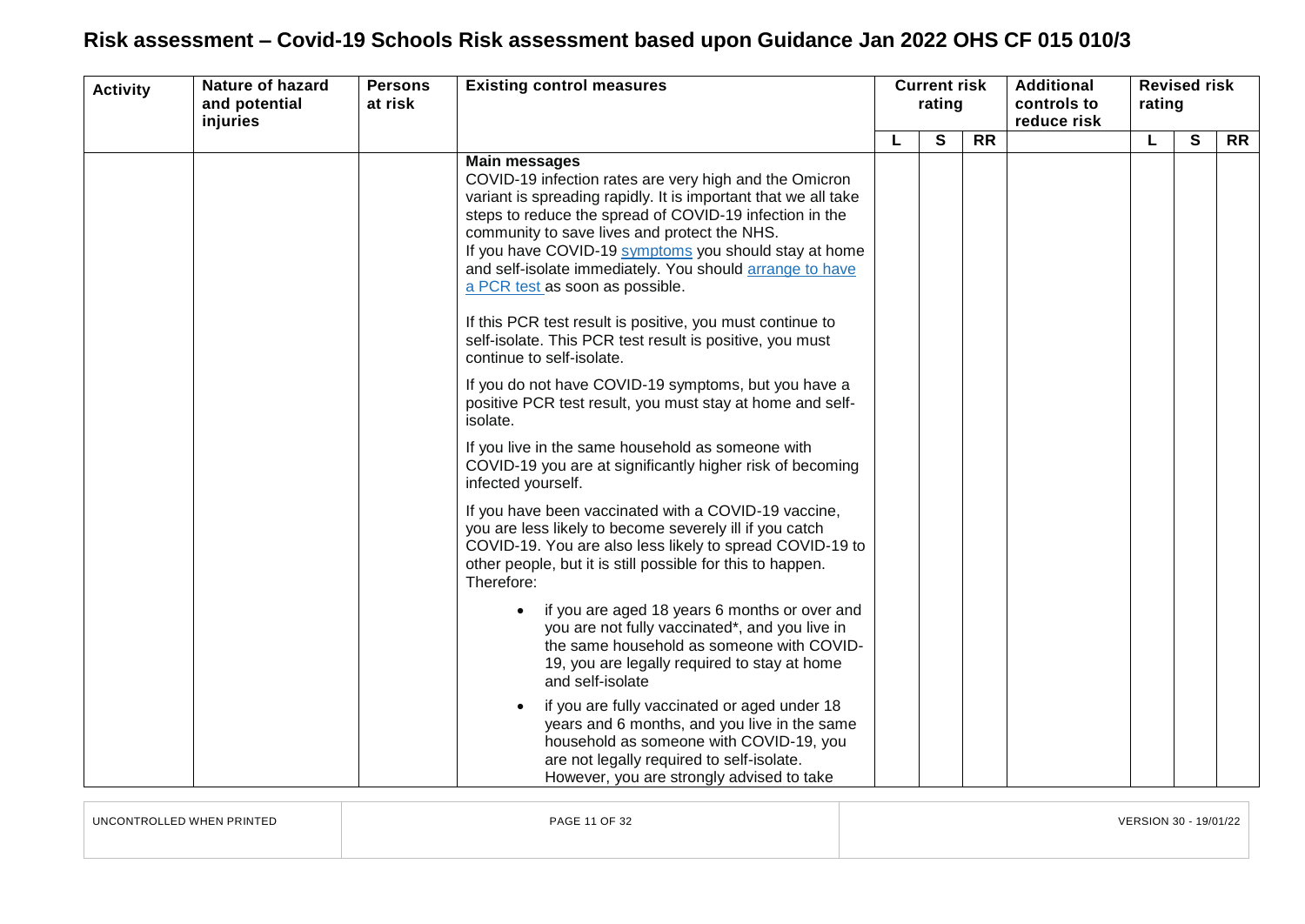| <b>Activity</b> | <b>Nature of hazard</b><br>and potential<br>injuries | <b>Persons</b><br>at risk | <b>Existing control measures</b>                                                                                                                                                                                                                                                                                                                                                            | <b>Current risk</b><br>rating |   | <b>Additional</b><br>controls to<br>reduce risk |  | <b>Revised risk</b><br>rating |              |           |  |
|-----------------|------------------------------------------------------|---------------------------|---------------------------------------------------------------------------------------------------------------------------------------------------------------------------------------------------------------------------------------------------------------------------------------------------------------------------------------------------------------------------------------------|-------------------------------|---|-------------------------------------------------|--|-------------------------------|--------------|-----------|--|
|                 |                                                      |                           |                                                                                                                                                                                                                                                                                                                                                                                             |                               | S | <b>RR</b>                                       |  | L                             | $\mathbf{s}$ | <b>RR</b> |  |
|                 |                                                      |                           | an LFD test every day for 7 days, and to self-<br>isolate if any of these test results is positive                                                                                                                                                                                                                                                                                          |                               |   |                                                 |  |                               |              |           |  |
|                 |                                                      |                           | *You are fully vaccinated 14 days after having received 2<br>doses of an approved vaccine (such as Pfizer/BioNTech,<br>AstraZeneca or Moderna/Spikevax) or one dose of the<br>single-dose Janssen vaccine.<br>LFD tests are very good at identifying people who have<br>high levels of coronavirus and are most likely to pass on<br>infection to others, even if you do not have symptoms. |                               |   |                                                 |  |                               |              |           |  |
|                 |                                                      |                           | Who this guidance is for                                                                                                                                                                                                                                                                                                                                                                    |                               |   |                                                 |  |                               |              |           |  |
|                 |                                                      |                           | This guidance is for:<br>people with symptoms that may be caused by<br>$\bullet$<br>COVID-19, including those who are waiting for<br>a test                                                                                                                                                                                                                                                 |                               |   |                                                 |  |                               |              |           |  |
|                 |                                                      |                           | people who have received a positive COVID-<br>19 test result (whether or not they have<br>symptoms)                                                                                                                                                                                                                                                                                         |                               |   |                                                 |  |                               |              |           |  |
|                 |                                                      |                           | people who currently live in the same<br>household as someone with COVID-19<br>symptoms, or with someone who has tested<br>positive for COVID-19                                                                                                                                                                                                                                            |                               |   |                                                 |  |                               |              |           |  |
|                 |                                                      |                           | In this guidance a household means:                                                                                                                                                                                                                                                                                                                                                         |                               |   |                                                 |  |                               |              |           |  |
|                 |                                                      |                           | one person living alone                                                                                                                                                                                                                                                                                                                                                                     |                               |   |                                                 |  |                               |              |           |  |
|                 |                                                      |                           | a group of people (who may or may not be<br>related) living at the same address and who<br>share cooking facilities, bathrooms or toilets,<br>or living areas. This may include students in<br>boarding schools or halls of residence who<br>share such facilities                                                                                                                          |                               |   |                                                 |  |                               |              |           |  |

| .<br>PRINTEL<br>. . | DAL | 19/01/2 |
|---------------------|-----|---------|
|                     |     |         |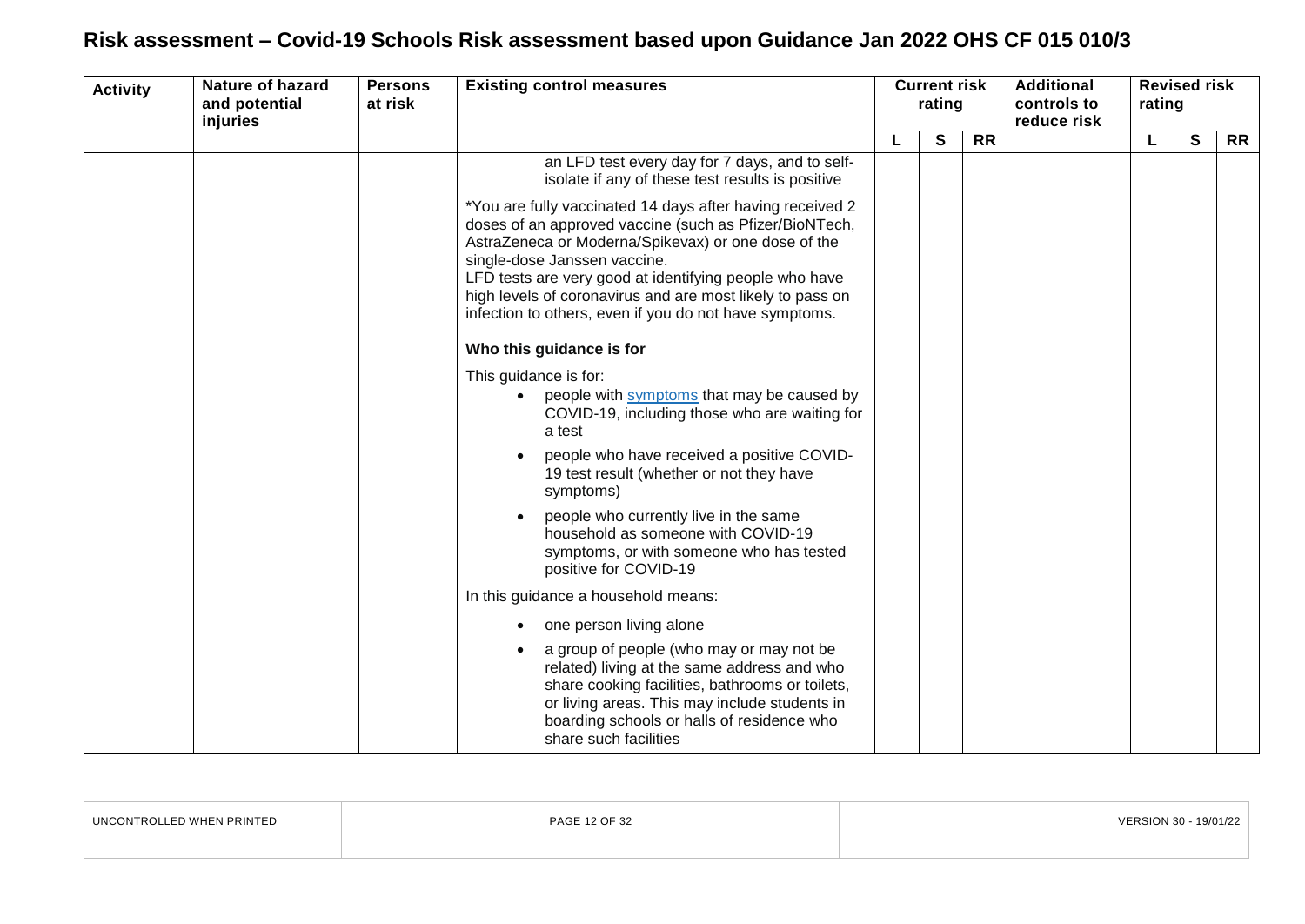| <b>Activity</b>                         | <b>Nature of hazard</b><br>and potential<br>injuries | <b>Persons</b><br>at risk | <b>Existing control measures</b>                                                                                                                                                                                                                                                                                                                                                                                                                                                                                                                                                                                                                                                                                                                                                                                                                                                                                                                                                                                                                                                                                                                                                                                                                                                                                                                      | <b>Current risk</b><br>rating<br>S | <b>Additional</b><br>controls to<br>reduce risk |                 | <b>Revised risk</b><br>rating |                       |              |                 |  |
|-----------------------------------------|------------------------------------------------------|---------------------------|-------------------------------------------------------------------------------------------------------------------------------------------------------------------------------------------------------------------------------------------------------------------------------------------------------------------------------------------------------------------------------------------------------------------------------------------------------------------------------------------------------------------------------------------------------------------------------------------------------------------------------------------------------------------------------------------------------------------------------------------------------------------------------------------------------------------------------------------------------------------------------------------------------------------------------------------------------------------------------------------------------------------------------------------------------------------------------------------------------------------------------------------------------------------------------------------------------------------------------------------------------------------------------------------------------------------------------------------------------|------------------------------------|-------------------------------------------------|-----------------|-------------------------------|-----------------------|--------------|-----------------|--|
|                                         |                                                      |                           |                                                                                                                                                                                                                                                                                                                                                                                                                                                                                                                                                                                                                                                                                                                                                                                                                                                                                                                                                                                                                                                                                                                                                                                                                                                                                                                                                       | L                                  |                                                 | $\overline{RR}$ |                               | L                     | $\mathbf{s}$ | $\overline{RR}$ |  |
|                                         |                                                      |                           | a group of people who share a nomadic way of<br>life for example those who live on Traveller<br>sites, in vehicles or on canal boats<br>Follow separate guidance if you have had contact with<br>someone who has tested positive for COVID-19 but do not<br>currently live in the same household as them.<br>If you have arrived in England from overseas you may<br>also need to self-isolate, but should follow separate<br>guidance on travelling to England from another country<br>during COVID-19. (24th Jan 2022 Update)<br>See Travel and quarantine section later in this RA<br>18-year-olds will be treated in the same way as children<br>until 6 months after their 18th birthday, to allow them<br>the opportunity to get fully vaccinated. At which point,<br>they will be subject to the same rules as adults.<br>Settings will continue to have a role in working with<br>health protection teams in the case of a local outbreak.<br>If there is a substantial increase in the number of<br>positive cases in a setting (see Stepping measures up<br>and down for more information) or if central government<br>offers the area an enhanced response package, the<br>director of public health might advise a setting to<br>temporarily reintroduce some control measures.<br>Information can be found in the contingency framework. |                                    |                                                 |                 |                               |                       |              |                 |  |
| Testing and<br>actions for<br>isolation | Risk of Covid-19<br>transmission                     | Staff and<br>pupils       | Testing for students after the holiday period<br>As all settings are aware, we have asked that secondary<br>school students undertake one on-site test, on return to<br>the education setting. This will help boost testing<br>participation and reduce transmission after a period of<br>social mixing during the holidays. Students should then be<br>strongly encouraged to continue testing twice weekly at                                                                                                                                                                                                                                                                                                                                                                                                                                                                                                                                                                                                                                                                                                                                                                                                                                                                                                                                       | $\mathbf{1}$                       | $\overline{4}$                                  | $\overline{4}$  |                               |                       |              |                 |  |
| UNCONTROLLED WHEN PRINTED               |                                                      |                           | PAGE 13 OF 32                                                                                                                                                                                                                                                                                                                                                                                                                                                                                                                                                                                                                                                                                                                                                                                                                                                                                                                                                                                                                                                                                                                                                                                                                                                                                                                                         |                                    |                                                 |                 |                               | VERSION 30 - 19/01/22 |              |                 |  |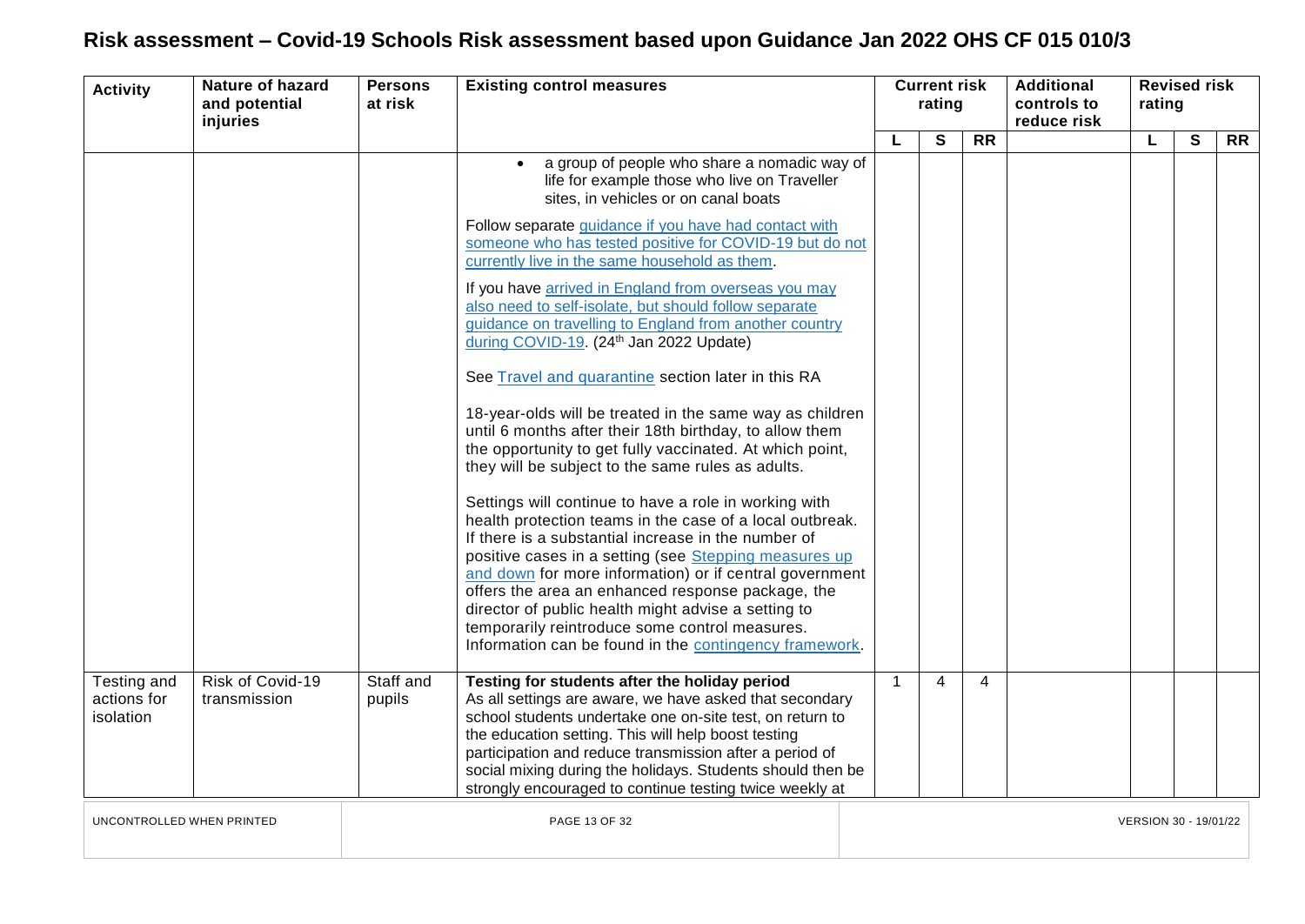| <b>Activity</b> | <b>Nature of hazard</b><br>and potential<br>injuries | <b>Persons</b><br>at risk | <b>Existing control measures</b>                                                                                                                                                                                                                                                                                                                                                                                      | <b>Current risk</b><br>rating |   | <b>Additional</b><br>reduce risk |  | controls to | <b>Revised risk</b><br>rating |           |  |  |  |
|-----------------|------------------------------------------------------|---------------------------|-----------------------------------------------------------------------------------------------------------------------------------------------------------------------------------------------------------------------------------------------------------------------------------------------------------------------------------------------------------------------------------------------------------------------|-------------------------------|---|----------------------------------|--|-------------|-------------------------------|-----------|--|--|--|
|                 |                                                      |                           |                                                                                                                                                                                                                                                                                                                                                                                                                       |                               | S | <b>RR</b>                        |  |             | S                             | <b>RR</b> |  |  |  |
|                 |                                                      |                           | home and to report all results to NHS Test and Trace and<br>to their setting.                                                                                                                                                                                                                                                                                                                                         |                               |   |                                  |  |             |                               |           |  |  |  |
|                 |                                                      |                           | Further education and higher education students, and<br>staff in all education and childcare settings, should take<br>one self-test at home either the evening or morning before<br>they return in January, then continue to test twice weekly<br>at home. Colleges should continue to make LFD tests<br>available to students and staff who need them to enable<br>them to test prior to, and at, the start of term. |                               |   |                                  |  |             |                               |           |  |  |  |
|                 |                                                      |                           | Even if someone has tested positive for COVID-19 within<br>the last 90 days, they are strongly encouraged to take part<br>in LFD testing on-site through ATS or at home once they<br>have completed their isolation period for their prior<br>infection.                                                                                                                                                              |                               |   |                                  |  |             |                               |           |  |  |  |
|                 |                                                      |                           | To support on-site testing on return, schools can use the<br>bulk upload service to register test kits and report results<br>for up to 100 tests at a time. Positive results should be<br>reported within 24 hours after the test, negative results<br>must be reported within 7 days. Further guidance on bulk<br>uploads can be found on the secondary schools and<br>colleges document sharing platform.           |                               |   |                                  |  |             |                               |           |  |  |  |
|                 |                                                      |                           | NB Temporary Guidance: From 11 January 2022 in<br>England, people who receive positive lateral flow device<br>(LFD) test results for coronavirus (COVID-19) will be<br>required to self-isolate immediately and won't be required<br>to take a confirmatory PCR test.                                                                                                                                                 |                               |   |                                  |  |             |                               |           |  |  |  |
|                 |                                                      |                           | This is a temporary measure while COVID-19 rates<br>remain high across the UK. Whilst levels of COVID-19 are<br>high, the vast majority of people with positive LFD results<br>can be confident that they have COVID-19.                                                                                                                                                                                              |                               |   |                                  |  |             |                               |           |  |  |  |

<span id="page-13-0"></span>

| UNCONTROLLED WHEN PRINTED | PAGE 14 OF 32 | VERSION 30 - 19/01/22 |
|---------------------------|---------------|-----------------------|
|                           |               |                       |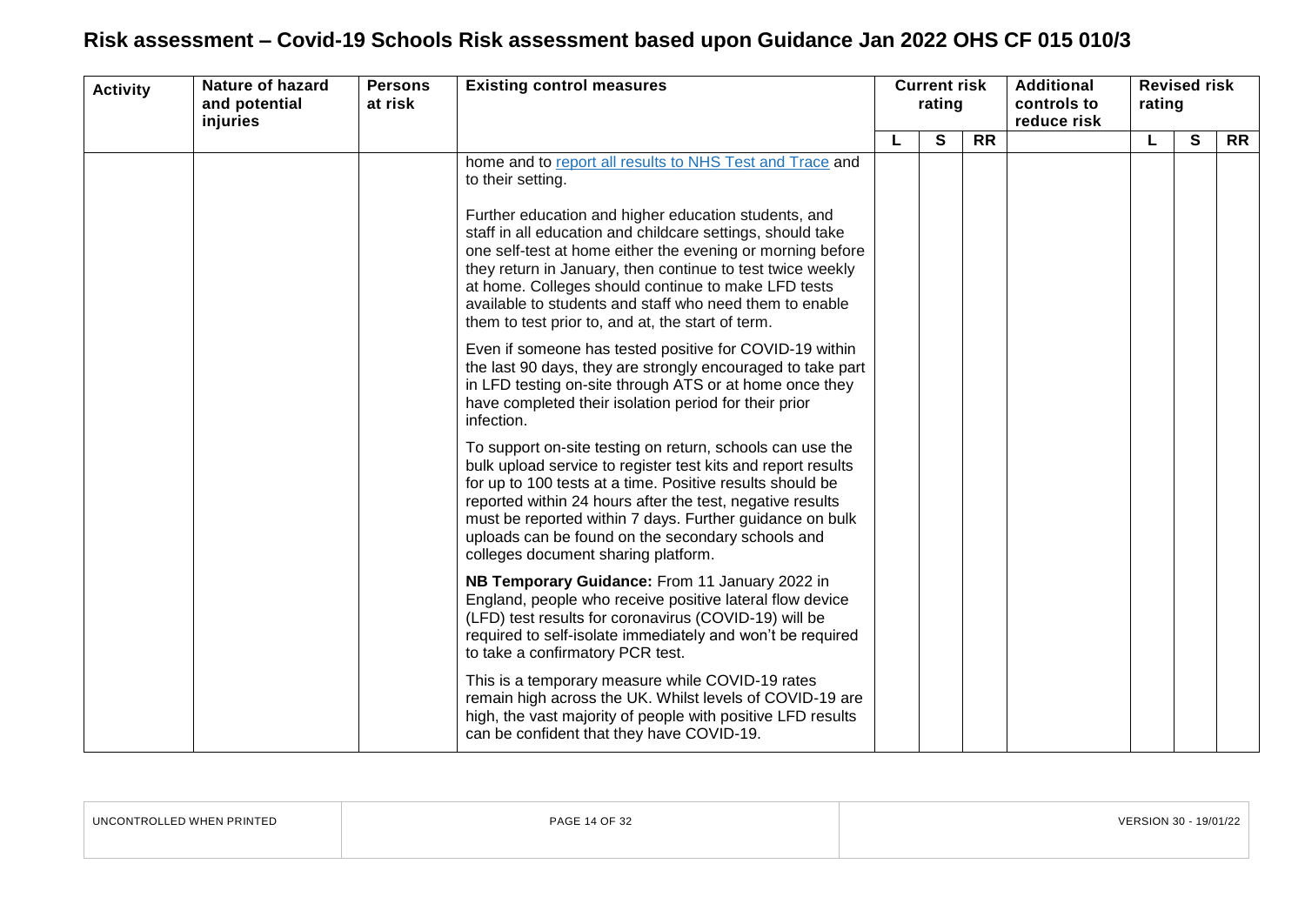| <b>Activity</b> | <b>Nature of hazard</b><br>and potential<br>injuries | <b>Persons</b><br>at risk | <b>Existing control measures</b>                                                                                                                                                                                                                                                                                                                                                                                                                                                                                                                                                                                                                                                                                                                                                                                                                                                                                                                                                                                                                                                                                                                                                                                                                                                                                                                                                                                                                                                                                                                                                                                                                                                                 | <b>Current risk</b><br>rating |  | <b>Additional</b><br>controls to<br>reduce risk | rating       | <b>Revised risk</b> |  |
|-----------------|------------------------------------------------------|---------------------------|--------------------------------------------------------------------------------------------------------------------------------------------------------------------------------------------------------------------------------------------------------------------------------------------------------------------------------------------------------------------------------------------------------------------------------------------------------------------------------------------------------------------------------------------------------------------------------------------------------------------------------------------------------------------------------------------------------------------------------------------------------------------------------------------------------------------------------------------------------------------------------------------------------------------------------------------------------------------------------------------------------------------------------------------------------------------------------------------------------------------------------------------------------------------------------------------------------------------------------------------------------------------------------------------------------------------------------------------------------------------------------------------------------------------------------------------------------------------------------------------------------------------------------------------------------------------------------------------------------------------------------------------------------------------------------------------------|-------------------------------|--|-------------------------------------------------|--------------|---------------------|--|
|                 |                                                      |                           | S                                                                                                                                                                                                                                                                                                                                                                                                                                                                                                                                                                                                                                                                                                                                                                                                                                                                                                                                                                                                                                                                                                                                                                                                                                                                                                                                                                                                                                                                                                                                                                                                                                                                                                | <b>RR</b>                     |  |                                                 | $\mathbf{s}$ | <b>RR</b>           |  |
|                 |                                                      |                           | Asymptomatic testing                                                                                                                                                                                                                                                                                                                                                                                                                                                                                                                                                                                                                                                                                                                                                                                                                                                                                                                                                                                                                                                                                                                                                                                                                                                                                                                                                                                                                                                                                                                                                                                                                                                                             |                               |  |                                                 |              |                     |  |
|                 |                                                      |                           | Testing remains important in reducing the risk of<br>transmission of infection within schools. Staff and<br>secondary school pupils should continue to test twice<br>weekly at home, with lateral flow device (LFD) test kits, 3-<br>4 days apart. Testing remains voluntary but is strongly<br>encouraged. Secondary schools should also retain a small<br>asymptomatic testing site (ATS) on-site until further notice<br>so they can offer testing to pupils who are unable to test<br>themselves at home. Schools are strongly encouraged to<br>ask parents and other visitors to take a lateral flow device<br>(LFD) test before entering the school. Further information<br>on Daily Rapid Testing can be found in the Tracing close<br>contacts and isolation section. There is no need for<br>primary age pupils (those in year 6 and below) to regularly<br>test, unless they have been identified as a contact for<br>someone who has tested positive for Covid-19 and<br>therefore advised to take lateral flow tests every day for 7<br>days.<br>Settings were invited to order tests before Christmas and<br>will have received these in advance of pupils returning. If<br>you run out of test kits, you can order more through the<br>online ordering platform for education settings. Please call<br>119 if you require further advice or support.<br>We continue to work closely with UKHSA to ensure<br>education settings are able to receive adequate supplies<br>of test kits. Please only order the test kits your setting<br>requires. There is currently huge demand for LFD tests,<br>and we need to ensure that there are sufficient supplies<br>for critical workers. |                               |  |                                                 |              |                     |  |

| UNCONTROLLED WHEN PRINTED | PAGE 15 OF 32 | VERSION 30 - 19/01/22 |
|---------------------------|---------------|-----------------------|
|                           |               |                       |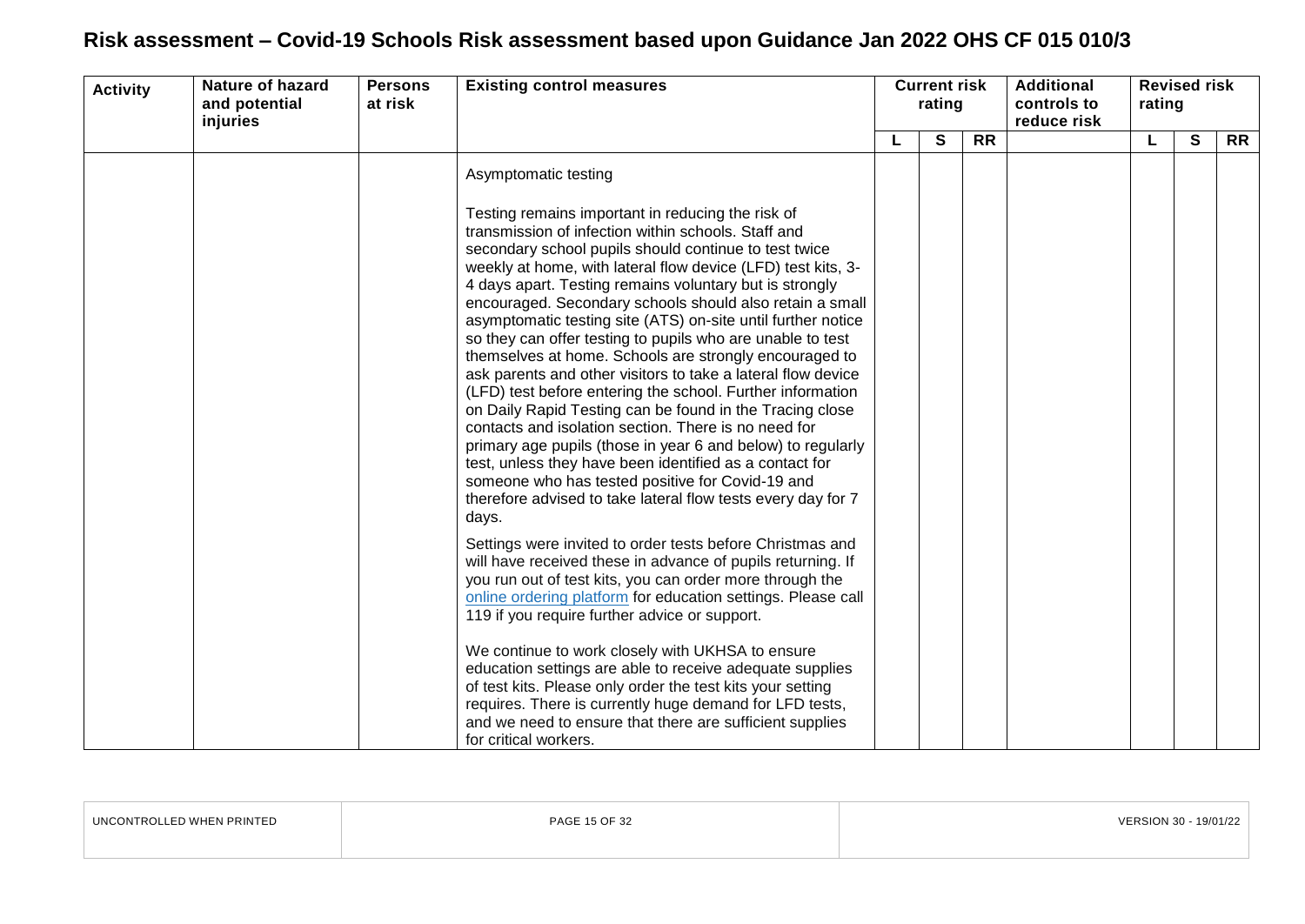| <b>Activity</b> | <b>Nature of hazard</b><br>and potential<br>injuries | <b>Persons</b><br>at risk | <b>Existing control measures</b>                                                                                                                                                                                                                                                                                                                                                                                                                                                                                                                                                                                                                                                                                                                                                                                                                                                                                                                                                                                                                                                                                                                              | rating |   |           |  | <b>Current risk</b> |              |           |  |  |  |  |  |  |  |  |  |  |  |  |  |  | <b>Additional</b><br>controls to<br>reduce risk | rating | <b>Revised risk</b> |  |
|-----------------|------------------------------------------------------|---------------------------|---------------------------------------------------------------------------------------------------------------------------------------------------------------------------------------------------------------------------------------------------------------------------------------------------------------------------------------------------------------------------------------------------------------------------------------------------------------------------------------------------------------------------------------------------------------------------------------------------------------------------------------------------------------------------------------------------------------------------------------------------------------------------------------------------------------------------------------------------------------------------------------------------------------------------------------------------------------------------------------------------------------------------------------------------------------------------------------------------------------------------------------------------------------|--------|---|-----------|--|---------------------|--------------|-----------|--|--|--|--|--|--|--|--|--|--|--|--|--|--|-------------------------------------------------|--------|---------------------|--|
|                 |                                                      |                           |                                                                                                                                                                                                                                                                                                                                                                                                                                                                                                                                                                                                                                                                                                                                                                                                                                                                                                                                                                                                                                                                                                                                                               | L      | S | <b>RR</b> |  | L.                  | $\mathbf{s}$ | <b>RR</b> |  |  |  |  |  |  |  |  |  |  |  |  |  |  |                                                 |        |                     |  |
|                 |                                                      |                           | Updated guidance to support you with asymptomatic<br>testing is available on the secondary schools and colleges<br>document sharing platform.<br>Information on the changes to the self-isolation<br>period for individuals who test positive for COVID-19<br>Since Wednesday 22 December, the 10 day self-isolation<br>period for people who record a positive PCR test result for<br>COVID-19 has been reduced to 5 days in most<br>circumstances, unless you cannot test for any reason.<br>Individuals may now take LFD tests on day 5 and day 6 of<br>their self-isolation period. Those who receive two negative<br>test results are no longer required to complete 10 full days<br>of self-isolation. The first test must be taken no earlier<br>than day 6 of the self-isolation period and tests must be<br>taken 24 hours apart. This also applies to children under<br>5, with LFD testing at parental or guardian discretion. If<br>both these test results are negative, and you do not have<br>a high temperature, you may end your self-isolation after<br>the second negative test result and return to your<br>education setting from day 8. |        |   |           |  |                     |              |           |  |  |  |  |  |  |  |  |  |  |  |  |  |  |                                                 |        |                     |  |
|                 |                                                      |                           | Health and social care workers, including those working in<br>education settings, should follow guidance for their sector<br>on taking LFD tests on day 8, 9 and 10. For more<br>information, visit COVID-19: management of staff and<br>exposed patients or residents in health and social care<br>settings.<br>Anyone who is unable to take LFD tests will need to<br>complete the full 10 day period of self-isolation. Further<br>information is available in the stay at home: guidance for<br>households with possible or confirmed COVID-19<br>infection.                                                                                                                                                                                                                                                                                                                                                                                                                                                                                                                                                                                              |        |   |           |  |                     |              |           |  |  |  |  |  |  |  |  |  |  |  |  |  |  |                                                 |        |                     |  |

UNCONTROLLED WHEN PRINTED PAGE 16 OF 32 VERSION 30 - 19/01/22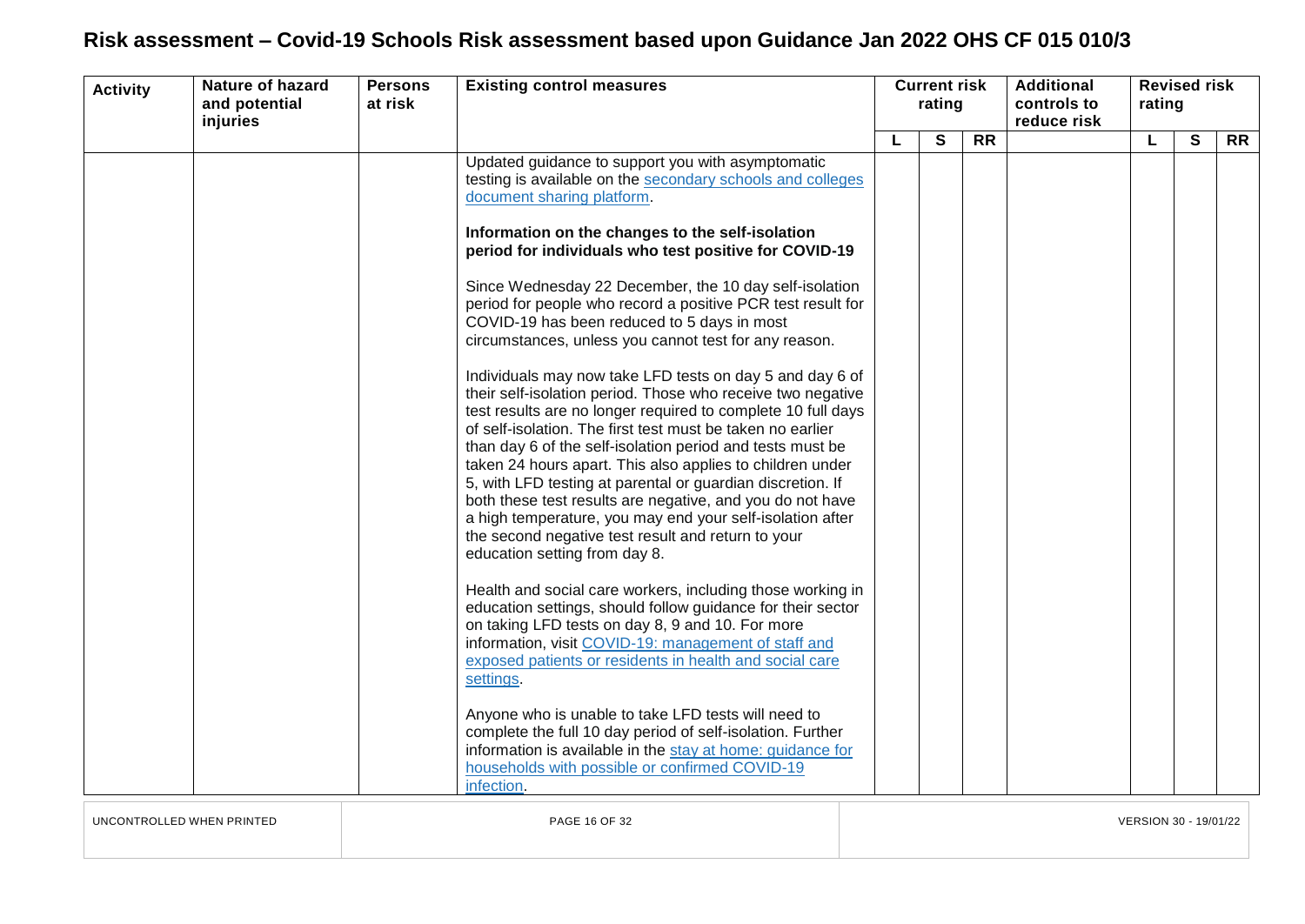| <b>Activity</b> | <b>Nature of hazard</b><br><b>Existing control measures</b><br><b>Persons</b><br>at risk<br>and potential<br>injuries |                   | <b>Current risk</b><br>rating                                                                                                                                                                                                                                                                                                                                                                                                                                                                                                                                                                                                                                                                                                                                                                                                                                                                                                                                                                                                                                                                                                                  |   |   | <b>Additional</b><br>controls to<br>reduce risk | <b>Revised risk</b><br>rating |    |              |           |
|-----------------|-----------------------------------------------------------------------------------------------------------------------|-------------------|------------------------------------------------------------------------------------------------------------------------------------------------------------------------------------------------------------------------------------------------------------------------------------------------------------------------------------------------------------------------------------------------------------------------------------------------------------------------------------------------------------------------------------------------------------------------------------------------------------------------------------------------------------------------------------------------------------------------------------------------------------------------------------------------------------------------------------------------------------------------------------------------------------------------------------------------------------------------------------------------------------------------------------------------------------------------------------------------------------------------------------------------|---|---|-------------------------------------------------|-------------------------------|----|--------------|-----------|
|                 |                                                                                                                       |                   |                                                                                                                                                                                                                                                                                                                                                                                                                                                                                                                                                                                                                                                                                                                                                                                                                                                                                                                                                                                                                                                                                                                                                |   | S | <b>RR</b>                                       |                               | L. | $\mathbf{s}$ | <b>RR</b> |
|                 |                                                                                                                       |                   | Daily testing for close contacts of COVID-19<br>People who are fully vaccinated, or children and young<br>people aged between 5 and 18 years and 6 months,<br>identified as a close contact of someone with COVID-19,<br>should take an LFD test every day for seven days and<br>continue to attend their setting as normal, unless they<br>have a positive test result or develop symptoms at any<br>time.<br>Children under 5 are not being advised to take part in<br>daily testing of close contacts. If a child under 5 is a<br>contact of a confirmed case, they are not required to self-<br>isolate and should not start daily testing. If they live in the<br>same household as someone with COVID-19 they should<br>limit their contact with anyone who is at higher risk of<br>severe illness if infected with COVID-19, and arrange to<br>take a<br>PCR test as soon as possible. They can continue to<br>attend an education or childcare setting while waiting for<br>the PCR result. If the test is positive, they should follow<br>the stay at home: guidance for households with possible<br>or confirmed COVID-19 infection. |   |   |                                                 |                               |    |              |           |
| Hand<br>hygiene | Risk of Covid-19<br>transmission                                                                                      | All site<br>users | Ensure that all adults and children frequently wash their<br>hands with soap and water for 20 seconds and dry<br>thoroughly. Posters are encouraged and schools<br>ensure sufficient handwashing facilities are available in<br>toilet blocks. Where a sink is not nearby, provide hand<br>sanitiser in classrooms and other learning<br>environments. It is advised, where reasonably<br>practicable, for electric hand dryers to be switched<br>off and paper towels used, to avoid spread of<br>microbes.                                                                                                                                                                                                                                                                                                                                                                                                                                                                                                                                                                                                                                   | 2 | 4 | 8                                               |                               |    |              |           |

| . <i>.</i><br>' PRINTEL<br>. . | DAL | 19/01/2 |
|--------------------------------|-----|---------|
|                                |     |         |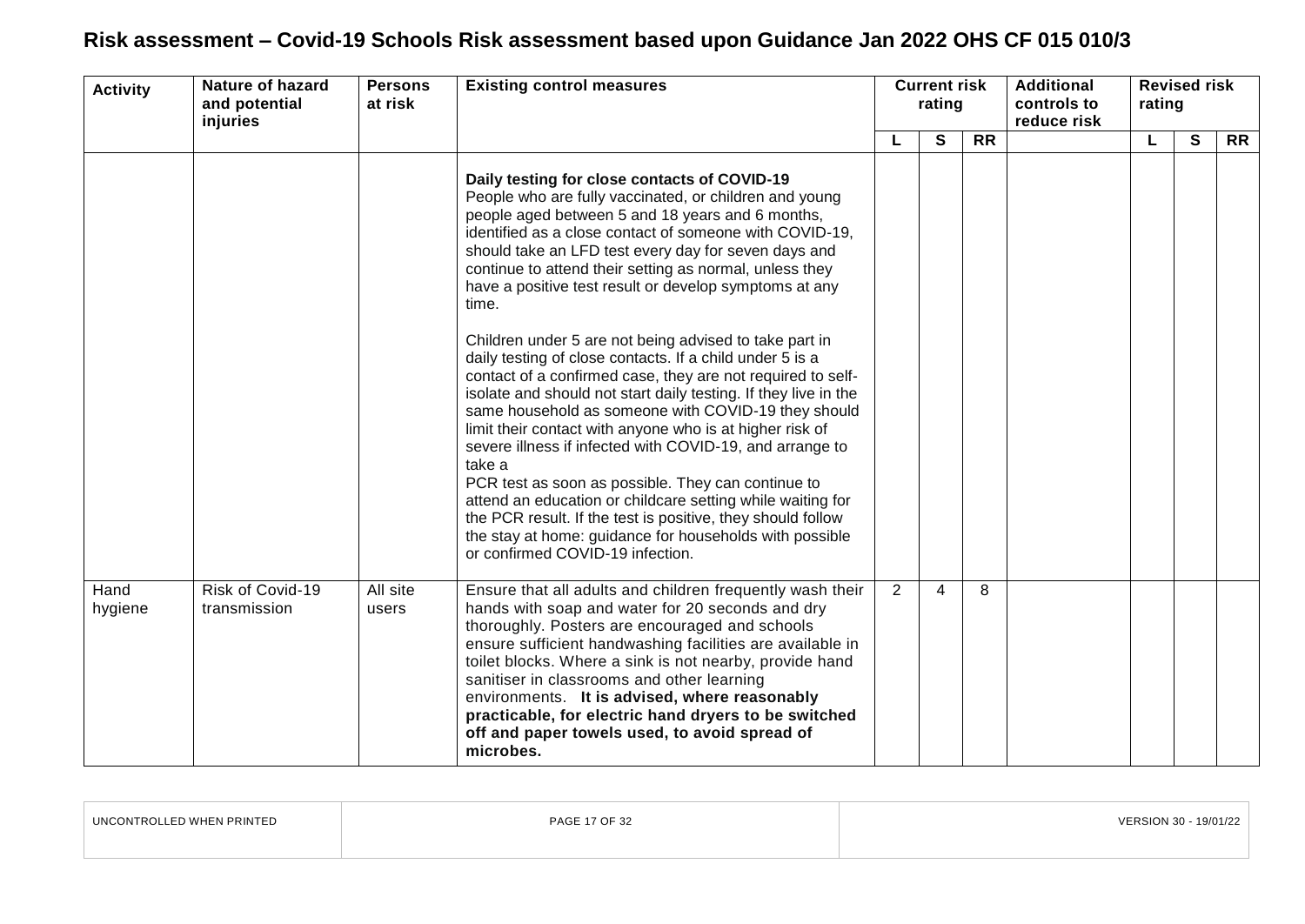| <b>Activity</b>        | <b>Nature of hazard</b><br>and potential<br>injuries                | <b>Persons</b><br>at risk | <b>Existing control measures</b>                                                                                                                                                                                                                                                                                                                                                                                                                                                                                                                                                                                                                                                                                 | <b>Current risk</b><br>rating |   | <b>Additional</b><br>controls to<br>reduce risk |  | <b>Revised risk</b><br>rating |   |           |
|------------------------|---------------------------------------------------------------------|---------------------------|------------------------------------------------------------------------------------------------------------------------------------------------------------------------------------------------------------------------------------------------------------------------------------------------------------------------------------------------------------------------------------------------------------------------------------------------------------------------------------------------------------------------------------------------------------------------------------------------------------------------------------------------------------------------------------------------------------------|-------------------------------|---|-------------------------------------------------|--|-------------------------------|---|-----------|
|                        |                                                                     |                           |                                                                                                                                                                                                                                                                                                                                                                                                                                                                                                                                                                                                                                                                                                                  | L                             | S | <b>RR</b>                                       |  | L                             | S | <b>RR</b> |
|                        |                                                                     |                           | Toilet seats should be closed when flushing, to<br>avoid spread of microbes into the air.<br>Follow the NHS guidance on hand hygiene. Clean<br>hands on arrival at the setting, before and after eating,<br>and after sneezing or coughing. Supervise use of hand<br>sanitisers in young children in case of ingestion. Ensure<br>that help is available for children who have trouble<br>cleaning their hands independently. Use of posters on<br>hand hygiene. Small children with complex needs may<br>need support so skin-friendly wipes may be an<br>alternative. Children must be encouraged not to touch<br>their mouth, eyes and nose (or face covering where<br>required by Public Health to be worn). |                               |   |                                                 |  |                               |   |           |
| Respiratory<br>hygiene | Risk of Covid-19<br>transmission                                    | All site<br>users         | Microbes will travel 3 feet away from an individual<br>during speech but will travel significantly further with<br>coughing and sneezing.<br>Persons should use a tissue or elbow to cough or<br>sneeze and use bins for tissue waste ('catch it, bin it,<br>kill it'). Ensure that covered bins for tissues are emptied<br>throughout the day to avoid being over-filled.<br>The e-Bug COVID-19 website contains free resources<br>for you, including materials to encourage good hand<br>and respiratory hygiene.                                                                                                                                                                                              | 2                             | 4 | 8                                               |  |                               |   |           |
| Use of PPE             | Risk of Covid-19<br>transmission<br>through incorrect<br>use of PPE | Staff and<br>pupils       | Most staff in schools will not require PPE beyond what<br>they would normally need for their work (for example if<br>working closely with children with special medical<br>needs or intimate care). The guidance on the use<br>of PPE in education, childcare and children's social<br>care settings provides more information on the use<br>of PPE for COVID-19. Please note these videos on<br>putting on and taking off PPE and the poster quide.<br>Putting on - https://youtu.be/ozY50PPmsvE<br>Taking off - https://youtu.be/ozY50PPmsvE                                                                                                                                                                   | $\overline{1}$                | 4 | 4                                               |  |                               |   |           |

UNCONTROLLED WHEN PRINTED PAGE 18 OF 32 VERSION 30 - 19/01/22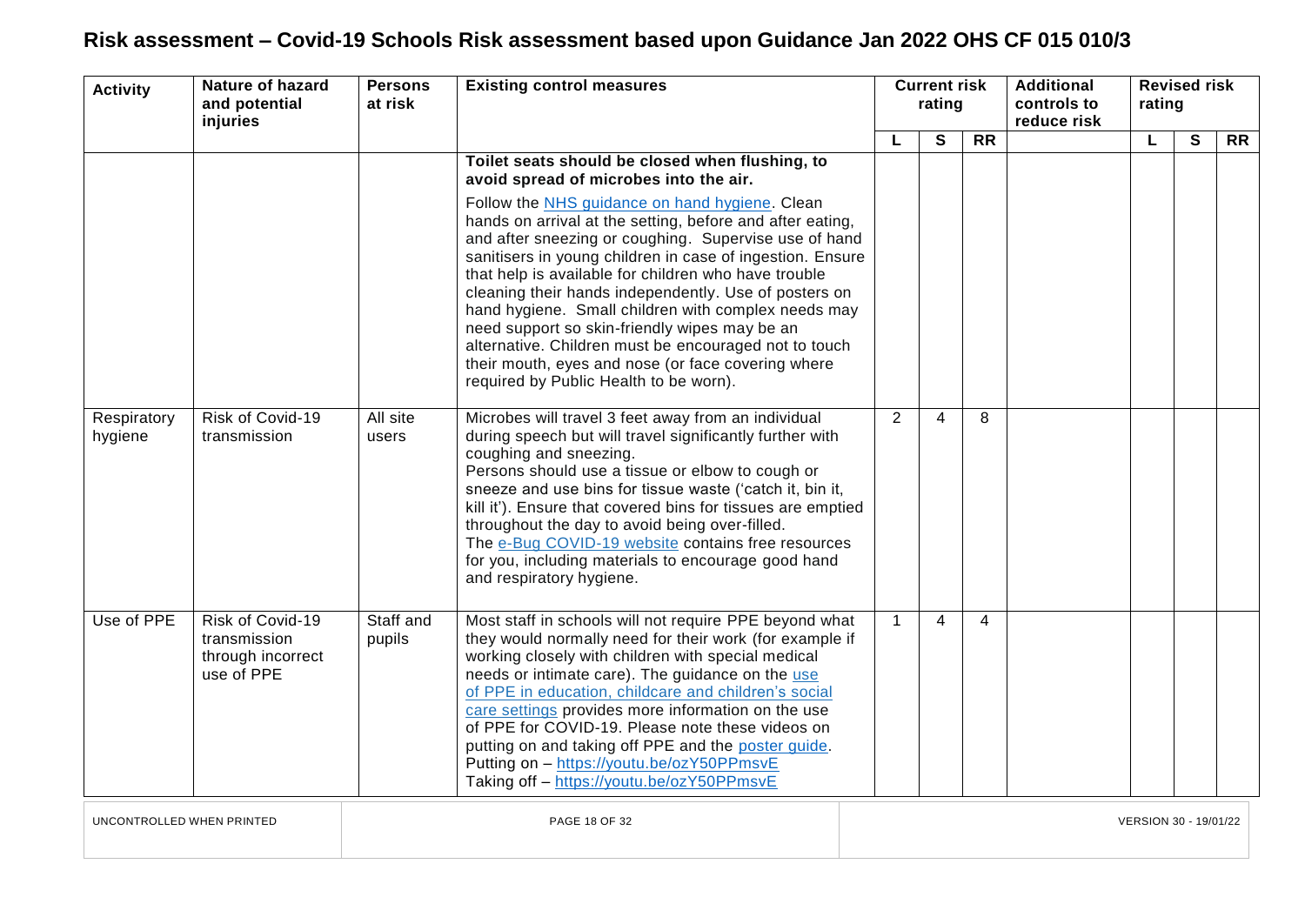| <b>Activity</b>                              | <b>Nature of hazard</b><br>and potential<br>injuries                       | <b>Persons</b><br>at risk | <b>Existing control measures</b><br><b>Current risk</b><br>rating                                                                                                                                                                                                                                                                                                                                                                                                                                                                                                                                                                                                                                                                                                                                                                                                                                                                                                                                                                                                                                                                                                                                                             |                       |                |   |                 |  | <b>Additional</b><br>controls to<br>reduce risk |   | rating    | <b>Revised risk</b> |  |
|----------------------------------------------|----------------------------------------------------------------------------|---------------------------|-------------------------------------------------------------------------------------------------------------------------------------------------------------------------------------------------------------------------------------------------------------------------------------------------------------------------------------------------------------------------------------------------------------------------------------------------------------------------------------------------------------------------------------------------------------------------------------------------------------------------------------------------------------------------------------------------------------------------------------------------------------------------------------------------------------------------------------------------------------------------------------------------------------------------------------------------------------------------------------------------------------------------------------------------------------------------------------------------------------------------------------------------------------------------------------------------------------------------------|-----------------------|----------------|---|-----------------|--|-------------------------------------------------|---|-----------|---------------------|--|
|                                              |                                                                            |                           |                                                                                                                                                                                                                                                                                                                                                                                                                                                                                                                                                                                                                                                                                                                                                                                                                                                                                                                                                                                                                                                                                                                                                                                                                               |                       |                | S | $\overline{RR}$ |  | L                                               | S | <b>RR</b> |                     |  |
| Enhanced<br>Cleaning                         | Risk of Covid-19<br>spread on surfaces<br>through insufficient<br>cleaning | All site<br>users         | Schools maintain enhanced cleaning, particularly<br>around common touch points such as door handles and<br>taps and surfaces. This includes regular cleaning of<br>areas and equipment twice per day, and play<br>equipment after every session.<br>PHE has published guidance on the cleaning of non-<br>healthcare settings. School to ensure sufficient supplies<br>are kept in locked cleaner's cupboards. Any staff asked<br>to clean must be provided with training, PPE and skin-<br>friendly products.                                                                                                                                                                                                                                                                                                                                                                                                                                                                                                                                                                                                                                                                                                                |                       | 2              | 4 | 8               |  |                                                 |   |           |                     |  |
| Ventilation<br>and Co <sub>2</sub><br>levels | Risk of Covid-19<br>transmission<br>through poor<br>ventilation            | All site<br>users         | Doors and windows opened to encourage ventilation<br>and poorly ventilated spaces identified to improve fresh<br>air flow, giving particular consideration when holding<br>events where visitors such as parents are on site, such<br>as school plays. Doors can be propped open but only if<br>on a magnetic release or a system in place to unprop<br>them in a fire evacuation. Fire doors should not be<br>propped.<br>Mechanical ventilation is adjusted to increase the<br>ventilation rate and full fresh air wherever possible and<br>checked to confirm that normal operation meets current<br>guidance and that the air is not on 're-circulate'. This is<br>balanced with providing thermal comfort to avoid<br>extremes of temperature and children may wear<br>warmer clothing accordingly. The Health and Safety<br>Executive guidance on air conditioning and ventilation<br>during the COVID-19 pandemic and CIBSE COVID-19<br>advice provides information and<br><b>EMG: Simple summary of ventilation actions to mitigate</b><br>the risk of COVID-19, 1 October 2020 - GOV.UK<br>(www.gov.uk).<br>Schools are encouraged to follow Dfe advice to<br>measure Co2 levels in classrooms with the installation |                       | $\overline{2}$ | 4 | 8               |  |                                                 |   |           |                     |  |
| UNCONTROLLED WHEN PRINTED                    |                                                                            |                           | PAGE 19 OF 32                                                                                                                                                                                                                                                                                                                                                                                                                                                                                                                                                                                                                                                                                                                                                                                                                                                                                                                                                                                                                                                                                                                                                                                                                 | VERSION 30 - 19/01/22 |                |   |                 |  |                                                 |   |           |                     |  |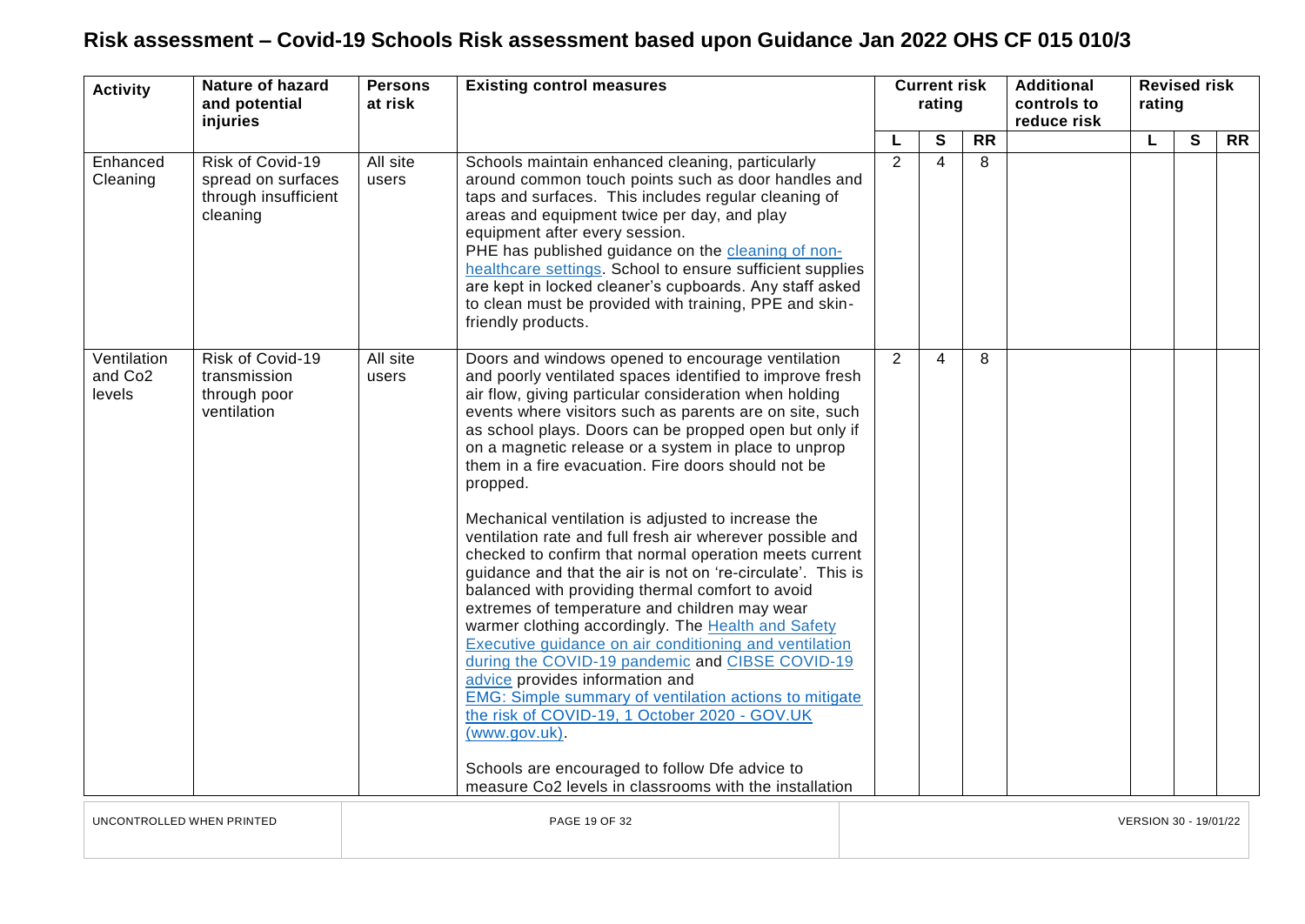| <b>Activity</b> | <b>Nature of hazard</b><br>and potential | <b>Existing control measures</b><br><b>Persons</b><br>at risk |                                                                                                                                                                                                                                                                                                                                                                                                                                                                                                                                                                                                                                                                                                                                                                                                                                                                                                                                                                                                                                                                                                                                                                                                                                                                                                                                                | <b>Current risk</b><br>rating |   |           | <b>Additional</b><br>controls to | <b>Revised risk</b><br>rating |              |           |  |  |
|-----------------|------------------------------------------|---------------------------------------------------------------|------------------------------------------------------------------------------------------------------------------------------------------------------------------------------------------------------------------------------------------------------------------------------------------------------------------------------------------------------------------------------------------------------------------------------------------------------------------------------------------------------------------------------------------------------------------------------------------------------------------------------------------------------------------------------------------------------------------------------------------------------------------------------------------------------------------------------------------------------------------------------------------------------------------------------------------------------------------------------------------------------------------------------------------------------------------------------------------------------------------------------------------------------------------------------------------------------------------------------------------------------------------------------------------------------------------------------------------------|-------------------------------|---|-----------|----------------------------------|-------------------------------|--------------|-----------|--|--|
|                 |                                          |                                                               |                                                                                                                                                                                                                                                                                                                                                                                                                                                                                                                                                                                                                                                                                                                                                                                                                                                                                                                                                                                                                                                                                                                                                                                                                                                                                                                                                |                               | S | <b>RR</b> |                                  | L.                            | $\mathbf{s}$ | <b>RR</b> |  |  |
|                 | injuries                                 |                                                               | of Co2 monitors, which will be distributed by the<br>government from the end of August along with<br>guidance on how to use them.<br>If using school transport, this should be well ventilated.<br>Funded air cleaning units for education and childcare<br>settings<br>The Department for Education (DfE) will make up to 7,000<br>more air cleaning units available for poorly ventilated<br>teaching spaces in state funded education settings, where<br>quick fixes to improve ventilation are not possible. This is<br>in addition to the 1,000 DfE funded air cleaning units<br>previously announced for SEND and alternative provision<br>settings, and the 350,000 CO2 monitors already delivered<br>to settings.<br>All state funded primary and secondary schools, further<br>education colleges and early years settings can apply for<br>a funded air cleaning unit if they meet strict eligibility<br>criteria. Special and alternative provision settings,<br>including SEND units attached to mainstream units, that<br>were not successful or did not apply during the first round<br>are also eligible to apply during this round.<br>Further details, including the eligibility criteria, can be<br>found in the guidance on applying for an air cleaning unit.<br>Applications for all settings will close at 9am on Monday |                               |   |           | reduce risk                      |                               |              |           |  |  |
|                 |                                          |                                                               | 17 January.<br>If your setting is not eligible for a funded unit, the air<br>cleaning marketplace remains open, enabling you to<br>purchase units at a suitable specification and competitive<br>price.                                                                                                                                                                                                                                                                                                                                                                                                                                                                                                                                                                                                                                                                                                                                                                                                                                                                                                                                                                                                                                                                                                                                        |                               |   |           |                                  |                               |              |           |  |  |

| UNCONTROLLED WHEN PRINTED | PAGE 20 OF 32 | VERSION 30 - 19/01/22 |
|---------------------------|---------------|-----------------------|
|                           |               |                       |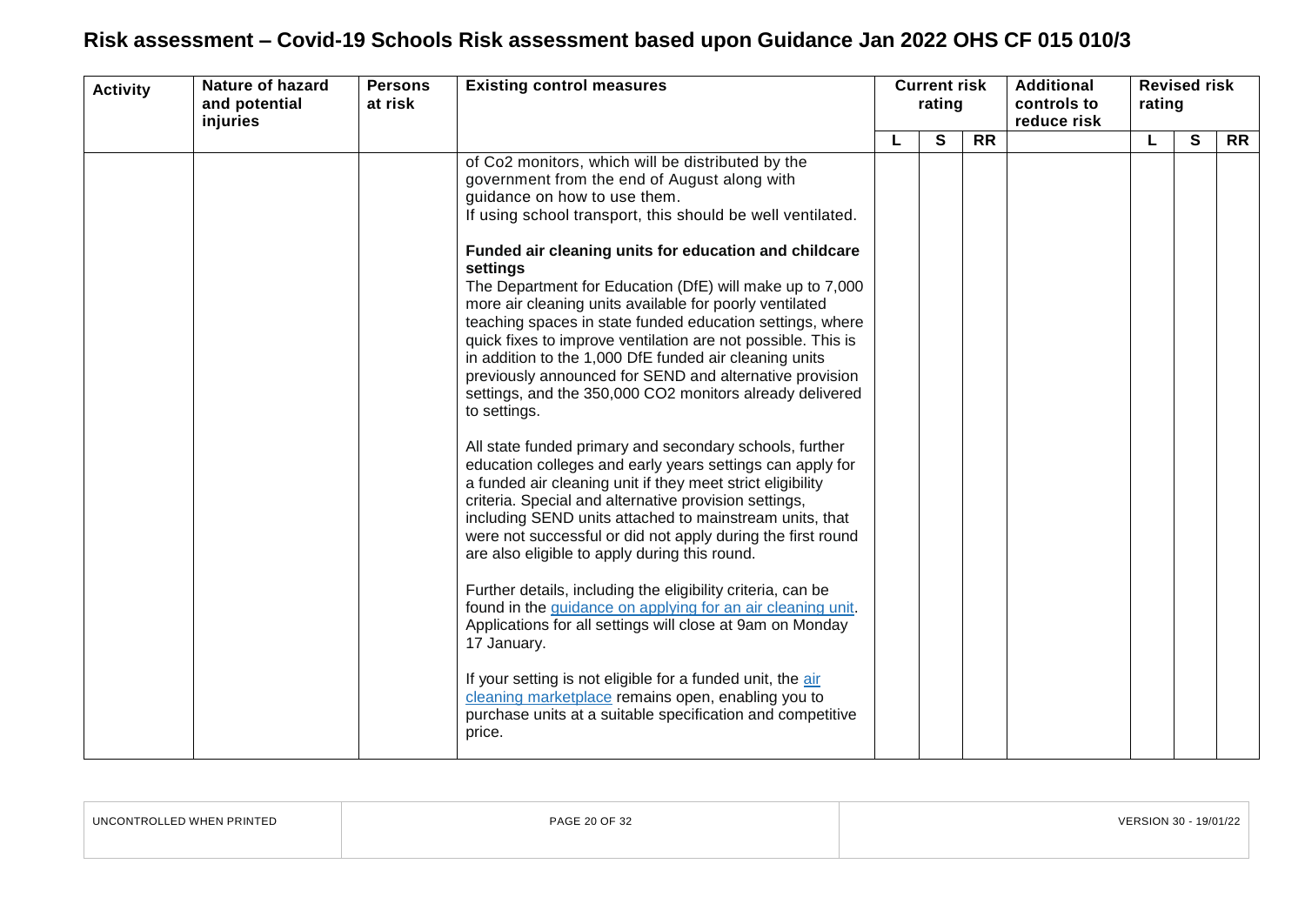| <b>Activity</b>                                            | Nature of hazard<br>and potential<br>injuries | <b>Persons</b><br>at risk | <b>Existing control measures</b>                                                                                                                                                                                                                                                                                                                                                                                                                                                                                                                                                                                                                                                                                                                                                                                                                                                                                                       |                       | rating |   |                 |  | <b>Current risk</b> |                |                 | <b>Additional</b><br>controls to<br>reduce risk | <b>Revised risk</b><br>rating |  |  |
|------------------------------------------------------------|-----------------------------------------------|---------------------------|----------------------------------------------------------------------------------------------------------------------------------------------------------------------------------------------------------------------------------------------------------------------------------------------------------------------------------------------------------------------------------------------------------------------------------------------------------------------------------------------------------------------------------------------------------------------------------------------------------------------------------------------------------------------------------------------------------------------------------------------------------------------------------------------------------------------------------------------------------------------------------------------------------------------------------------|-----------------------|--------|---|-----------------|--|---------------------|----------------|-----------------|-------------------------------------------------|-------------------------------|--|--|
|                                                            |                                               |                           |                                                                                                                                                                                                                                                                                                                                                                                                                                                                                                                                                                                                                                                                                                                                                                                                                                                                                                                                        |                       | L      | S | $\overline{RR}$ |  | L                   | $\overline{s}$ | $\overline{RR}$ |                                                 |                               |  |  |
| Visitors and<br>contractors                                | Risk of Covid-19<br>transmission              | All site<br>users         | Visitors should be by appointment only and asked to<br>follow hygiene measures in place. Contractor visits<br>should be planned ideally to take place out of hours.<br>Visitor passes cleaned between visitors.<br>Contractors RA's should cover provisions for the<br>prevention of the transmission of COVID-19 and with<br>suitable and sufficient controls.                                                                                                                                                                                                                                                                                                                                                                                                                                                                                                                                                                        |                       | 2      | 4 | 8               |  |                     |                |                 |                                                 |                               |  |  |
| Emergency<br>situations &<br>Emergency<br><b>First Aid</b> | Risk of Covid-19<br>transmission              | All site<br>users         | Schools must update their First Aid Needs risk<br>assessment (available on BSN in First aid for schools in<br>the Resources section). First Aiders issued with PPE<br>(goggles, gloves, mask and apron). Avoid mouth to<br>mouth resuscitation, chest compressions only.<br>See guidance from Resuscitation Council UK<br>https://www.resus.org.uk/media/statements/resuscitatio<br>n-council-uk-statements-on-covid-19-coronavirus-cpr-<br>and-resuscitation/covid-community/<br>All emergency personnel must practice good sanitation<br>measures afterwards including washing hands.<br>There is guidance for first responders. Minimum<br>number of first aiders on site daily in line with the first<br>aid risk assessment and continual review based on<br>occupancy and tasks.<br><b>Evacuations</b><br>Schools no longer need to socially distance at<br>assembly points and can revert back to pre-pandemic<br>arrangements. |                       | 2      | 4 | 8               |  |                     |                |                 |                                                 |                               |  |  |
| Managing<br>confirmed<br>cases of<br>Covid-19              | Risk of Covid-19<br>transmission              | Staff and<br>pupils       | When an individual develops Covid-19 or has a positive<br>test, pupils, staff and other adults follow public health<br>advice on when to self-isolate and what to do. They<br>should not come into school if they have symptoms,                                                                                                                                                                                                                                                                                                                                                                                                                                                                                                                                                                                                                                                                                                       |                       | 2      | 4 | 8               |  |                     |                |                 |                                                 |                               |  |  |
| UNCONTROLLED WHEN PRINTED                                  |                                               |                           | PAGE 21 OF 32                                                                                                                                                                                                                                                                                                                                                                                                                                                                                                                                                                                                                                                                                                                                                                                                                                                                                                                          | VERSION 30 - 19/01/22 |        |   |                 |  |                     |                |                 |                                                 |                               |  |  |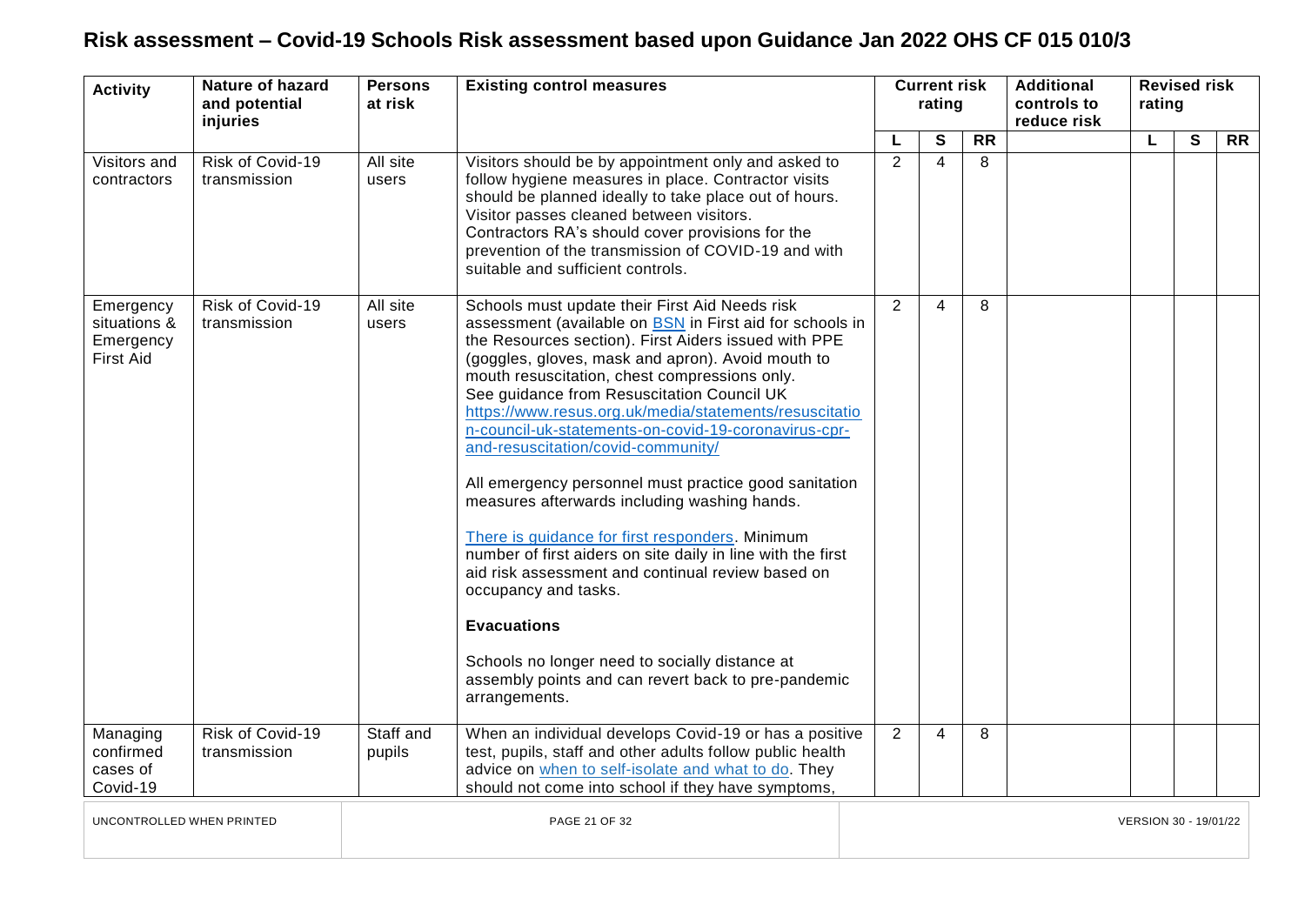| <b>Activity</b> | <b>Nature of hazard</b><br>and potential<br>injuries | <b>Persons</b><br>at risk | <b>Existing control measures</b>                                                                                                                                                                                                                                                                                                                                                                                                                                                                                                                                                                                           | rating |   | <b>Current risk</b> |  |    |              |           |  |  |  |  |  |  |  |  |  |  |  |  | <b>Additional</b><br>controls to<br>reduce risk | rating | <b>Revised risk</b> |  |
|-----------------|------------------------------------------------------|---------------------------|----------------------------------------------------------------------------------------------------------------------------------------------------------------------------------------------------------------------------------------------------------------------------------------------------------------------------------------------------------------------------------------------------------------------------------------------------------------------------------------------------------------------------------------------------------------------------------------------------------------------------|--------|---|---------------------|--|----|--------------|-----------|--|--|--|--|--|--|--|--|--|--|--|--|-------------------------------------------------|--------|---------------------|--|
|                 |                                                      |                           |                                                                                                                                                                                                                                                                                                                                                                                                                                                                                                                                                                                                                            | L      | S | <b>RR</b>           |  | L. | $\mathbf{s}$ | <b>RR</b> |  |  |  |  |  |  |  |  |  |  |  |  |                                                 |        |                     |  |
|                 |                                                      |                           | have had a positive test result or other reasons<br>requiring them to stay at home due to the risk of them<br>passing on COVID-19 (for example, they are required<br>to quarantine). If anyone in your school<br>develops COVID-19 symptoms, however mild, you<br>should send them home and they should follow public<br>health advice.                                                                                                                                                                                                                                                                                    |        |   |                     |  |    |              |           |  |  |  |  |  |  |  |  |  |  |  |  |                                                 |        |                     |  |
|                 |                                                      |                           | Symptoms include:<br>A high temperature, a new continuous cough, loss<br>of taste or sense of smell (anosmia).<br>For everyone with symptoms, they must avoid using<br>public transport and, wherever possible, be collected by<br>a member of their family or household. If a pupil is<br>awaiting collection, they should be left in a room on<br>their own if possible and safe to do so. A window<br>should be opened for fresh air ventilation if possible. If<br>the child needs the toilet, there should be a separate<br>toilet if possible. Appropriate PPE should also be used<br>if close contact is necessary. |        |   |                     |  |    |              |           |  |  |  |  |  |  |  |  |  |  |  |  |                                                 |        |                     |  |
|                 |                                                      |                           | Further information on this can be found in the use<br>of PPE in education, childcare and children's social<br>care settings guidance. Any rooms they use should be<br>cleaned after they leave using decontamination<br>cleaning advice and staff must wash their hands after<br>contact with the unwell person.<br>The household (including any siblings) should follow<br>the PHE stay at home guidance for households with                                                                                                                                                                                             |        |   |                     |  |    |              |           |  |  |  |  |  |  |  |  |  |  |  |  |                                                 |        |                     |  |
|                 |                                                      |                           | possible or confirmed coronavirus (COVID-19) infection<br>(17 January 2022 update). In most cases, parents and<br>carers will agree that a pupil with symptoms should not<br>attend the school. If a parent or carer insists on a pupil<br>attending, the school can take the decision to refuse<br>the pupil if, in your reasonable judgement, it is                                                                                                                                                                                                                                                                      |        |   |                     |  |    |              |           |  |  |  |  |  |  |  |  |  |  |  |  |                                                 |        |                     |  |

UNCONTROLLED WHEN PRINTED PAGE 22 OF 32 VERSION 30 - 19/01/22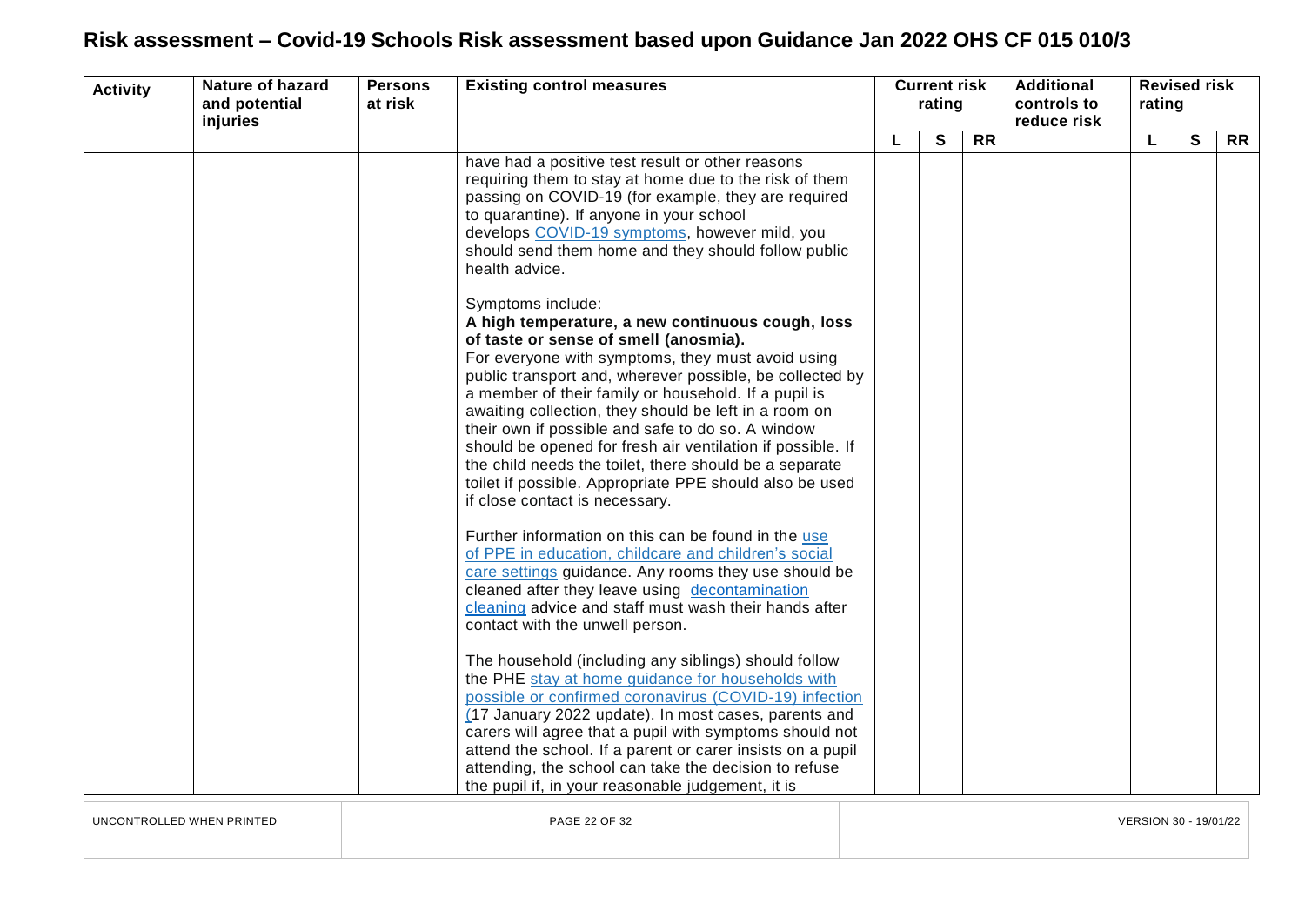<span id="page-22-0"></span>

| <b>Activity</b>                   | <b>Nature of hazard</b><br>and potential<br>injuries                                        | <b>Persons</b><br>at risk | <b>Existing control measures</b>                                                                                                                                                                                                                    | rating         |                | <b>Current risk</b> |  | <b>Additional</b><br>controls to<br>reduce risk |   | <b>Revised risk</b><br>rating |  |  |
|-----------------------------------|---------------------------------------------------------------------------------------------|---------------------------|-----------------------------------------------------------------------------------------------------------------------------------------------------------------------------------------------------------------------------------------------------|----------------|----------------|---------------------|--|-------------------------------------------------|---|-------------------------------|--|--|
|                                   |                                                                                             |                           |                                                                                                                                                                                                                                                     |                | S              | $\overline{RR}$     |  | L                                               | S | <b>RR</b>                     |  |  |
|                                   |                                                                                             |                           | necessary to protect other pupils and staff from<br>possible infection with COVID-19.                                                                                                                                                               |                |                |                     |  |                                                 |   |                               |  |  |
| Encouraging<br>vaccine<br>take-up | Risk of serious<br>illness upon<br>catching Covid-19<br>for those who are<br>not vaccinated | All persons               | LBB encourages vaccine take up for all who are eligible<br>to have it. Further information is available in the<br>guidance on supporting pupils at school with medical<br>conditions. Key contractors are encouraged to take up<br>the vaccine too. | $\mathbf 1$    | $\overline{4}$ | 4                   |  |                                                 |   |                               |  |  |
| Travel and<br>quarantine          | Risk of Covid-19<br>transmission                                                            | Pupils                    | Changes to rules for fully vaccinated travel to<br>England - January 2022 (See latest update at the end<br>of this section from 11 February 2022)                                                                                                   | $\overline{2}$ | 4              | 8                   |  |                                                 |   |                               |  |  |
|                                   |                                                                                             |                           | From 4am Friday 7 January                                                                                                                                                                                                                           |                |                |                     |  |                                                 |   |                               |  |  |
|                                   |                                                                                             |                           | If you qualify as fully vaccinated for travel to England, and<br>you will arrive in England after 4am, Friday 7 January, you<br>do not need to:                                                                                                     |                |                |                     |  |                                                 |   |                               |  |  |
|                                   |                                                                                             |                           | take a COVID-19 test before you travel to<br>England                                                                                                                                                                                                |                |                |                     |  |                                                 |   |                               |  |  |
|                                   |                                                                                             |                           | quarantine when you arrive in England                                                                                                                                                                                                               |                |                |                     |  |                                                 |   |                               |  |  |
|                                   |                                                                                             |                           | From 4am Sunday 9 January                                                                                                                                                                                                                           |                |                |                     |  |                                                 |   |                               |  |  |
|                                   |                                                                                             |                           | If you qualify as fully vaccinated for travel to England, and<br>you will arrive in England after 4am, Sunday 9 January,<br>you can choose to take a lateral flow test instead of a<br>PCR test after you arrive in England.                        |                |                |                     |  |                                                 |   |                               |  |  |
|                                   |                                                                                             |                           | If you take a lateral flow test and test positive, you will<br>need to self-isolate and take a free PCR test. (See<br><b>Temporary Guidance)</b>                                                                                                    |                |                |                     |  |                                                 |   |                               |  |  |
|                                   |                                                                                             |                           | You must book the test before you travel to England. You<br>can book lateral flow tests from 4am Friday 7 January.                                                                                                                                  |                |                |                     |  |                                                 |   |                               |  |  |

UNCONTROLLED WHEN PRINTED PAGE 23 OF 32 VERSION 30 - 19/01/22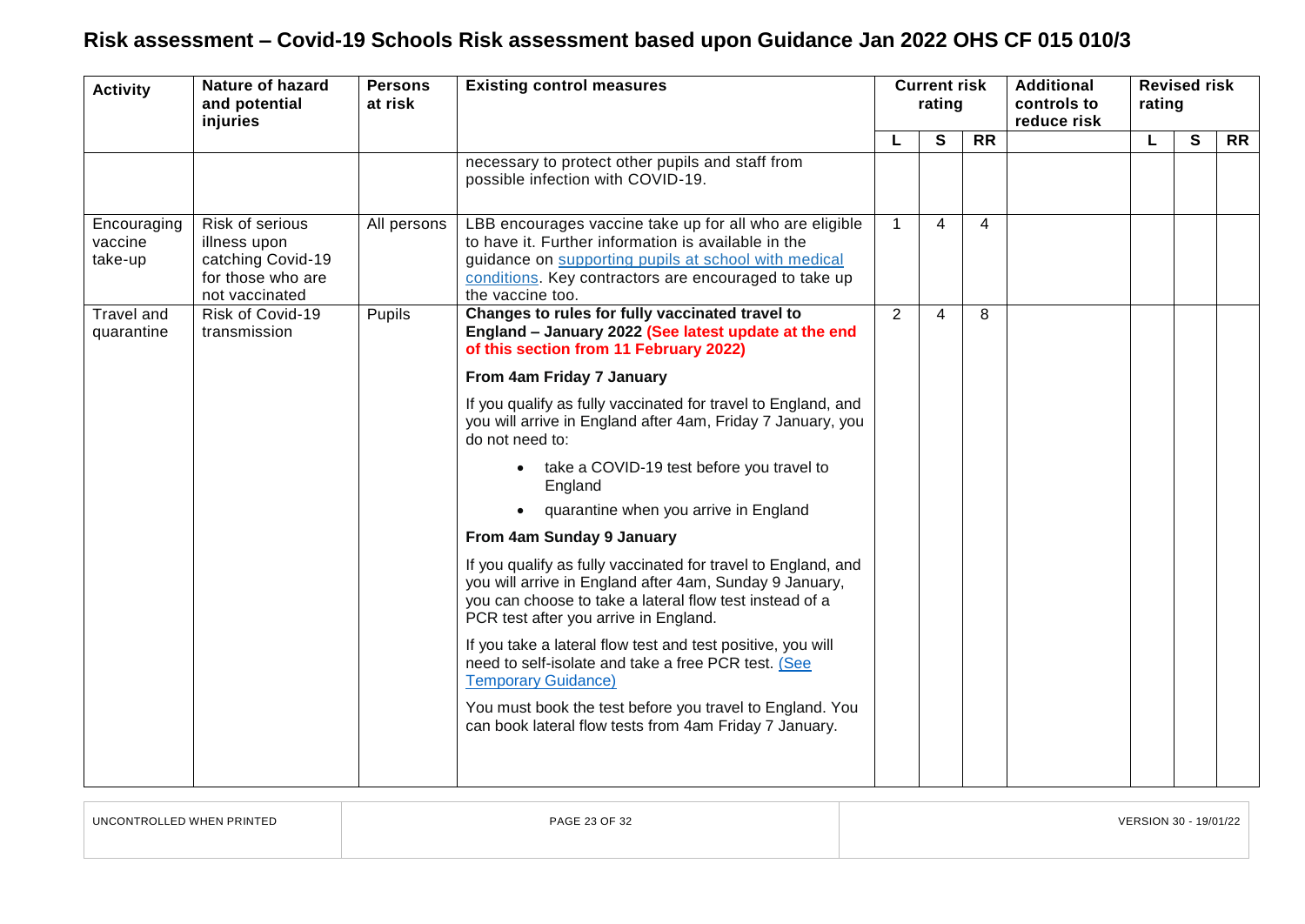| <b>Activity</b>           | <b>Nature of hazard</b><br>and potential<br>injuries | <b>Persons</b><br>at risk | <b>Existing control measures</b>                                                                                                                                                                                        |   |  | <b>Current risk</b><br>rating |                 | <b>Additional</b><br>controls to<br>reduce risk | rating                | <b>Revised risk</b> |           |  |
|---------------------------|------------------------------------------------------|---------------------------|-------------------------------------------------------------------------------------------------------------------------------------------------------------------------------------------------------------------------|---|--|-------------------------------|-----------------|-------------------------------------------------|-----------------------|---------------------|-----------|--|
|                           |                                                      |                           |                                                                                                                                                                                                                         | L |  | S                             | $\overline{RR}$ |                                                 | L                     | $\mathbf{s}$        | <b>RR</b> |  |
|                           |                                                      |                           | You cannot use a lateral flow test until after 4am, Sunday<br>9 January. Before 4am Sunday 9 January, you must use a<br>PCR test after arrival.                                                                         |   |  |                               |                 |                                                 |                       |                     |           |  |
|                           |                                                      |                           | The fully vaccinated rules also apply to children aged 17<br>and under, people taking part in an approved vaccine trial,<br>and people who are unable to have a vaccination due to<br>medical reasons.                  |   |  |                               |                 |                                                 |                       |                     |           |  |
|                           |                                                      |                           | Read more about who qualifies as fully vaccinated.                                                                                                                                                                      |   |  |                               |                 |                                                 |                       |                     |           |  |
|                           |                                                      |                           | If you arrive in England before 4am, 7 January, you must<br>follow the current rules for fully vaccinated people.                                                                                                       |   |  |                               |                 |                                                 |                       |                     |           |  |
|                           |                                                      |                           | The rules for people who do not qualify as fully<br>vaccinated for travel to England will remain the same.<br>More information is provided in the<br>government's quarantine and testing guidance (Jan<br>2022 Update). |   |  |                               |                 |                                                 |                       |                     |           |  |
|                           |                                                      |                           | From 11 February 2022 (24 January Update)                                                                                                                                                                               |   |  |                               |                 |                                                 |                       |                     |           |  |
|                           |                                                      |                           | UK open for travel with all restrictions removed for<br>eligible vaccinated arrivals                                                                                                                                    |   |  |                               |                 |                                                 |                       |                     |           |  |
|                           |                                                      |                           | From 4am on 11 February all testing<br>requirements will be removed for eligible fully<br>vaccinated arrivals, with only a Passenger<br>Locator Form (PLF) now required.                                                |   |  |                               |                 |                                                 |                       |                     |           |  |
|                           |                                                      |                           | Arrivals who are not recognised as fully<br>vaccinated will only need to take a pre-<br>departure test and a PCR test on or before<br>day 2 after they arrive in the UK.                                                |   |  |                               |                 |                                                 |                       |                     |           |  |
|                           |                                                      |                           | Children aged 12-15 in England will be able to<br>prove their vaccination status or proof of prior<br>infection via a digital NHS COVID Pass from 3<br>February for outbound travel.                                    |   |  |                               |                 |                                                 |                       |                     |           |  |
| UNCONTROLLED WHEN PRINTED |                                                      |                           | PAGE 24 OF 32                                                                                                                                                                                                           |   |  |                               |                 |                                                 | VERSION 30 - 19/01/22 |                     |           |  |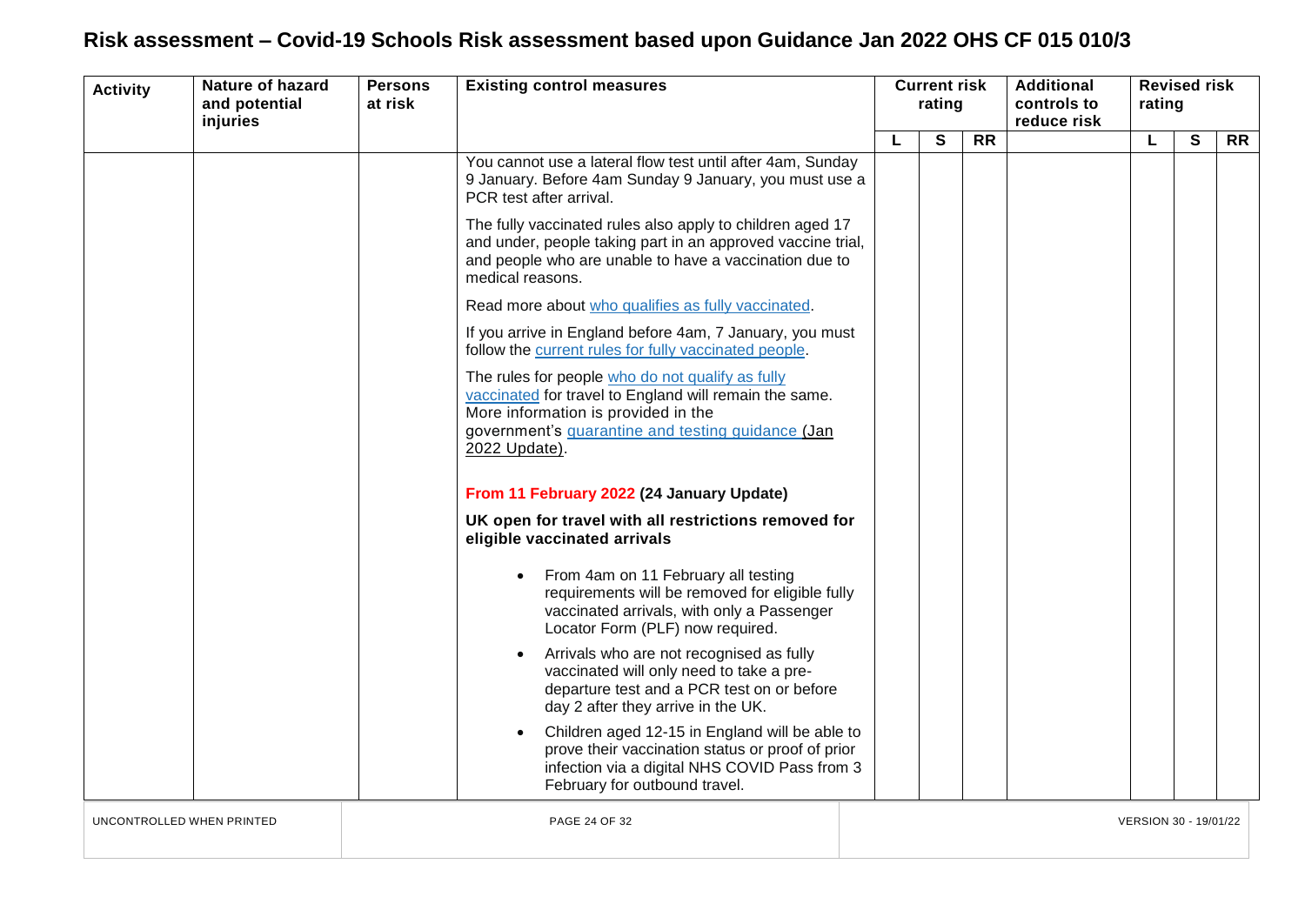| <b>Activity</b>                                                  | <b>Nature of hazard</b><br>and potential<br>injuries |                   | <b>Persons</b><br>at risk                                                                                                                                                                                                                                                                                                                                                                                                                                                                                                                                                                                                                                                                                                                                                                                                                                                                                                                                                                                                                                                                                                                                                                                                                                                                                                                                                                                                                                                                                                                                                                                                                                                                                       | <b>Existing control measures</b> |                | <b>Current risk</b><br>rating |  | <b>Additional</b><br>controls to<br>reduce risk | rating       | <b>Revised risk</b> |  |
|------------------------------------------------------------------|------------------------------------------------------|-------------------|-----------------------------------------------------------------------------------------------------------------------------------------------------------------------------------------------------------------------------------------------------------------------------------------------------------------------------------------------------------------------------------------------------------------------------------------------------------------------------------------------------------------------------------------------------------------------------------------------------------------------------------------------------------------------------------------------------------------------------------------------------------------------------------------------------------------------------------------------------------------------------------------------------------------------------------------------------------------------------------------------------------------------------------------------------------------------------------------------------------------------------------------------------------------------------------------------------------------------------------------------------------------------------------------------------------------------------------------------------------------------------------------------------------------------------------------------------------------------------------------------------------------------------------------------------------------------------------------------------------------------------------------------------------------------------------------------------------------|----------------------------------|----------------|-------------------------------|--|-------------------------------------------------|--------------|---------------------|--|
|                                                                  |                                                      |                   |                                                                                                                                                                                                                                                                                                                                                                                                                                                                                                                                                                                                                                                                                                                                                                                                                                                                                                                                                                                                                                                                                                                                                                                                                                                                                                                                                                                                                                                                                                                                                                                                                                                                                                                 |                                  | $\mathbf{s}$   | <b>RR</b>                     |  |                                                 | $\mathbf{s}$ | <b>RR</b>           |  |
|                                                                  |                                                      |                   |                                                                                                                                                                                                                                                                                                                                                                                                                                                                                                                                                                                                                                                                                                                                                                                                                                                                                                                                                                                                                                                                                                                                                                                                                                                                                                                                                                                                                                                                                                                                                                                                                                                                                                                 |                                  |                |                               |  |                                                 |              |                     |  |
| Vaccination<br>status of<br>staff and<br>medically<br>vulnerable | Protection against<br>contagion                      | All site<br>users | All staff are strongly encouraged to receive the Covid-<br>19 vaccination and the booster vaccine. Some frontline<br>services are in scope of legislation requiring them to be<br>vaccinated. A Covid-19 vaccination centre is available<br>at the Civic offices and a number of pop-up vaccination<br>centres are available throughout the borough as well as<br>in some pharmacies, or through GPs. The individual<br>Covid-19 risk assessment asks staff to confirm if they<br>have received the vaccine or not, however, some staff<br>will prefer not to share this information where the<br>vaccine is not mandatory to carry out their role. There is<br>government guidance on protecting the medically<br>extremely vulnerable (such as those on chemotherapy)<br>which is adhered to by LBB.<br>Current guidance is that staff in this category do not<br>need to shield unless specifically advised to<br>do so by a medical professional but must adhere to all<br>Covid controls in this risk assessment when attending<br>site and inform their line manager of why they are<br>considered at risk.<br>Government Covid advice for pregnant workers<br>(Updated 20 January 2022)<br>Pregnant staff are considered to be specifically<br>vulnerable and they must inform their line manager so<br>that a pregnancy risk assessment can be undertaken.<br>An OH review will also need to be undertaken. The<br>individual should only continue working if the risk<br>assessment advises that it is safe to do so after<br>identifying and removing risks to as low as possible.<br>Where possible the individual should work from home<br>as an alternative if advice is such that they should not | $\overline{2}$                   | $\overline{4}$ | 8                             |  |                                                 |              |                     |  |

UNCONTROLLED WHEN PRINTED PAGE 25 OF 32 VERSION 30 - 19/01/22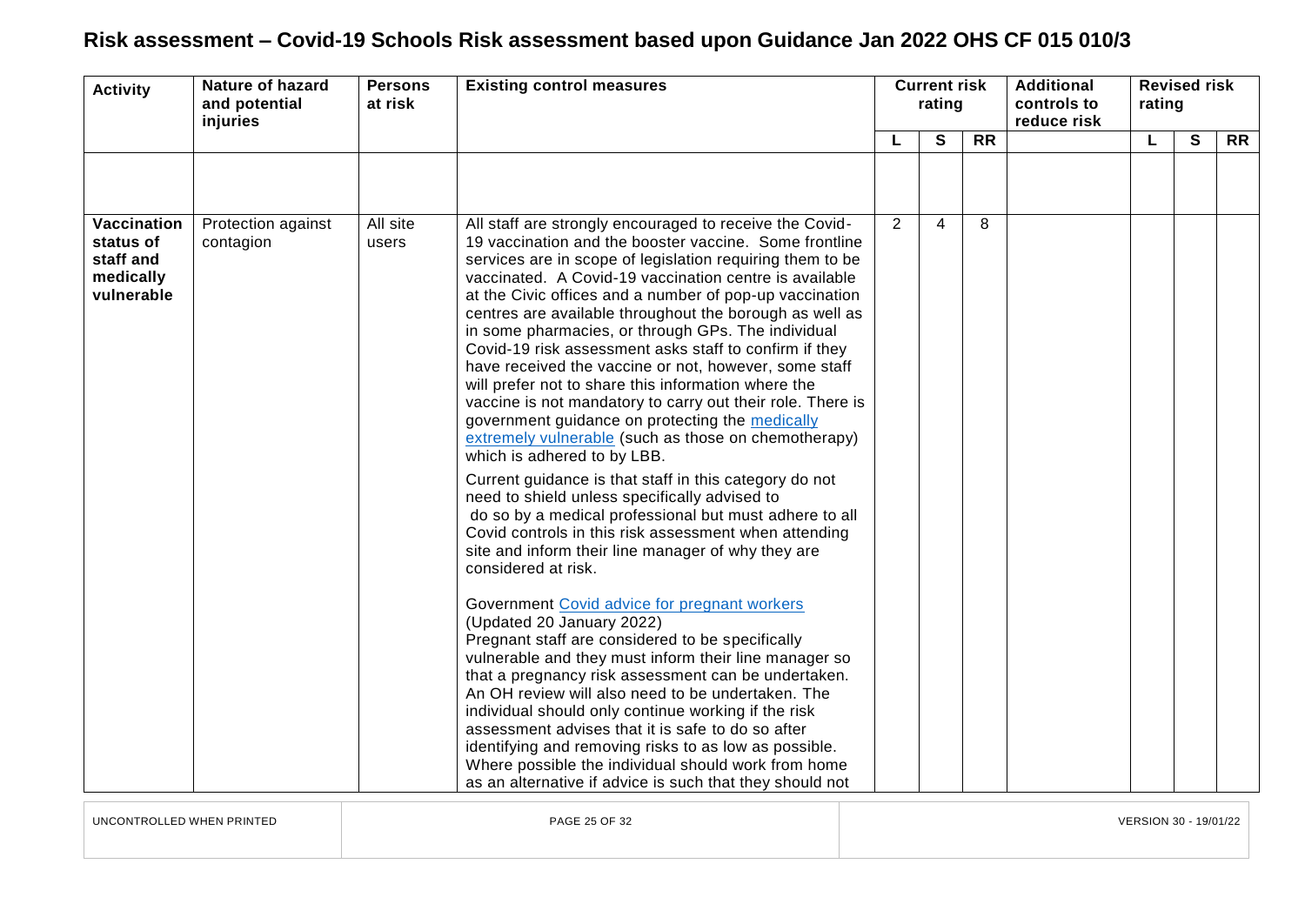| <b>Activity</b>                                        | <b>Nature of hazard</b><br><b>Persons</b><br><b>Existing control measures</b><br>at risk<br>and potential<br>injuries |                       | <b>Current risk</b><br>rating                                                                                                                                                                                                                                                                                                                                                                                                                                                                                                                                                                                                                                                                                                                                                                                                                                                                                                                                                                                                                                                                                                                             |   | <b>Additional</b><br>controls to<br>reduce risk | rating          | <b>Revised risk</b> |   |   |           |
|--------------------------------------------------------|-----------------------------------------------------------------------------------------------------------------------|-----------------------|-----------------------------------------------------------------------------------------------------------------------------------------------------------------------------------------------------------------------------------------------------------------------------------------------------------------------------------------------------------------------------------------------------------------------------------------------------------------------------------------------------------------------------------------------------------------------------------------------------------------------------------------------------------------------------------------------------------------------------------------------------------------------------------------------------------------------------------------------------------------------------------------------------------------------------------------------------------------------------------------------------------------------------------------------------------------------------------------------------------------------------------------------------------|---|-------------------------------------------------|-----------------|---------------------|---|---|-----------|
|                                                        |                                                                                                                       |                       |                                                                                                                                                                                                                                                                                                                                                                                                                                                                                                                                                                                                                                                                                                                                                                                                                                                                                                                                                                                                                                                                                                                                                           |   | S                                               | $\overline{RR}$ |                     | L | S | <b>RR</b> |
|                                                        |                                                                                                                       |                       | attend Council offices. Other alternatives should be<br>explored in discussion with the individual. If that is not<br>possible, suspension on full pay may be an option. At<br>over 28 weeks women are considered more at risk if<br>they become infected with Covid-19 and those with<br>significant heart disease, congenital or acquired are<br>clinically extremely vulnerable. Therefore, where work at<br>home is not possible, re-deployment to another role may<br>be possible to minimise or avoid face to face contact<br>during pregnancy. Guidance for pregnant women is<br>available from the NHS. Pregnant women have been<br>encouraged by the NHS to have the Covid-19 vaccine<br>and booster vaccine unless there is a medical reason<br>not to do so.                                                                                                                                                                                                                                                                                                                                                                                   |   |                                                 |                 |                     |   |   |           |
| <b>Risk</b><br>assessment<br>for pregnant<br>employees | Risk of Covid-19<br>transmission                                                                                      | Pregnant<br>employees | A pregnant employee will require a separate person<br>specific pregnancy risk assessment.<br>The risks to female employees of childbearing age and,<br>in particular, risks to new and expectant mothers must<br>be assessed and pregnant staff are in the clinically<br>vulnerable group. If a school is notified that an<br>employee is pregnant, breastfeeding, or has given birth<br>within the last 6 months, it should check the risk<br>assessment to see if any new risks have arisen. There<br>is Guidance for pregnant employees. Pregnant staff<br>should only attend a workplace if the risk assessment<br>states it is safe to do so. Women from 28 weeks<br>gestation or with underlying health conditions such as<br>pre-eclampsia, are at greater risk if they catch Covid-<br>19. It should be noted that heart disease (congenital or<br>acquired) during pregnancy, is classed as clinically<br>extremely vulnerable and will have been notified by<br>Public Health England. The DfE recommends that<br>schools follow the same principles for pregnant pupils.<br>Guidance is available from the Royal College of<br>Gynaecologists. | 2 | 4                                               | 8               |                     |   |   |           |

UNCONTROLLED WHEN PRINTED PAGE 26 OF 32 VERSION 30 - 19/01/22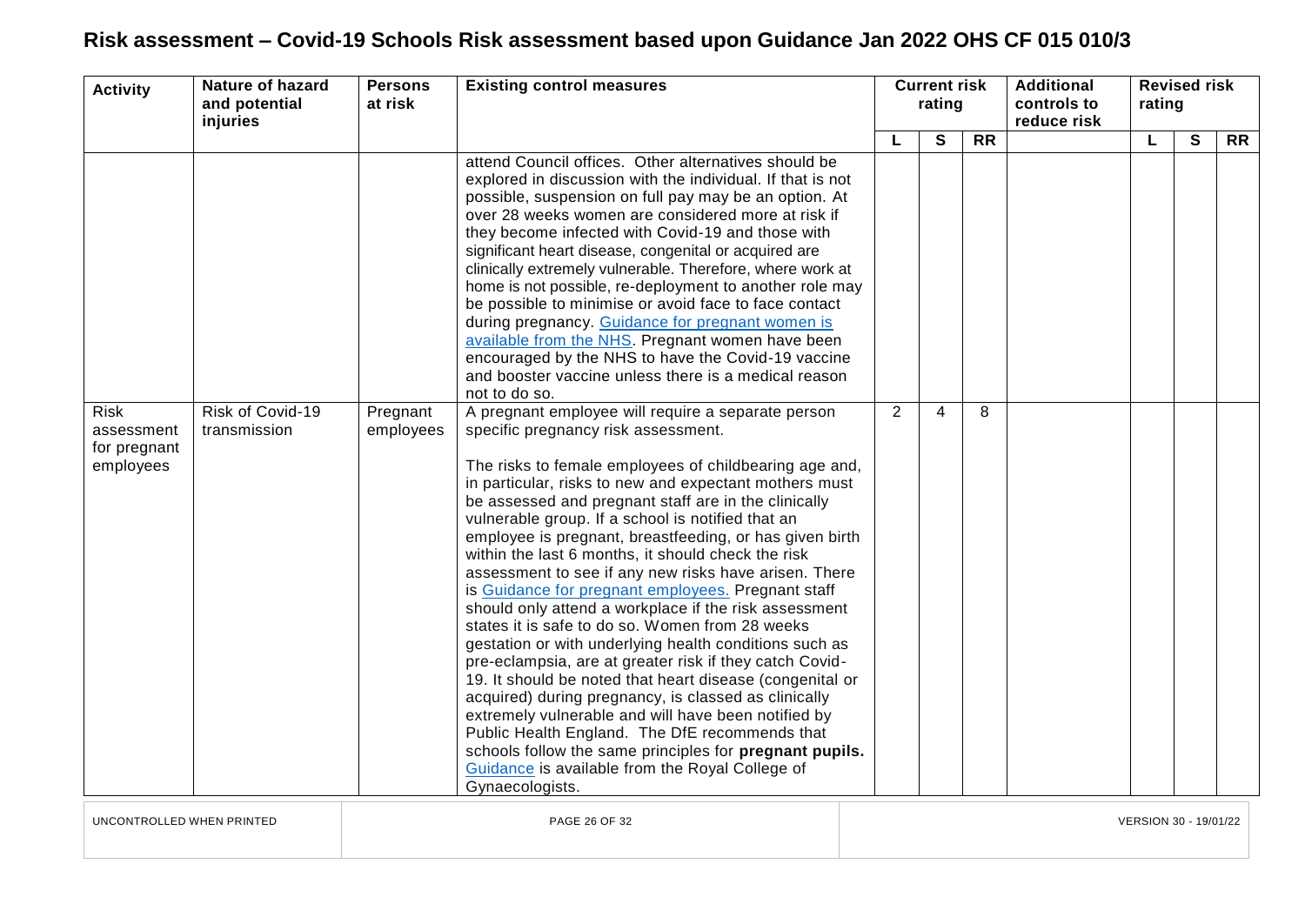| <b>Activity</b>                   | <b>Nature of hazard</b><br>and potential<br>injuries                                                  | <b>Persons</b><br>at risk | <b>Existing control measures</b>                                                                                                                                                                                                                                                                                                                                                                                                                                                                                                                                                                                                                                                                                                                                                                                                                        | <b>Current risk</b><br>rating |   |                 |                                                                                 |   | <b>Additional</b><br>controls to<br>reduce risk | <b>Revised risk</b><br>rating |  |  |
|-----------------------------------|-------------------------------------------------------------------------------------------------------|---------------------------|---------------------------------------------------------------------------------------------------------------------------------------------------------------------------------------------------------------------------------------------------------------------------------------------------------------------------------------------------------------------------------------------------------------------------------------------------------------------------------------------------------------------------------------------------------------------------------------------------------------------------------------------------------------------------------------------------------------------------------------------------------------------------------------------------------------------------------------------------------|-------------------------------|---|-----------------|---------------------------------------------------------------------------------|---|-------------------------------------------------|-------------------------------|--|--|
|                                   |                                                                                                       |                           |                                                                                                                                                                                                                                                                                                                                                                                                                                                                                                                                                                                                                                                                                                                                                                                                                                                         | L                             | S | $\overline{RR}$ |                                                                                 | L | S                                               | $\overline{RR}$               |  |  |
|                                   |                                                                                                       |                           | Advice on COVID-19 vaccination: a guide for women of<br>childbearing age, pregnant or breastfeeding<br>is also available.                                                                                                                                                                                                                                                                                                                                                                                                                                                                                                                                                                                                                                                                                                                               |                               |   |                 |                                                                                 |   |                                                 |                               |  |  |
| Information<br>for parents        | Risk of Covid-19<br>transmission                                                                      | Pupils and<br>staff       | Schools continue to educate parents not to send their<br>children in to school if they are showing symptoms of<br>Covid-19 and encourage vaccination where relevant.<br>Schools will update parents with the latest guidance<br>changes and current revision of the Covid-19 Schools<br><b>Risk assessment</b>                                                                                                                                                                                                                                                                                                                                                                                                                                                                                                                                          | $\overline{1}$                | 4 | 4               |                                                                                 |   |                                                 |                               |  |  |
| Incident<br>reporting             | Risk of Covid-19<br>transmission from<br>failing to review<br>control measures<br>following incidents | Staff                     | Any incidents at the school where it is found that staff<br>have become infected through contact with work<br>colleagues, children or members of the public during<br>the course of undertaking their job, must be reported to<br>HSE as a RIDDOR. The Corporate Health and Safety<br>team can assist with RIDDOR-reporting and applying<br>criteria on what is considered a work-related infection.<br>For Community Schools and those in the H&S SLA,<br>please report Covid-19 incidents on 'My View' so that<br>Bexley Borough can investigate.                                                                                                                                                                                                                                                                                                     | $\overline{1}$                | 4 | 4               |                                                                                 |   |                                                 |                               |  |  |
| External<br>Educational<br>visits | Risk of Covid-19<br>transmission                                                                      | Pupils and<br>staff       | Schools are advised to take out insurance to ensure<br>trips are not cancelled due to Covid-19. International<br>travel can resume in the autumn term of 2021 to those<br>countries on the permitted list. A full risk assessment<br>must be undertaken to include hygiene controls,<br>ventilation at venues and first aid arrangements for all<br>trips. It is advisable that face coverings are worn by all<br>persons on a school bus or hired private coach, in the<br>same way they do for public transport. It is advisable<br>that face coverings be worn and indoor venues except<br>those who are exempt from wearing a face covering.<br>https://www.gov.uk/government/publications/transport-<br>to-school-and-other-places-of-education-autumn-term-<br>2020/dedicated-transport-to-schools-and-colleges-<br>covid-19-operational-guidance | 2                             | 4 | 8               | Consider<br>taking spare/<br>sufficient PPE<br>and hand<br>hygiene<br>products. |   |                                                 |                               |  |  |

UNCONTROLLED WHEN PRINTED PAGE 27 OF 32 VERSION 30 - 19/01/22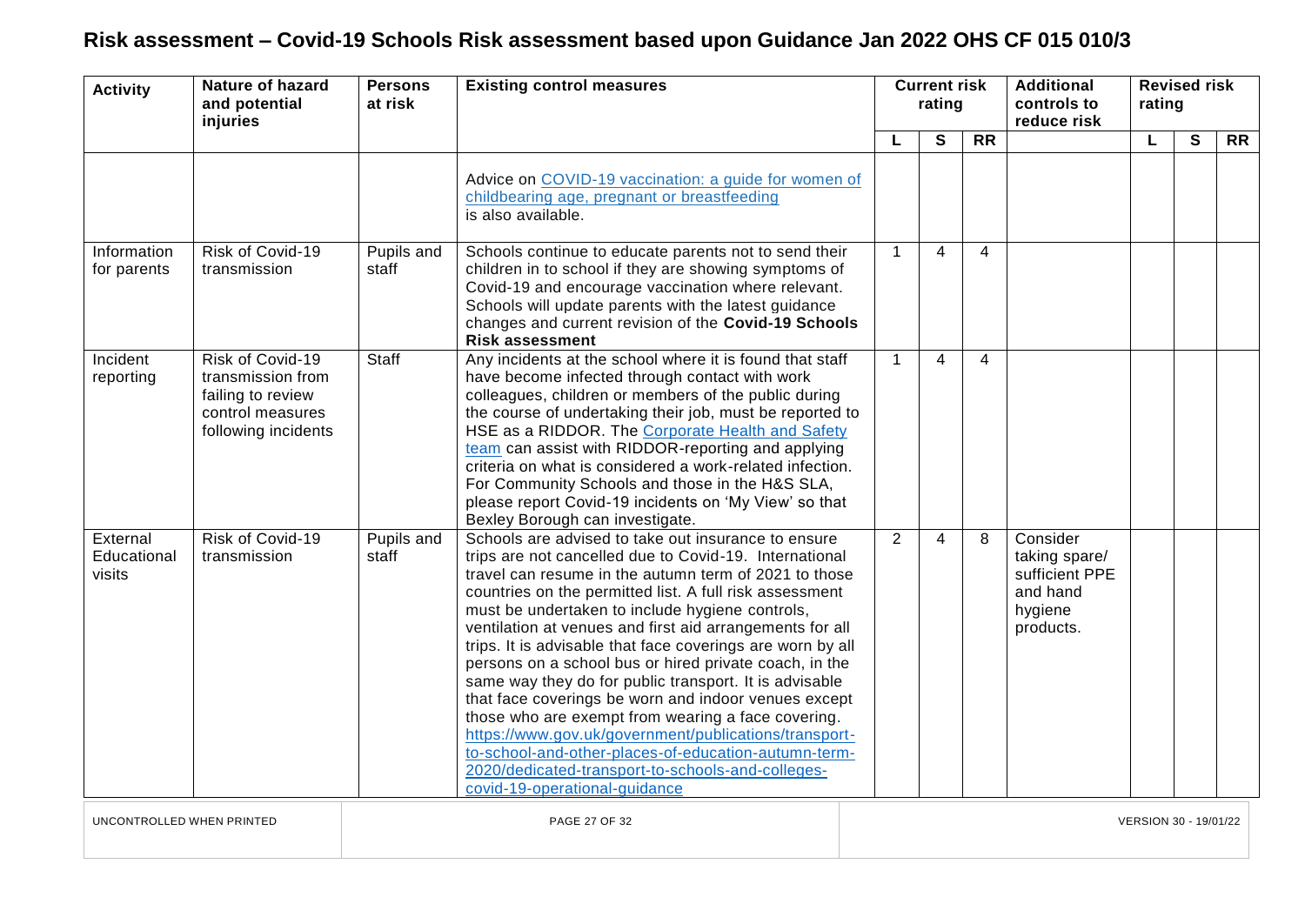| <b>Activity</b>                                                                    | <b>Nature of hazard</b><br><b>Persons</b><br><b>Existing control measures</b><br>at risk<br>and potential<br>injuries |                     | <b>Current risk</b><br>rating                                                                                                                                                                                                                                                                                                                                                                                                                                                                                                                                                                                                                                                                                                                                                                                                                                                                                                                                                             |              | <b>Additional</b><br>controls to<br>reduce risk |           | <b>Revised risk</b><br>rating |  |   |           |
|------------------------------------------------------------------------------------|-----------------------------------------------------------------------------------------------------------------------|---------------------|-------------------------------------------------------------------------------------------------------------------------------------------------------------------------------------------------------------------------------------------------------------------------------------------------------------------------------------------------------------------------------------------------------------------------------------------------------------------------------------------------------------------------------------------------------------------------------------------------------------------------------------------------------------------------------------------------------------------------------------------------------------------------------------------------------------------------------------------------------------------------------------------------------------------------------------------------------------------------------------------|--------------|-------------------------------------------------|-----------|-------------------------------|--|---|-----------|
|                                                                                    |                                                                                                                       |                     |                                                                                                                                                                                                                                                                                                                                                                                                                                                                                                                                                                                                                                                                                                                                                                                                                                                                                                                                                                                           | L            | S                                               | <b>RR</b> |                               |  | S | <b>RR</b> |
| Wraparound<br>provision<br>and extra-<br>curricular<br>activity                    | Risk of Covid-19<br>transmission                                                                                      | Pupils and<br>staff | The following gov.uk guidance should be followed<br>for providers who run community activities, holiday<br>clubs, after-school clubs, tuition and other out-of-school<br>provision for children.                                                                                                                                                                                                                                                                                                                                                                                                                                                                                                                                                                                                                                                                                                                                                                                          | -1           | 4                                               | 4         |                               |  |   |           |
| Re-opening<br>of schools<br>that have<br>been closed.<br><b>Building</b><br>checks | Risk of legionella or<br>Covid-19<br>transmission, and<br>risk of fire                                                | All site<br>users   | If buildings have been closed or had reduced<br>occupancy, water system stagnation must be prevented<br>with legionella checks and flushing regimes. Review the<br>fire risk assessment and ensure all fire doors are<br>operational at all times. Continue emergency drills,<br>emergency lighting checks and fire alarm checks.<br>Where mechanical ventilation is present, recirculatory<br>systems should be adjusted to full fresh air. If<br>mechanical ventilation systems cannot be adjusted to<br>fresh air these should be switched off. Where possible,<br>occupied room windows should be open. If school<br>unsure, advice should be sought from your Heating,<br>Ventilation and Air Conditioning (HVAC) Advisor. The<br>HSE also has helpful advice on air conditioning and<br>ventilation systems.<br>More detailed information on maintenance<br>arrangements can be found in good estate<br>management for schools, in the section on<br>maintenance checks and testing | 2            | 4                                               | 8         |                               |  |   |           |
| Use of<br>radioactive<br>teaching<br>material in<br>secondary<br>schools           | Risk from<br>radioactive<br>materials leaking or<br>going missing                                                     | All site<br>users   | For secondary schools holding radionuclides for<br>Physics lessons, they must continue to be an annual<br>inspection and leak testing of radioactive sources as<br>the Health and Safety Executive (HSE) have not<br>relaxed this requirement whilst pupils have been home<br>learning and teachers working from home. There must<br>be someone trained to carry out the annual inspection<br>and leak testing of the sources following the CLEAPSS<br>guide L93. It is also advised to carry out a monthly<br>store check for security reasons.                                                                                                                                                                                                                                                                                                                                                                                                                                          | $\mathbf{1}$ | 4                                               | 4         |                               |  |   |           |

| LINCO<br>LLED WHEN PRINTED<br>וני<br>זכו דו אר | PAGE 28 OF 32 | 19/01/2 |
|------------------------------------------------|---------------|---------|
|                                                |               |         |

 $\sim$   $\sim$   $\sim$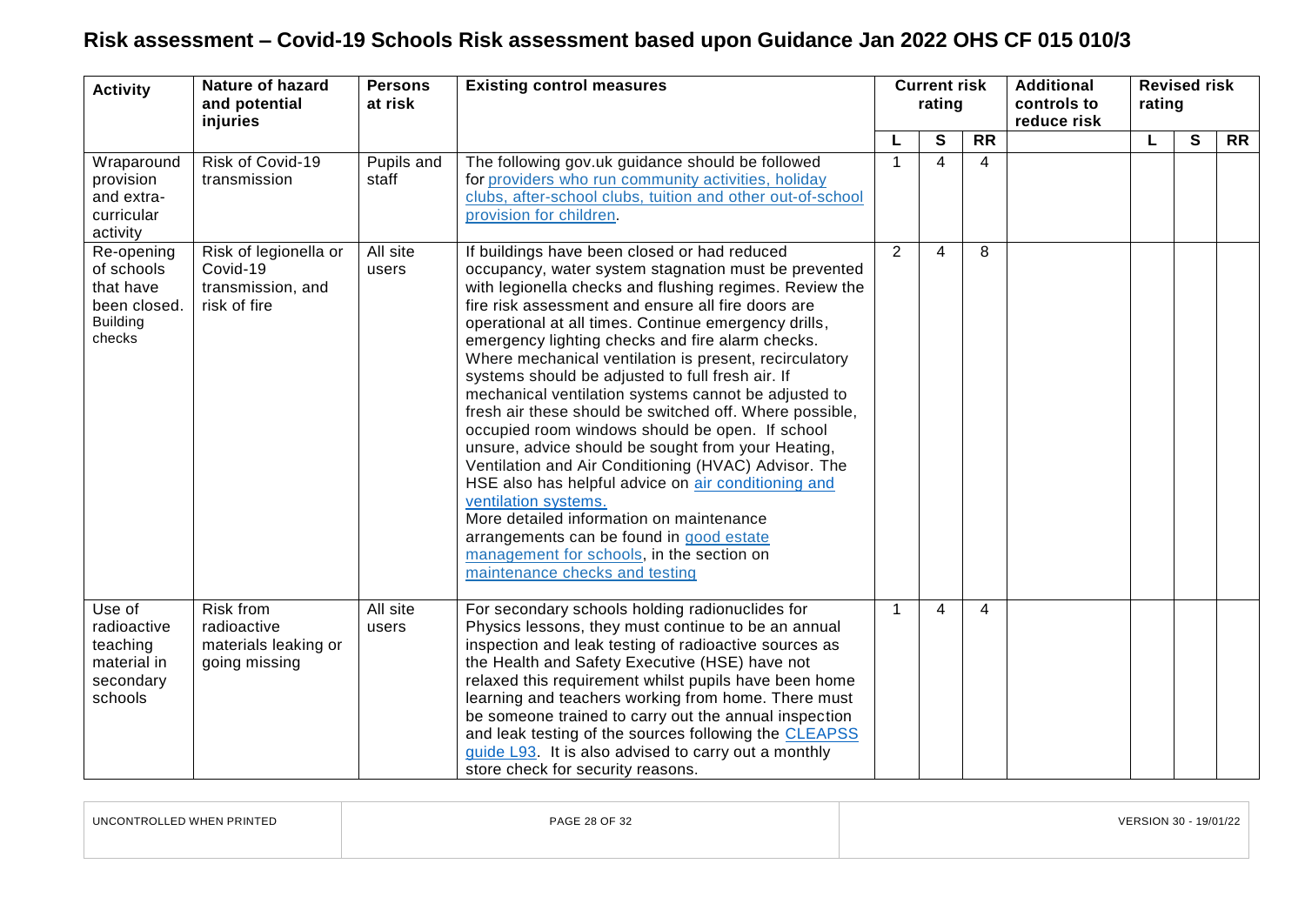<span id="page-28-0"></span>

| <b>Activity</b>      | <b>Nature of hazard</b><br>and potential<br>injuries | <b>Persons</b><br>at risk | <b>Existing control measures</b>                                                                                                                                                                                                                                                                                                                                                                                                                                                                                                                                                                                                                                                                                                                                                                                                                                                                                                                                                                                                                                                                                                                                                                                                                                                                                                                                                                                                                                               | <b>Current risk</b><br>rating |                |           | <b>Additional</b><br>controls to<br>reduce risk                                                                                                                                                       | rating | <b>Revised risk</b> |                |
|----------------------|------------------------------------------------------|---------------------------|--------------------------------------------------------------------------------------------------------------------------------------------------------------------------------------------------------------------------------------------------------------------------------------------------------------------------------------------------------------------------------------------------------------------------------------------------------------------------------------------------------------------------------------------------------------------------------------------------------------------------------------------------------------------------------------------------------------------------------------------------------------------------------------------------------------------------------------------------------------------------------------------------------------------------------------------------------------------------------------------------------------------------------------------------------------------------------------------------------------------------------------------------------------------------------------------------------------------------------------------------------------------------------------------------------------------------------------------------------------------------------------------------------------------------------------------------------------------------------|-------------------------------|----------------|-----------|-------------------------------------------------------------------------------------------------------------------------------------------------------------------------------------------------------|--------|---------------------|----------------|
|                      |                                                      |                           |                                                                                                                                                                                                                                                                                                                                                                                                                                                                                                                                                                                                                                                                                                                                                                                                                                                                                                                                                                                                                                                                                                                                                                                                                                                                                                                                                                                                                                                                                |                               | S              | <b>RR</b> |                                                                                                                                                                                                       |        | S                   | <b>RR</b>      |
| Isolation<br>Periods | Risk of Covid-19<br>transmission                     | All site<br>users         | Update 13th January 2022<br>Guidance:<br>From Monday, 17 January 2022, people with COVID-19<br>in England can end their self-isolation after five full<br>days, as long as they test negative on day 5 and day 6.<br>People self-isolating with COVID-19 will have<br>$\bullet$<br>the option to reduce their isolation period after<br>five full days if they test negative on both day 5<br>and day 6 and do not have a temperature,<br>from Monday, 17 January 2022<br>Individuals who are still positive on their lateral<br>flow tests must stay in isolation until they have<br>had two consecutive negative tests taken on<br>separate days<br>This will support essential public services and<br>keep supply chains running over the winter<br>It is crucial that people isolating with COVID-19 wait until<br>they have received two negative lateral flow tests on two<br>consecutive days to reduce the chance of still being<br>infectious.<br>The first test must be taken no earlier than day 5 of the<br>self-isolation period, and the second must be taken the<br>following day (24 hours apart). If an individual is positive<br>on day 5, then a negative test is required on day 6 and<br>day 7 to release from isolation.<br>It is essential that two negative lateral flow tests are taken<br>on consecutive days and reported before individuals<br>return to their job or education, if leaving self-isolation<br>earlier than the full 10 day period. | 2                             | $\overline{4}$ | 8         | Positive<br>results should<br>be informed to<br>the<br>Line Manager<br>and reported<br>via the<br>MyView<br>Accident/<br>Incident<br>reporting<br>system<br>Isolation<br>process must<br>be followed. |        | $\overline{4}$      | $\overline{4}$ |

| UNCONTROLLED WHEN PRINTED | PAGE 29 OF 32 | VERSION 30 - 19/01/22 |
|---------------------------|---------------|-----------------------|
|                           |               |                       |

 $\overline{\phantom{a}}$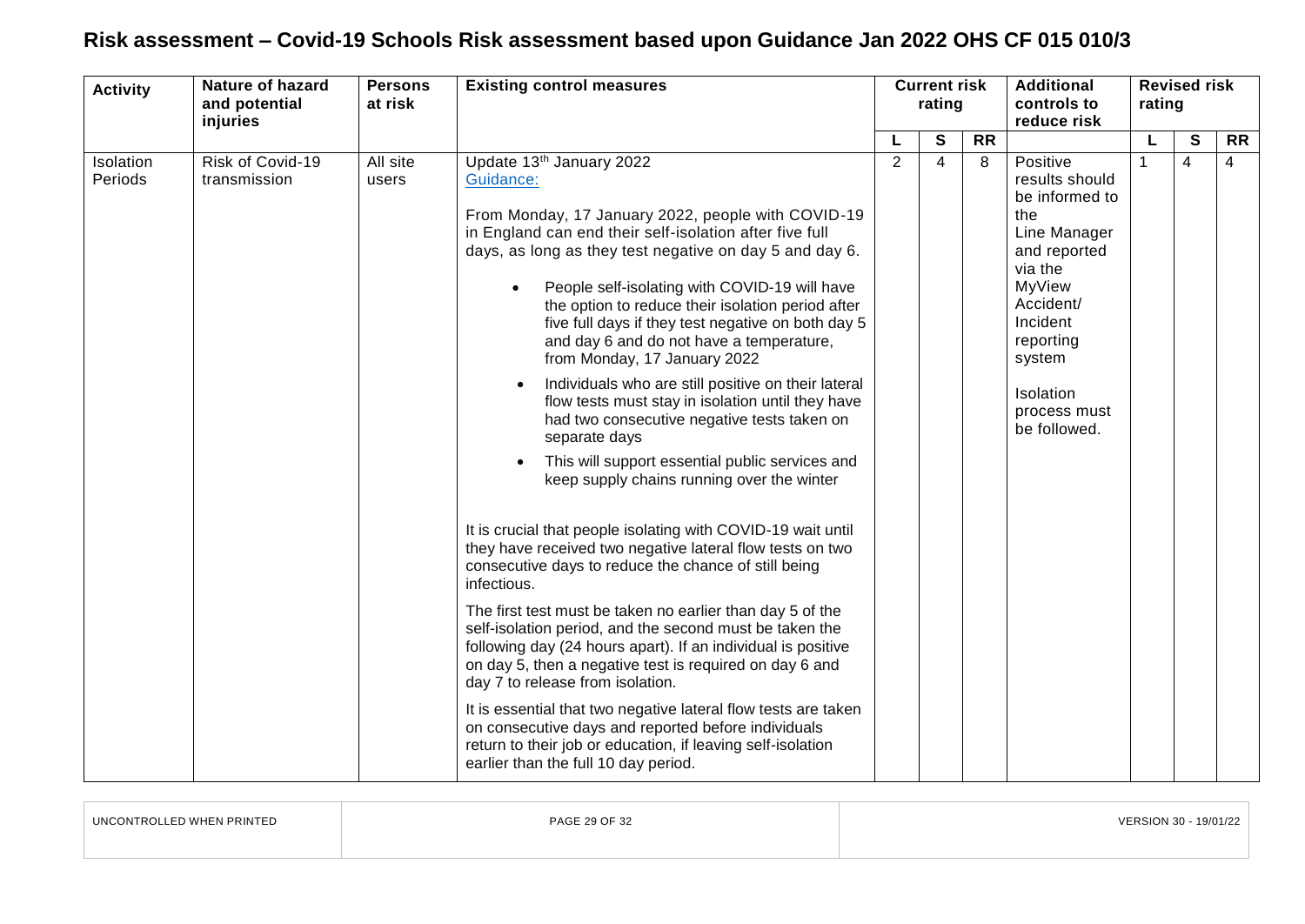| <b>Activity</b> | <b>Nature of hazard</b><br>and potential<br>injuries | <b>Persons</b><br>at risk | <b>Existing control measures</b>                                                                                                                                                                                                                                     | <b>Current risk</b><br>rating |              |                 |  |    | <b>Additional</b><br>controls to<br>reduce risk | <b>Revised risk</b><br>rating |  |  |  |
|-----------------|------------------------------------------------------|---------------------------|----------------------------------------------------------------------------------------------------------------------------------------------------------------------------------------------------------------------------------------------------------------------|-------------------------------|--------------|-----------------|--|----|-------------------------------------------------|-------------------------------|--|--|--|
|                 |                                                      |                           |                                                                                                                                                                                                                                                                      |                               | $\mathbf{s}$ | $\overline{RR}$ |  | L. | $\mathbf{s}$                                    | <b>RR</b>                     |  |  |  |
|                 |                                                      |                           | For instance, if an individual is positive on day 5, then a<br>negative test is required on both day 6 and day 7 to<br>release from self-isolation, or positive on day 6, then a<br>negative test is required on days 7 and 8, and so on until<br>the end of day 10. |                               |              |                 |  |    |                                                 |                               |  |  |  |
|                 |                                                      |                           | Those who leave self-isolation on or after day 6 are<br>strongly advised to wear face coverings and limit close<br>contact with other people in crowded or poorly ventilated<br>spaces, work from home if they can do so and minimise<br>contact with anyone         |                               |              |                 |  |    |                                                 |                               |  |  |  |
|                 |                                                      |                           | Who is at higher risk of severe illness if infected with<br>COVID-19?                                                                                                                                                                                                |                               |              |                 |  |    |                                                 |                               |  |  |  |
|                 |                                                      |                           | The default self-isolation period continues to be 10 days,<br>and you may only leave self-isolation early if you have<br>taken two LFDs and do not have a temperature in line with<br>guidance.                                                                      |                               |              |                 |  |    |                                                 |                               |  |  |  |
|                 |                                                      |                           | Existing public health measures remain in place,<br>including:                                                                                                                                                                                                       |                               |              |                 |  |    |                                                 |                               |  |  |  |
|                 |                                                      |                           | staying at home if you feel unwell                                                                                                                                                                                                                                   |                               |              |                 |  |    |                                                 |                               |  |  |  |
|                 |                                                      |                           | getting a test if you experience any COVID-19<br>symptoms                                                                                                                                                                                                            |                               |              |                 |  |    |                                                 |                               |  |  |  |
|                 |                                                      |                           | wearing a face covering in crowded, enclosed<br>spaces                                                                                                                                                                                                               |                               |              |                 |  |    |                                                 |                               |  |  |  |
|                 |                                                      |                           | working from home if possible                                                                                                                                                                                                                                        |                               |              |                 |  |    |                                                 |                               |  |  |  |
|                 |                                                      |                           | maintaining social distancing and regular hand<br>washing                                                                                                                                                                                                            |                               |              |                 |  |    |                                                 |                               |  |  |  |
|                 |                                                      |                           | taking up the offer of the free COVID-19<br>vaccine                                                                                                                                                                                                                  |                               |              |                 |  |    |                                                 |                               |  |  |  |

| UNCONTROLLED WHEN PRINTED | PAGE 30 OF 32 | VERSION 30 - 19/01/22 |
|---------------------------|---------------|-----------------------|
|                           |               |                       |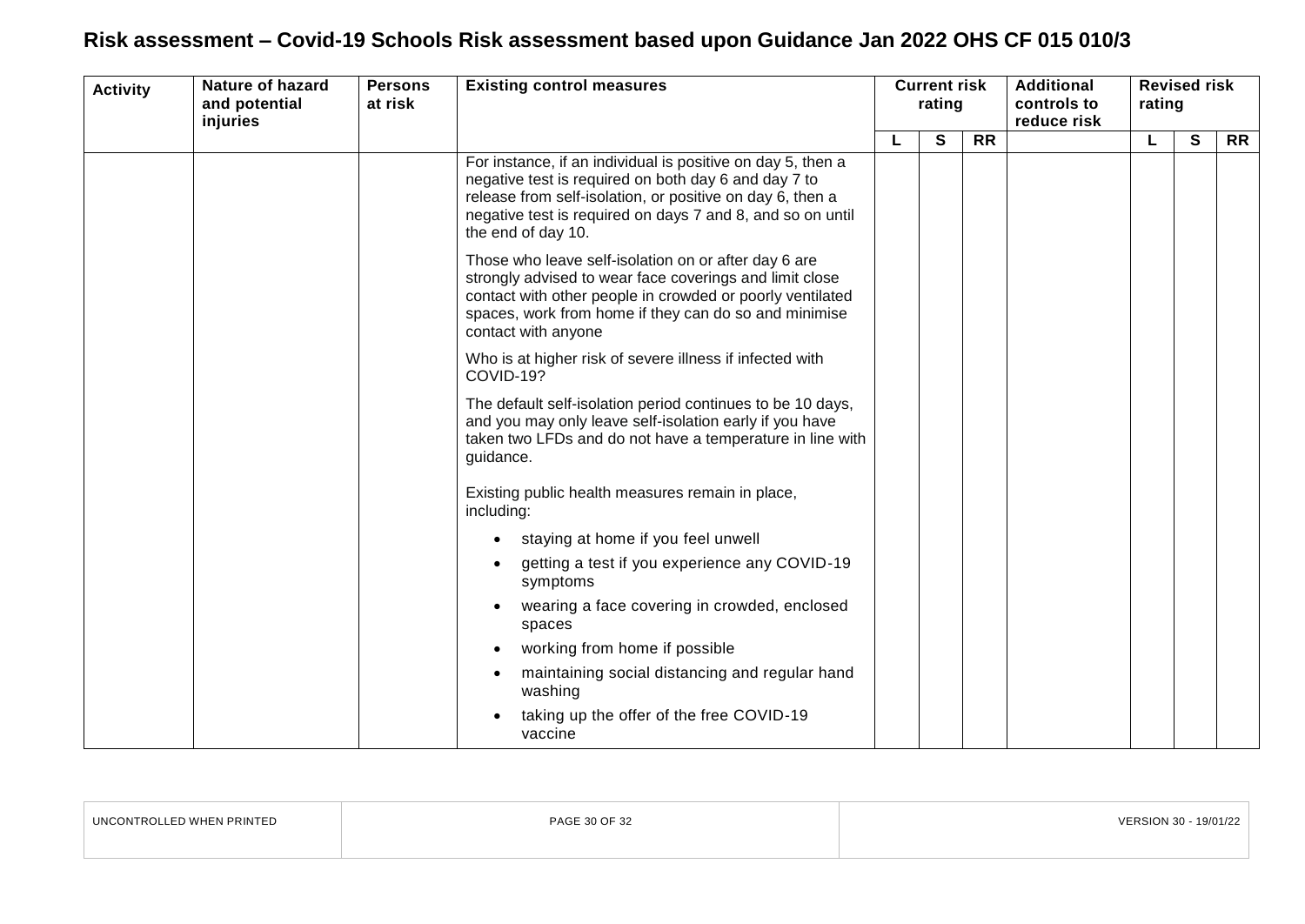| <b>Activity</b>                   | <b>Nature of hazard</b><br>and potential<br>injuries | <b>Persons</b><br>at risk | <b>Existing control measures</b>                                                                               | <b>Current risk</b><br>rating |           | <b>Additional</b><br>controls to<br>reduce risk | <b>Revised risk</b><br>rating |          |           |
|-----------------------------------|------------------------------------------------------|---------------------------|----------------------------------------------------------------------------------------------------------------|-------------------------------|-----------|-------------------------------------------------|-------------------------------|----------|-----------|
|                                   |                                                      |                           |                                                                                                                | S                             | <b>RR</b> |                                                 |                               | <b>S</b> | <b>RR</b> |
|                                   |                                                      |                           | Self-isolation may continue in certain<br>circumstances, such as for those who work with<br>vulnerable people. |                               |           |                                                 |                               |          |           |
| Other risks<br>(please<br>detail) |                                                      |                           |                                                                                                                |                               |           |                                                 |                               |          |           |

| UNCONTROLLED WHEN PRINTED | PAGE 31 OF 32 | VERSION 30 - 19/01/22 |
|---------------------------|---------------|-----------------------|
|                           |               |                       |